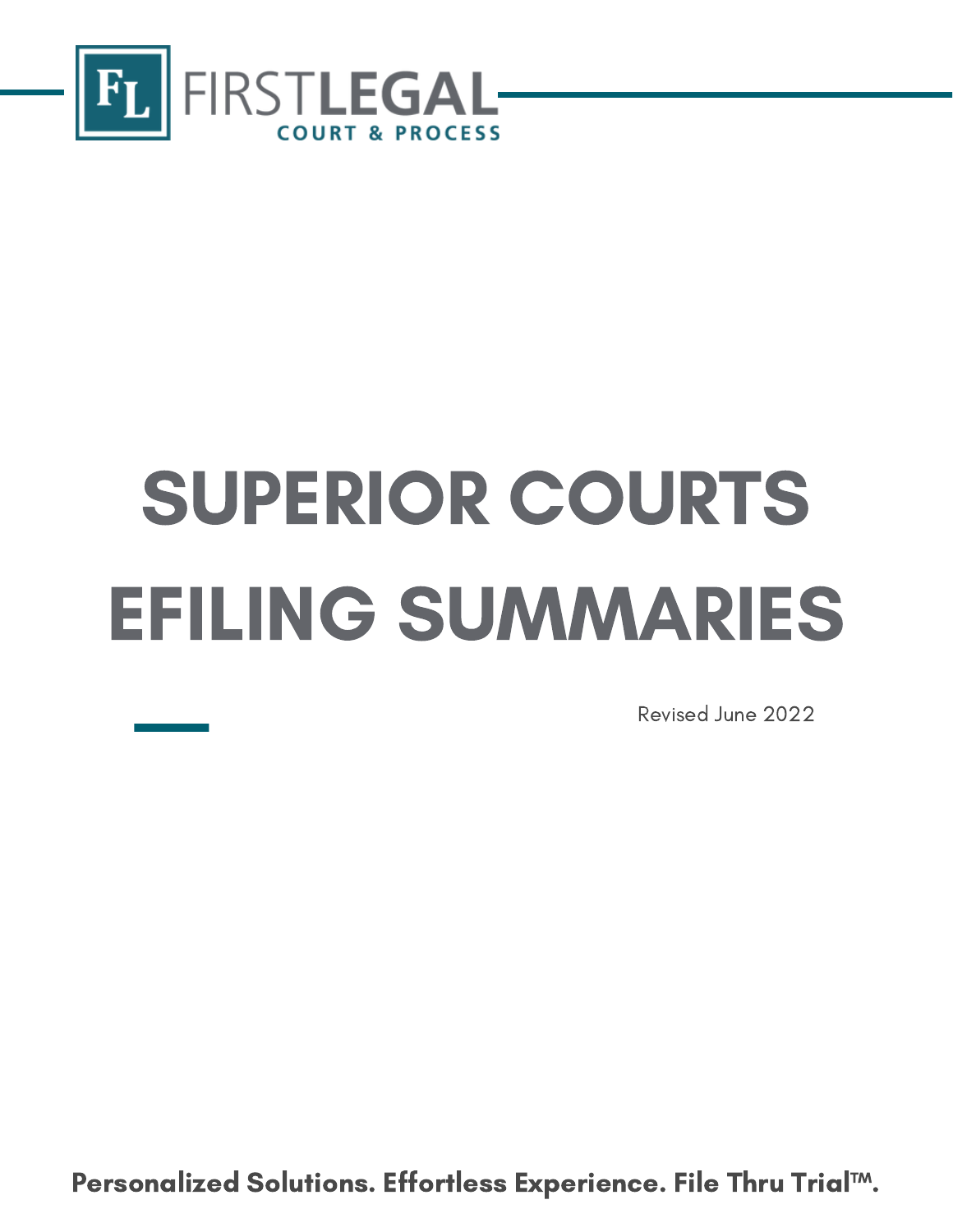### **TABLE OF CONTENTS**



| Los Angeles Supreme & Courts of Appeal | 3  |
|----------------------------------------|----|
| Alameda County eFiling Summary         | 4  |
| <b>Butte County eFiling Summary</b>    | 5  |
| Fresno County eFiling Summary          | 6  |
| Imperial County eFiling Summary        | 8  |
| Kern County eFiling Summary            | 9  |
| Kings County eFiling Summary           | 11 |
| Los Angeles County eFiling Summary     | 12 |
| Mendocino County eFiling Summary       | 15 |
| Merced County eFiling Summary          | 17 |
| Monterey County eFiling Summary        | 18 |
| Orange County eFiling Summary          | 19 |
| <b>Placer County eFiling Summary</b>   | 20 |
| Riverside County eFiling Summary       | 21 |
| San Diego County eFiling Summary       | 23 |
| San Francisco County eFiling Summary   | 25 |
| San Luis Obispo County eFiling Summary | 27 |
| San Mateo County eFiling Summary       | 28 |
| Santa Barbara County eFiling Summary   | 29 |
| Santa Clara County eFiling Summary     | 30 |
| Santa Cruz County eFiling Summary      | 32 |
| Sonoma County eFiling Summary          | 33 |
| Stanislaus County eFiling Summary      | 35 |
| <b>Sutter County eFiling Summary</b>   | 36 |
| Yolo County eFiling Summary            | 37 |
| Yuba County eFiling Summary            | 38 |
| 2022 eService Rules Summary            | 39 |
| eFiling pricing sheet                  | 40 |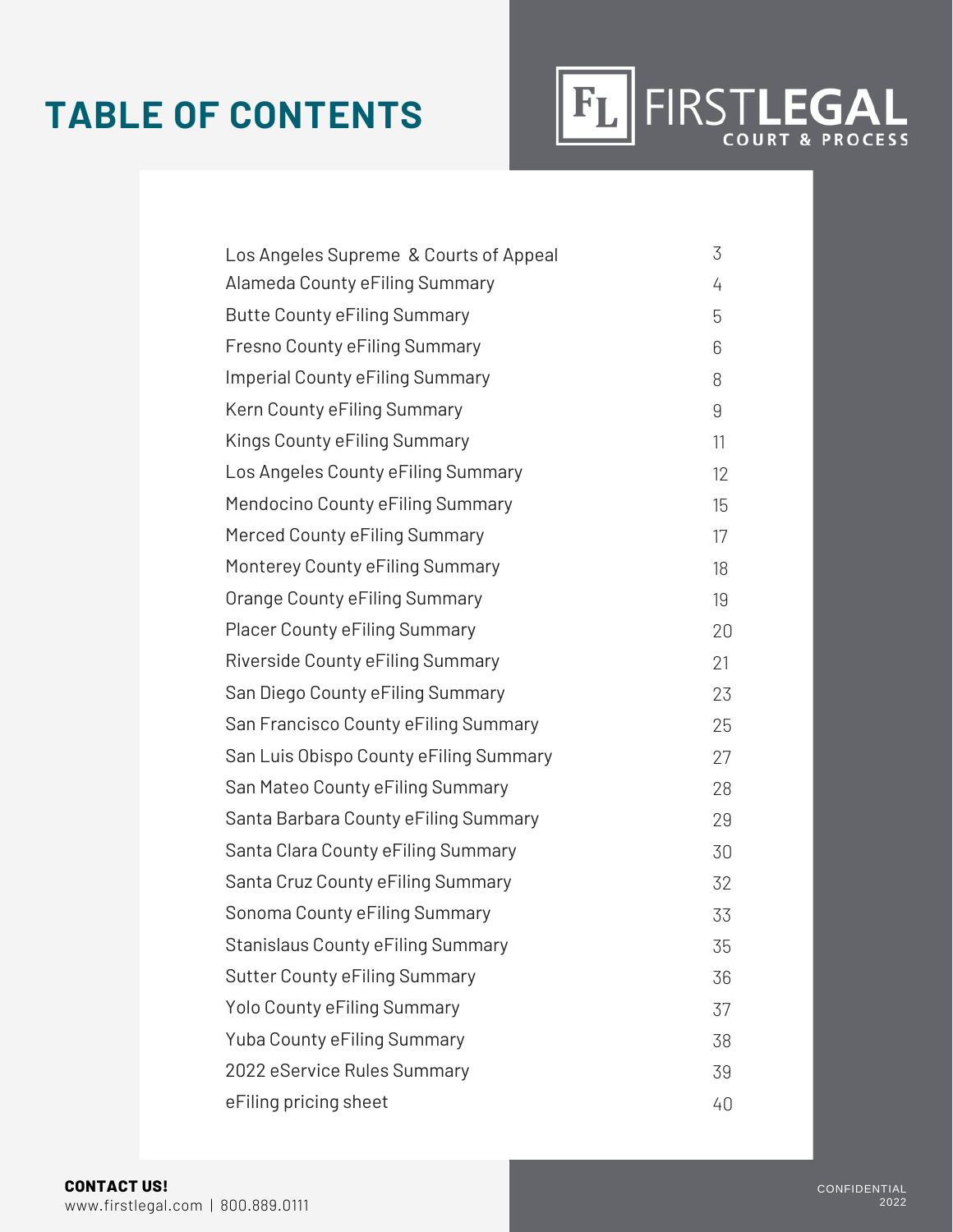### **CALIFORNIA SUPREME & COURTS OF APPEAL** EFILING SUMMARY



The California Supreme & Courts of Appeal have adopted mandatory electronic filing (via True Filing\*) in all districts.

> **District** Supreme (San Francisco) 1st (San Francisco) 2nd (Los Angeles) 3rd (Sacramento) 4th (San Diego) 5th (Fresno) 6th (San Jose)

The Supreme Court Rules Regarding Electronic Filing govern the implementation of the court's electronic filing system. Visit the following link

http://www.courts.ca.gov/documents/supreme\_court\_of\_california\_rules\_regarding\_electronic\_filing.pdf

The Court of Appeal provides an excellent guide to assist filers in preparing for eFiling. Visit the following link http://www.courts.ca.gov/documents/DCA-Guide-To-Electronic-Appellate-Documents.pdf

The 1st District also provides additional resources such as sample documents and how-to guides. Visit the following link http://www.courts.ca.gov/1dca-efile.htm

\*First Legal is able to eFile appeals documents on your behalf through our Concierge eFiling department. If you would like to utilize our concierge service, simply email your documents and credentials to *efiling@firstlegal.com* and we will take care of the rest.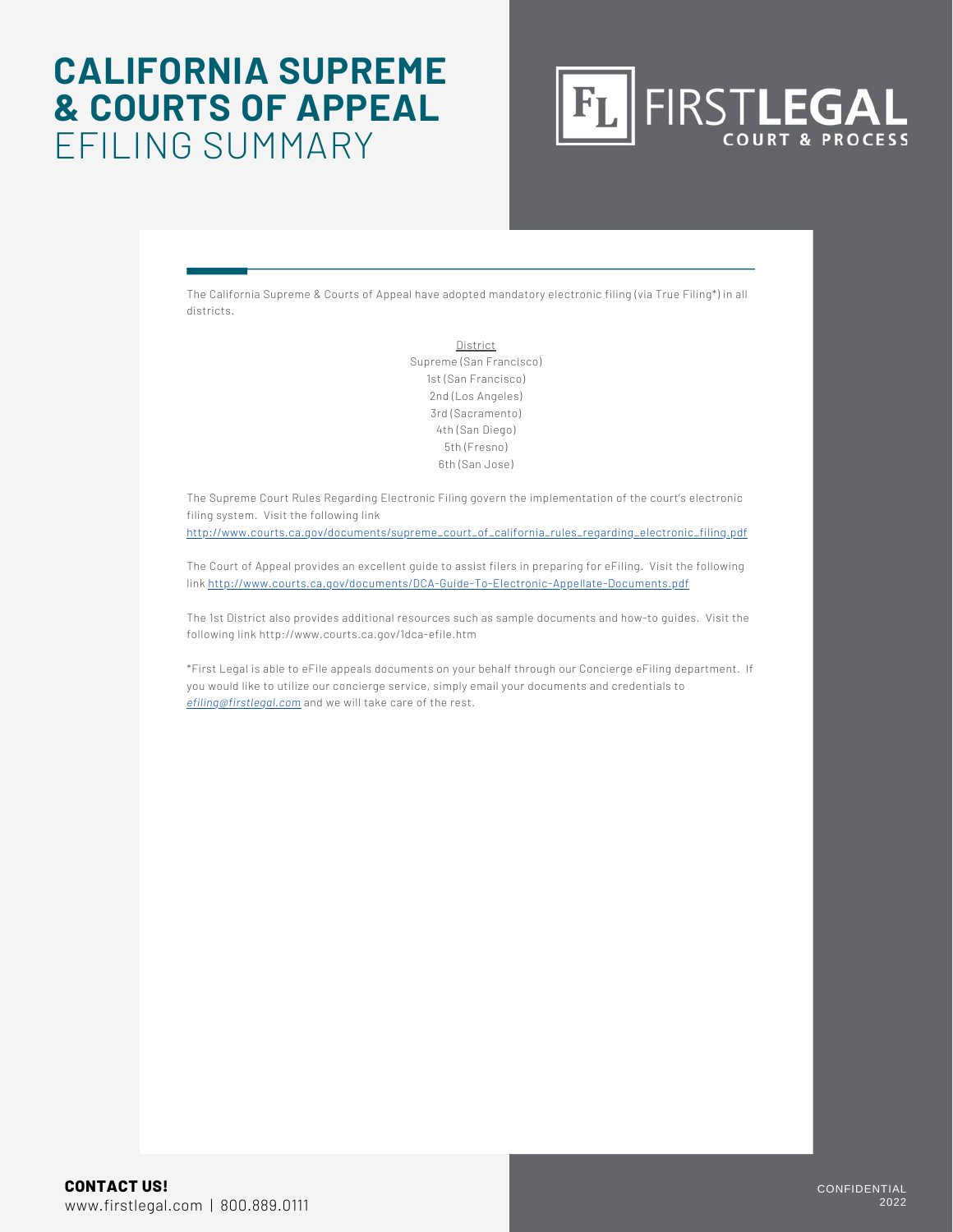### **ALAMEDA COUNTY** EFILING SUMMARY



Court Website: <http://www.alameda.courts.ca.gov/>

Link to Local Rules: [http://www.alameda.courts.ca.gov/Pages.aspx/Local-Rules\(1\)](http://www.alameda.courts.ca.gov/Pages.aspx/Local-Rules(1))

Link to eFiling Procedures: <http://www.alameda.courts.ca.gov/Pages.aspx/Civil-e-filing>

CMS/EFM: Tyler Odyssey File & Serve (Criminal), Journal Technologies, Inc eCourt (Civil)

Mandatory Case Types: All Civil case types

Formatting Requirements: Refer to California Rules of Court. Attachments to primary documents must be bookmarked.

PDF Size Limits: Max Doc Size- 50MB, Max Envelope Size- 200MB

Courtesy Copies: a) Pursuant to Alameda County Superior Court Local Rule 3.30(c), an identical courtesy copy of any e-filed document submitted in support of, in opposition to, or in connection with any motion or application must be delivered to the courtroom clerk assigned to the Department in which the motion or application will be heard. For regular motions, such delivery must be made by noon the court day after the paper is filed, lodged, or otherwise submitted. For in limine motions or matters on which the hearing will be two court days or fewer from filing, the courtesy copies shall be delivered the same day as filing. For ex parte motions, the courtesy copies must be delivered consistent with each department's ex parte schedule available on the court's website. This rule does not apply to administrative records in writ proceedings. b) During trial, motions, memoranda, and matters presented to the Court in writing for decision may be served in open court in hard copy form after having been efiled.

Limitations on Filings: Pursuant to Local Rule 3.27(d), the following documents must be filed nonelectronically:

- **•** Bench Warrants
- Subpoenaed documents
- Bonds
- Undertakings
- Certified judgments
- Out of State or Out of County Abstracts or Commissions
- Sister State Judgments
- Subpoenas for Out of State Actions
- Payee Data Records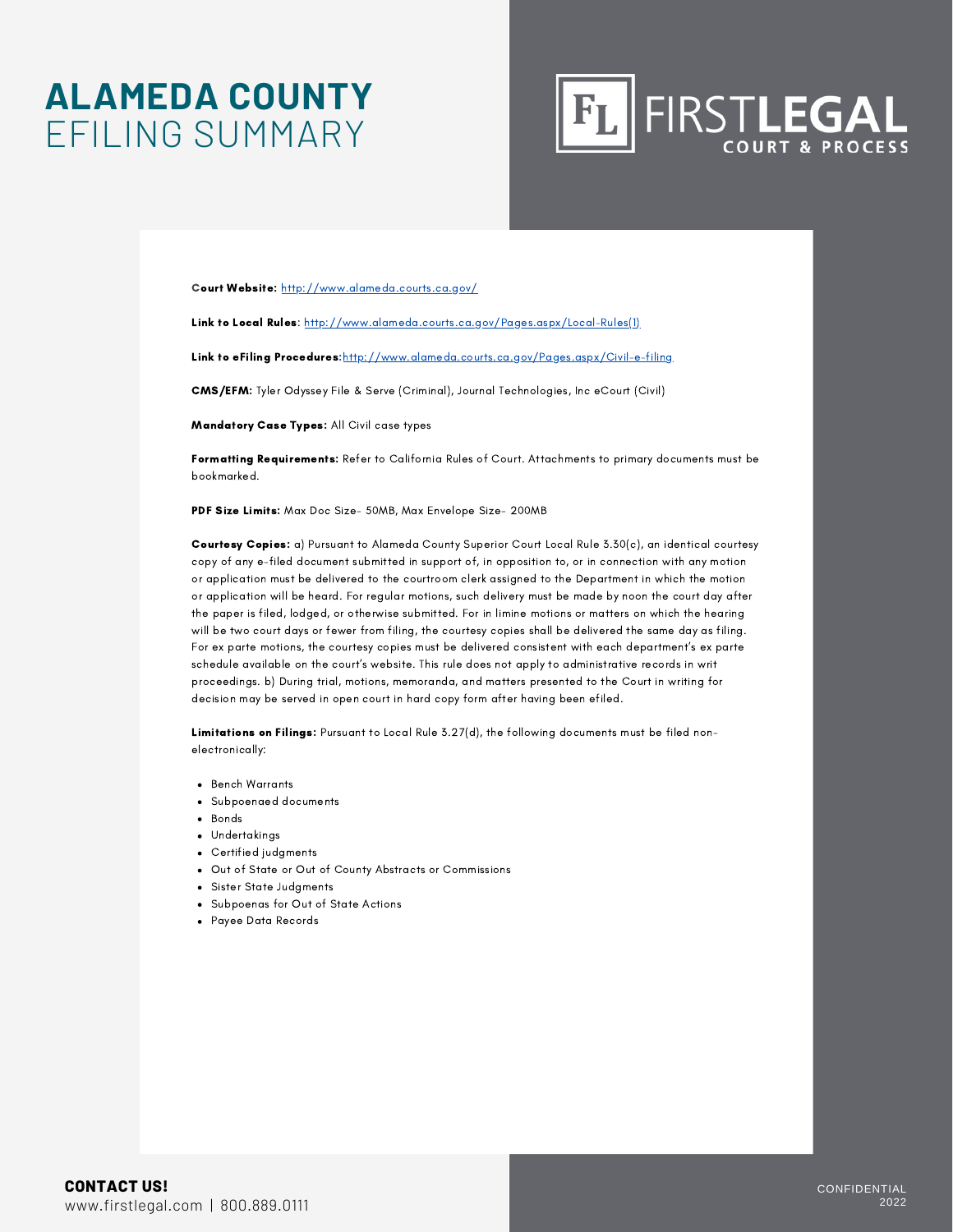### **BUTTE COUNTY** EFILING SUMMARY



Court Website: [www.buttecourt.ca.gov](http://www.buttecourt.ca.gov/)

Link to Local Rules: [www.buttecourt.ca.gov/LocalRules/CurrentRules/](http://www.buttecourt.ca.gov/LocalRules/CurrentRules/)

Link to eFiling Procedures: [www.buttecourt.ca.gov/CaseInformation/eFiling/](http://www.buttecourt.ca.gov/CaseInformation/eFiling/)

CMS/EFM: Tyler Odyssey File & Serve

Mandatory Case Types: Juvenile Dependency, All Civil, Probate and Family Law matters.

Formatting Requirements: Refer to California Rules of Court

PDF Size Limits: Max Doc Size- 80MB, Max Envelope Size- 80MB

Courtesy Copies: Not required

Limitations on Filings: The following items may not be electronically filed, regardless of the Case Type in which they are to be filed:

- Any will, codicil, or testamentary trust;
- Bond or undertaking;
- Subpoenaed documents;
- Financial institution documents, care facility documents or escrow documents as defined under Probate Code Sec. 2620, submitted by conservators, guardians, or trustees of court supervised trusts;
- California state vital records forms;
- Any documents with attachments/exhibits that cannot be accurately transmitted via electronic filing due to size or type;
- Documents typically submitted during the course of a proceeding (e.g. Trial Exhibits);
- Documents lodged with the court provisionally under seal;
- Documents for cases under seal;
- Labor Commissioner deposit of cash or check;
- Copy Requests.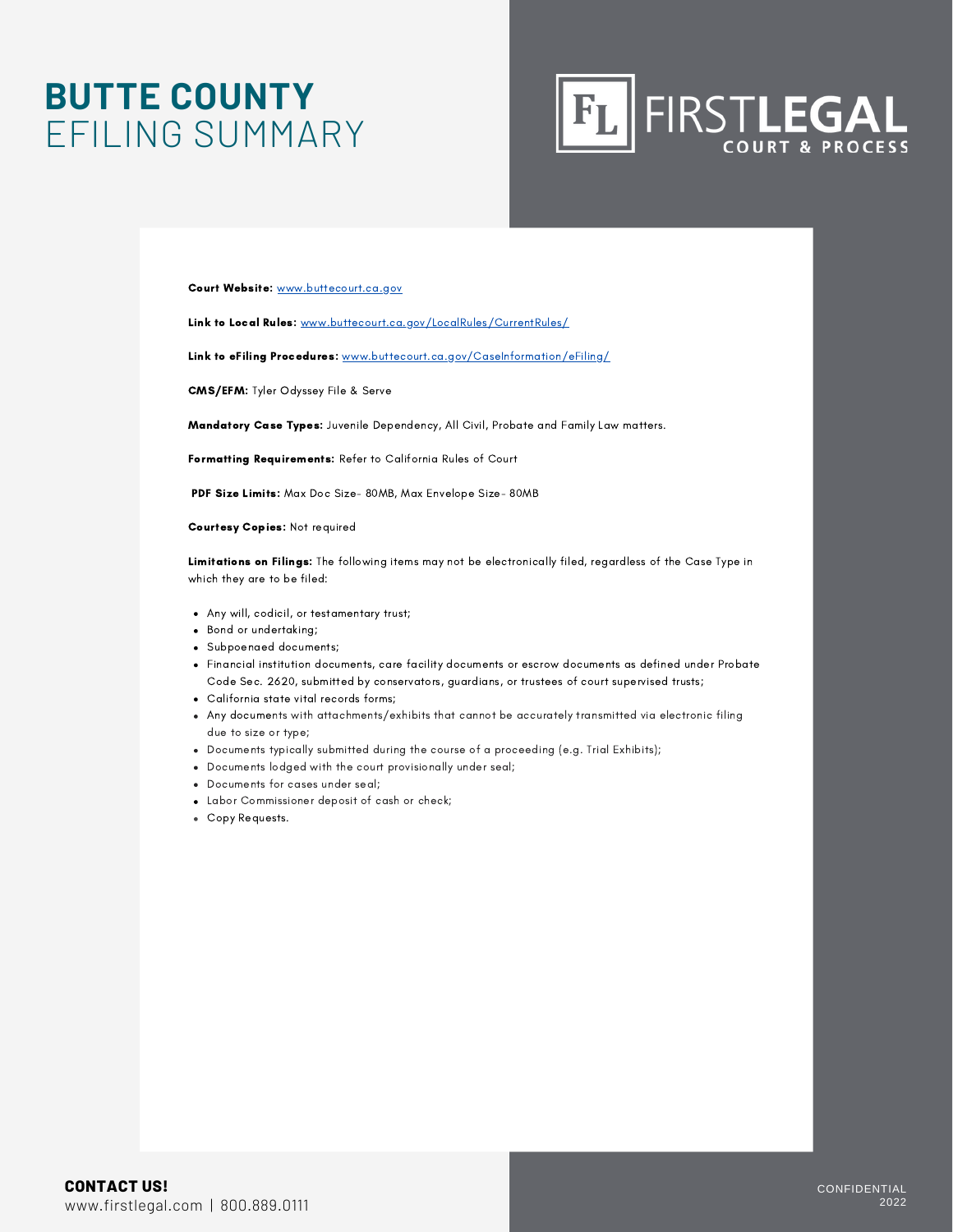### **FRESNO COUNTY** EFILING SUMMARY



Court Website: [www.fresno.courts.ca.gov](http://www.fresno.courts.ca.gov/)

Link to Local Rules: <https://www.fresno.courts.ca.gov/forms-filing/local-rules>

CMS/EFM: Tyler Odyssey File & Serve

Mandatory Case Types: Civil, Family Law & Probate Matters

Prohibited Electronic Filing: No electronic filing is permitted for criminal or juvenile cases or confidential case types including confidential name change, unlawful detainer (if within the first sixty (60) days of the file date), developmentally disabled and dangerous, forfeiture of confiscated weapon, involuntary medication, mental health, Murphy LPS conservatorship, petition to consent for medical treatment, petition for Electroconvulsive Therapy (ECT), Riese hearing, relief of firearm prohibition, TB petition, petition for consent LPS conservatorship, writ of habeas corpus, adoption, appointment of confidential intermediary, petition to declare minor free, petition to establish parental relationship, set aside declaration of paternity, surrogacy, termination of parental rights, and unseal birth records. This also includes probate and unlawful detainer subsequent filings if within the first sixty (60) days of the file date until such time the case is no longer confidential.

Formatting Requirements: The Court requests that electronic filing of documents be effected using a fully searchable .pdf file and include electronic bookmarks to each heading, subheading and component (including the table of contents, table of authorities, petition, verification, points and authorities, declaration, and proof of service if included within the petition), and to the first page of each exhibit or attachment, if any; that each bookmark to an exhibit or attachment include the letter or number of the exhibit or attachment and a description of the exhibit or attachment. The Court also requests that if exhibits or attachments are submitted in multi-part electronic files, each separate file have its own table or index of the contents of the file.

PDF Size Limits: Max Doc Size- 100MB, Max Envelope Size- 100MB

Courtesy Copies: Not generally required.

Limitations on Filings: Notwithstanding any other provision of law or this rule, the following documents may not be filed electronically 1. Affidavit re: Real Property of Small Value; 2. Bonds; 3. Documents for cases under seal; 4. Labor Commissioner deposit of cash or check; 5. Subpoenaed documents; 6. Undertakings; and 7. Wills/Codicils; or 8. Any exhibits that cannot be accurately transmitted via electronic filing due to size or type.

Miscellaneous Rules: 1) When electronically filing Family Law documents required to be mailed by the court to the opposing party (such as Request to Enter Default, Notice of Entry of Judgment, Request for Status Conference, etc.) the Court requests that the following be provided to and received by the Court no later than the day prior to electronically filing.

- Two printed copies of document(s) to be conformed.
- Envelopes with sufficient postage addressed to both parties, or their attorney.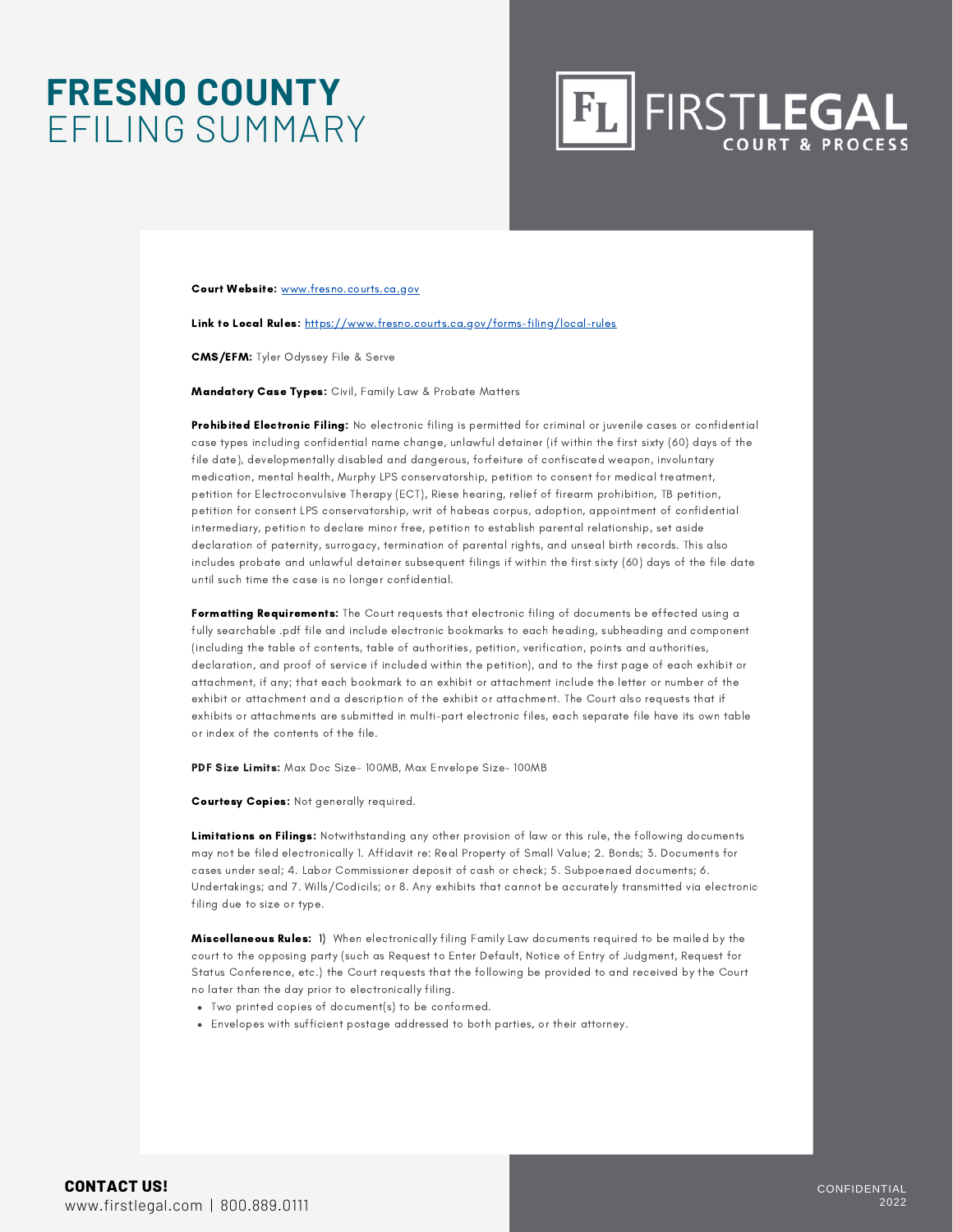### **FRESNO COUNTY** EFILING SUMMARY

## **FIRSTLEGAL**

- 2) Upon e-filing a petition to Probate a Decedent's Estate, a Spousal or Domestic Partner Property Petition or a Petition to Determine Succession to Real Property, the original will must be deposited with the clerk's office within ten (10) court days to avoid the fee associated for depositing a will.
- 3) Labor Commissioner Appeals Upon e-filing an appeal of a decision, order, or other award of the Labor Commissioner in the Civil Division pursuant to Labor Code § 98.2(a), where the filing party is initiating the action has obtained a bond or undertaking, the bond or undertaking documentation must be e-filed with the initiated case in order to comply with Labor Code § 98.2(b). Pursuant to California Rules of Court 2.252(e), the original bond or undertaking must then be delivered to the Court within ten (10) court days. Failure to do so can have consequences on the ability of the appeal to move forward. A party filing such an appeal of a decision, order, or other award of the Labor Commissioner in the Civil Division pursuant to Labor Code § 98.2(a), where the filing party is initiating the action will be depositing cash or a check to satisfy the requirements of Labor Code § 98.2(b) will be excused from the mandatory e-filing requirements set forth in Rule 4.1.13A. Such a filing must be directly filed with the Court outside of the efiling system.
- 4) Documents filed as confidential shall be designated as such by selecting the "confidential security group" security option on the filing details prompt in the Court's electronic system. The filing party must indicate the legal authority that mandates the confidentiality of the record in the "Comments to Court" field.
- 5) All records submitted for lodging must be clearly identified as such. The party submitting the lodged record must affix to the electronic transmission, the envelope, or the container a cover sheet that: a. Contains all the information required on a caption page under California Rule of Court, rule 2.111; and b. If lodged in connection with a motion to seal, is marked "CONDITIONALLY UNDER SEAL" and states the enclosed record is subject to a motion or an application to file the record under seal; or c. If lodged for trial, is marked "LODGED FOR TRIAL [date][department] – DO NOT FILE;" or d. If lodged for any other reason, is marked "LODGEDRECORD [purpose] – DO NOT FILE." The purpose must be a short description of the reason for lodging the records and any related court date. 2. Records lodged through e-filing must be designated "confidential" during the e-filing process. Documents submitted for lodging shall be designated as such by selecting the "confidential security group" security option on the filing details prompt in the Court's electronic system. When submitting records for lodging through e-filing, the filing party must provide the following information in the "Comments to Court" field, as applicable: 1) the reason for lodging (ex. pending motion to seal, lodged for trial); and 2) any related court date (ex. Motion on [date], trial: [date]). Records not designated "confidential" in the e-filing process will automatically be accessible to the public. 3. If the materials are submitted physically, the envelope or container lodged with the court must be labeled "CONDITIONALLY UNDER SEAL." Records may be lodged by physically submitting them to a clerk's office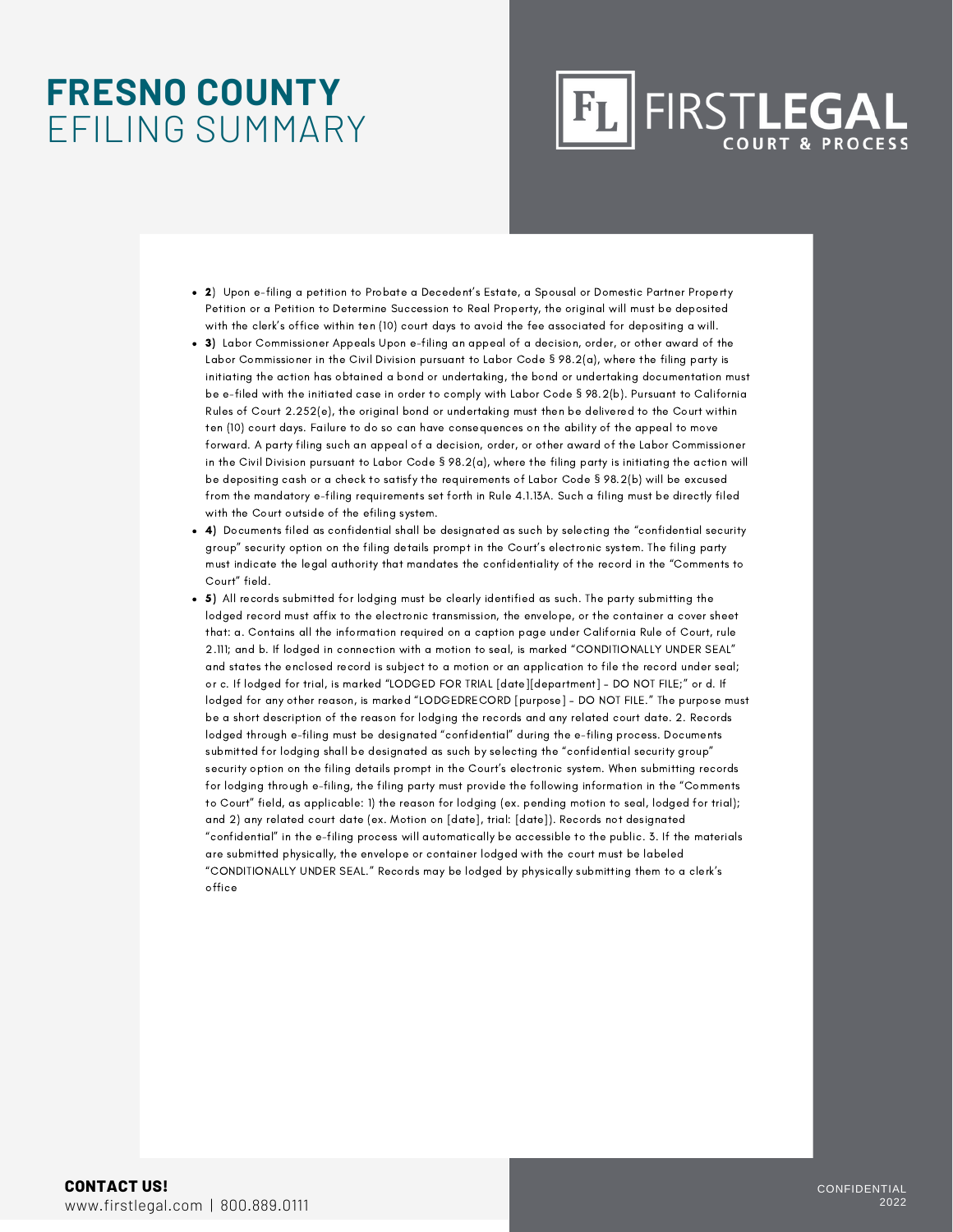### **IMPERIAL COUNTY** EFILING SUMMARY

**FL FIRSTLEGAL** 

Court Website: http://www.imperial.courts.ca.gov/

Link to Local Rules: https://www.imperial.courts.ca.gov/general-information/local-rules

CMS/EFM: Journal Technologies, Inc. eDelivery

Mandatory Case Types: All Civil, Probate and Family Law matters.

#### Formatting Requirements:

1. All Documents must be in standard PDF (Portable Document Format) format and viewable on any standard PDF Viewer.

2. All Documents submitted of more than 15 pages and/or containing multiple exhibits/sections must be bookmarked.

- a.Bookmarks should be named to match the bookmarked section/exhibit.
- b.Examples of documents to be bookmarked include, but are not limited to, Civil Petitions with Exhibits and Motions with Exhibits.

3. Also, all documents electronically delivered must be in a text searchable format, i.e., OCR. 4.Signatures on Electronically Delivered Documents

- $\bullet$   $\bullet$ . Every item which is electronically delivered is deemed to have been signed by a judge, licensed attorney, court official, or person authorized to execute proofs of service if it bears a typographical signature of such person, e.g., "/s/ Adam Attorney," along with the typed name, address, telephone number, and State Bar of California number of a signing attorney. Such typographical signatures are personal signatures for all purposes under the CCP. Judges may use graphic signatures.
- b.Electronically delivered documents requiring a signature under penalty of perjury must be imaged to reflect the handwritten signature of the declarant to accomplish valid filing and service.
- c.Electronically delivered documents which do not require a signature under penalty of perjury are deemed signed by the submitting party if it bears a typographical or graphic signature.
- d.The originals of electronically delivered documents including original signatures must be retained by the party filing the document for at least the period after the termination, including all appeals, of the case required for conventionally filed documents. Upon reasonable notice, the filing party must provide in advance of any hearing on the matter the original of such typographically signed or imaged documents.

5.Documents submitted to the court electronically in all case types must be formatted so that each single, separate, and complete document or form is submitted as a single, separate, and complete electronic document. Electronic documents that consolidate multiple documents or multiple electronic documents that contain pieces of a single paper document will be rejected by the Court. Electronic documents must comply with the formatting and quality rules provided in Local Rule 2.18.

PDF Size Limits: Max Doc Size- 25MB, Max Envelope Size- 100MB

Courtesy Copies: Not required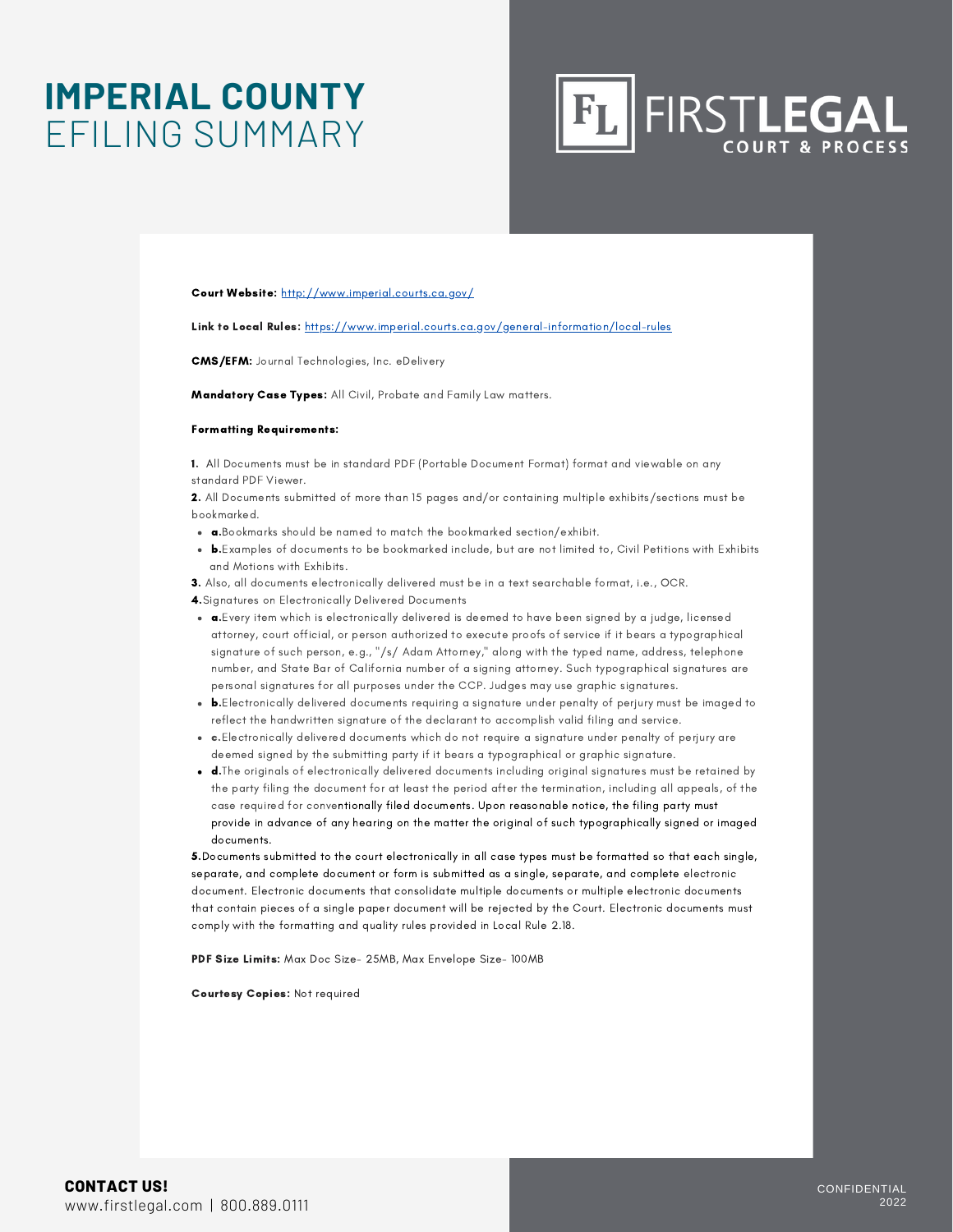### **KERN COUNTY** EFILING SUMMARY



Court Website: [www.kern.courts.ca.gov](http://www.kern.courts.ca.gov/)

Link to Local Rules: [www.kern.courts.ca.gov/local\\_rules\\_of\\_court](http://www.kern.courts.ca.gov/local_rules_of_court)

Link to eFiling Procedures: [www.kern.courts.ca.gov/online\\_services/efile](http://www.kern.courts.ca.gov/online_services/efile)

CMS/EFM: Tyler Odyssey File & Serve

Mandatory Case Types: Civil, Family Law & Probate.

Formatting Requirements: Refer to California Rules of Court. When entering Party names and addresses for the very first time, enter this information in all CAPITALS, otherwise select the party name.

PDF Size Limits: Max Doc Size- 50MB, Max Envelope Size- 50MB

Courtesy Copies: Not required

Limitations on Filings: Documents deemed sealed by CRC, statute, or documents requested or intended to be sealed by the Court; Subpoenaed documents; Bonds; Undertakings; Civil Bench Warrants; Original Contracts/Instruments; Over-sized Documents/Exhibits; Sister-State Judgments; Letters filed in the Probate Department related to Probate, Guardianship and Conservatorship; Affidavits re Real Property of Small Value; Original Wills/Codicils; and Filings related to Surrogacies, Petitions to Declare Minors Free from Parental Care and Control, Petitions to Terminate Parental Rights, and Adoptions submitted to the Family Law Department, any appeal-related documents.

#### Notes:

Notices pertaining to CRC 3.110 et. seq., 3.740 et. seq., and Notice of Assignment / Case Management Conference can be found in the Documents section within the electronic case.

Orders filed electronically cannot be returned via e-filing. To request a copy, send an email request to corresponding Court.

Foreign Registrations and/or filings requiring notarizations, certification, or apostilles must be electronically filed. However, originals must be lodged at least ten (10) days before any hearing on the matter.

Applications for entry of a judgment that include an instrument, contract, or written obligation must be electronically filed and the original instrument must be filed at the Clerk's office via conventional methods. The original document(s) will then be cancelled and merged if the judgment is entered, in accordance with CRC rule 3.1806, after which the document will then be imaged and maintained in the electronic court record. The submitted document(s) will then be returned to the proffering party for safekeeping. Parties must provide a suitable method of return along with the submitted document(s). If no method of return is included, the document(s) will be shredded and recycled.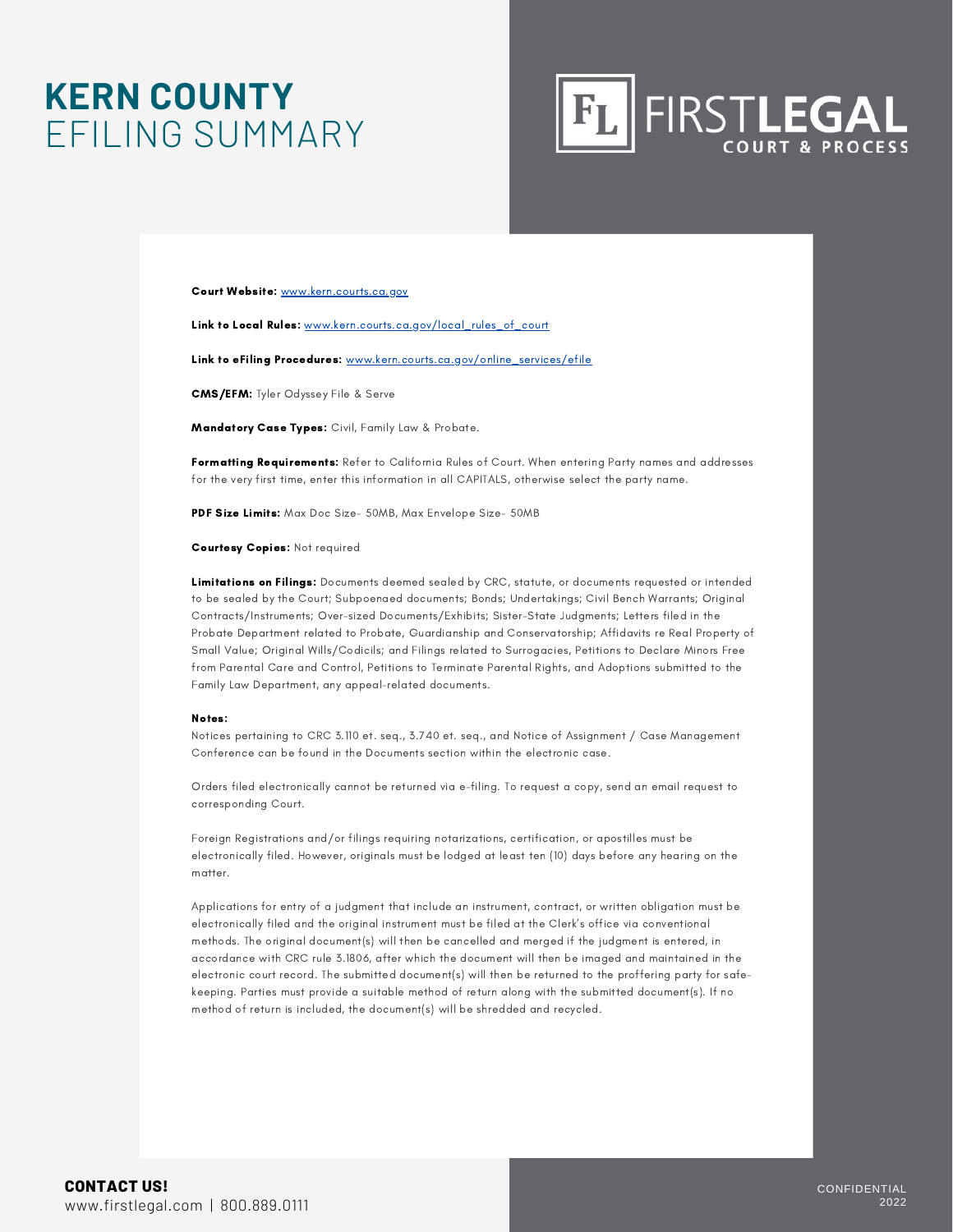### **KERN COUNTY** EFILING SUMMARY

## **FL FIRSTLEGAL**

For CEQA petition cases the format of the administrative record must comply with CRC rules 3.2200 through 3.2208. The party lodging the administrative record must submit two (2) copies of the administrative record, contained on a CD-ROM, DVD, or other electronic format, in a manner that cannot be altered, and one (1) copy of the administrative record in paper format. All copies of the administrative record should be submitted through conventional nonelectronic means. The party lodging the administrative record shall file electronically and serve a Notice of Manual Filing for the administrative record.

If a record in an administrative mandamus matter exceeds 100 pages in length, the party lodging the administrative record must submit two (2) copies of the administrative record, contained on a CD-ROM, DVD, or other electronic format, in a manner that cannot be altered. The copies of the administrative record should be submitted through conventional non-electronic means. The party lodging the administrative record shall file electronically and serve a Notice of Manual Filing for the administrative record.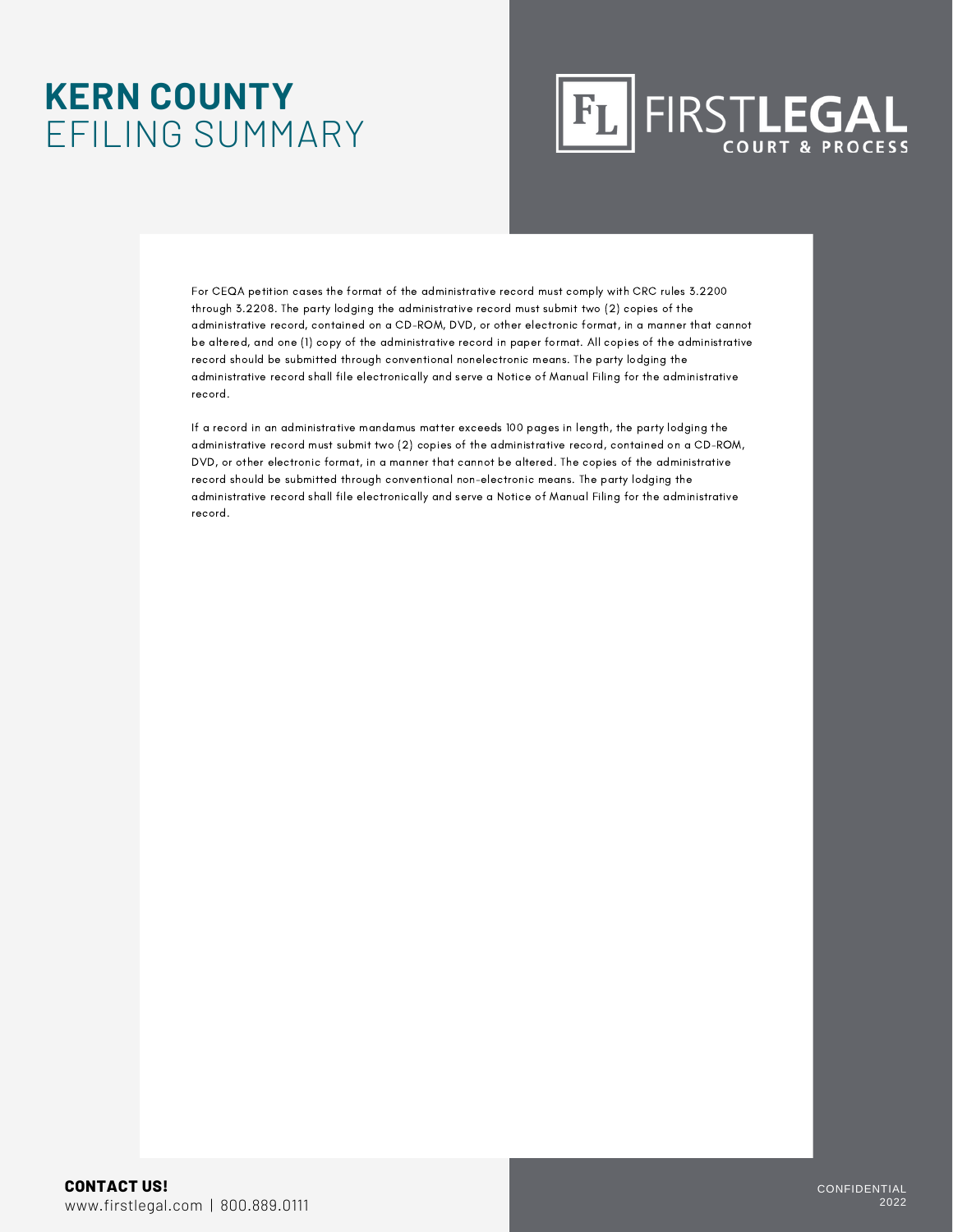### **KINGS COUNTY** EFILING SUMMARY



#### Court Website: www.kings.courts.ca.gov

Link to Local Rules: https://www.kings.courts.ca.gov/general-information/local-rules-standing-orders

Link to eFiling Procedures: https://www.kings.courts.ca.gov/online-services/online-case-filing

CMS/EFM: Tyler Odyssey File & Serve

Mandatory Case Types: Civil, Family Law & Probate case types

Formatting Requirements: Refer to California Rules of Court.

PDF Size Limits: Max Doc Size- 25MB, Max Envelope Size- 35MB

Courtesy Copies: Not required

#### Limitations on Filings:

The following types of documents may or must be filed conventionally unless otherwise required by the court:

- A motion to file documents under seal must be filed electronically. Sealed documents must be filed 1. and lodged conventionally.
- Exhibits to declarations or other documents that are non-text articles, physical objects, or other 2. documents not readily susceptible to electronic filing may be filed or lodged conventionally and in accordance with the direction of the clerk. A notice of such filing must be filed and served electronically.
- Documents served by hand in open court during trial (including motions, memoranda of points and 3. authorities, and other matters presented to the court in writing for decision) may be served conventionally. The document and proof of service must be e-filed before the close of business on the court day following service by hand in open court. In addition, the proof of service must reference the date the document was originally served in open court.
- Requests for exemption from the court's e-filing requirements and, when filed simultaneously with such 4. request, a party's initial pleading or initial responsive pleading in a case.

Family Law filings NOT accepted at this time: Judgment, Notice of Judgment, Surrogacy Actions & Termination of Parental Rights

Probate filings NOT accepted at this time: Wills, Codicils & Bonds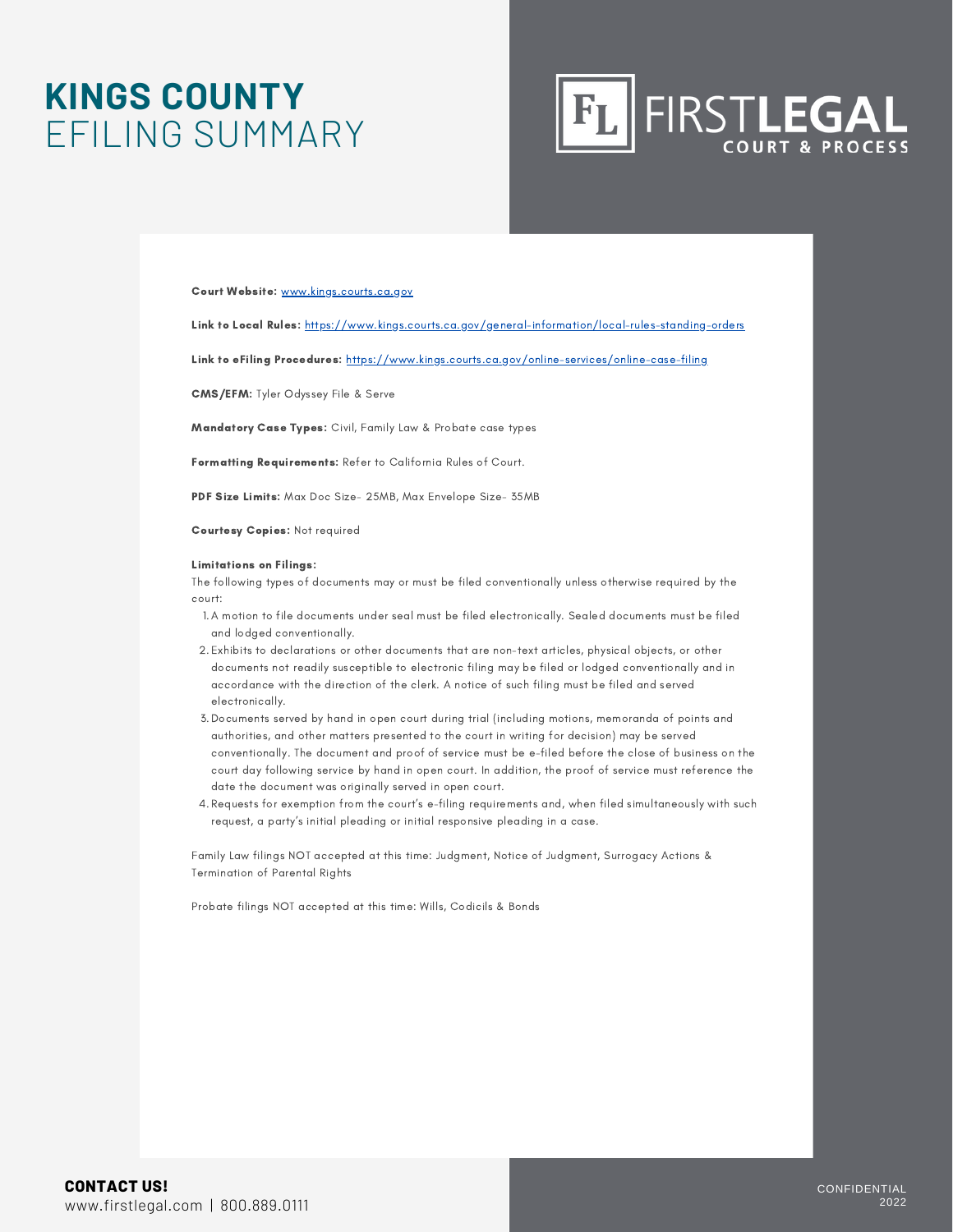### **LOS ANGELES COUNTY** EFILING SUMMARY



Court Website: [www.lacourt.org](http://www.lacourt.org/)

Link to Local Rules: <http://www.lacourt.org/courtrules/ui/index.aspx?tab=2>

#### Summary for Civil Case Types

Link to General Order Regarding Civil eFiling: <http://www.lacourt.org/division/efiling/pdf/GenOrdCivilEfiling.pdf>

Link to Civil eFiling FAQ: [http://www.lacourt.org/division/efiling/pdf/civilEfiling\\_FAQ.pdf](http://www.lacourt.org/division/efiling/pdf/civilEfiling_FAQ.pdf)

CMS/EFM: eCourt/Journal Technologies, Inc (JTI)

Formatting Requirements: Refer to California Rules of Court. All documents accompanying a single pleading or law and motion item must be electronically filed as separate digital PDF documents. Multiple documents relating to one case can be uploaded in one envelope transaction. Only one "Lead Document" can be submitted per transaction. Writs and Abstracts must also be submitted as a separate transaction.Documents must be text searchable.

PDF Size Limits: Max Doc Size- 50MB, Max Envelope Size- 100MB

Courtesy Copies: Printed courtesy copies for filings with a hearing date of two days or less shall be delivered to the courtroom by 4:30 p.m. the same business day if the electronic filing is submitted with the court prior to that time. If submitted after 4:30 p.m., the courtesy copy shall be delivered to the courtroom by 10 a.m. the next business day. Regardless of the time of electronic filing, a printed courtesy copy (along with proof of electronic submission) is required for the following documents:

A.Any printed document required pursuant to a Standing or General Order;

B.Pleadings and motions (including attachments such as declarations and exhibits) of 26 pages or more; C.Pleadings and motions that include points and authorities;

D.Demurrers;

E.Anti-SLAPP filings, pursuant to Code Civ. Proc., § 425.16;

F.Motions for Summary Judgment/Adjudication; and

G.Motions to Compel Further Discovery.

H.A courtesy copy of any written opposition to an ex parte application is required at the time of appearance on the ex parte.

\*Courtroom Guidelines: Nothing precludes a Judicial Officer from requesting a courtesy copy of additional documents. Courtroom specific courtesy copy guidelines can be found at www.lacourt.org on the Civil webpage under "Courtroom Information."

Limitations on Filings: The following documents shall not be filed electronically: Peremptory Challenges or Challenges for Cause of a Judicial Officer; Bonds/Undertaking documents; and Trial and Evidentiary Hearing Exhibits; Any ex parte application filed concurrently with a new complaint, including those that will be assigned to the Writs and Receivers departments in the Stanley Mosk Courthouse; Documents submitted conditionally under seal. The actual motion or application shall be electronically filed. A courtesy copy of the electronically filed motion or application to submit documents conditionally under seal must be provided with the documents submitted conditionally under seal and delivered directly to the courtroom to which the case is assigned.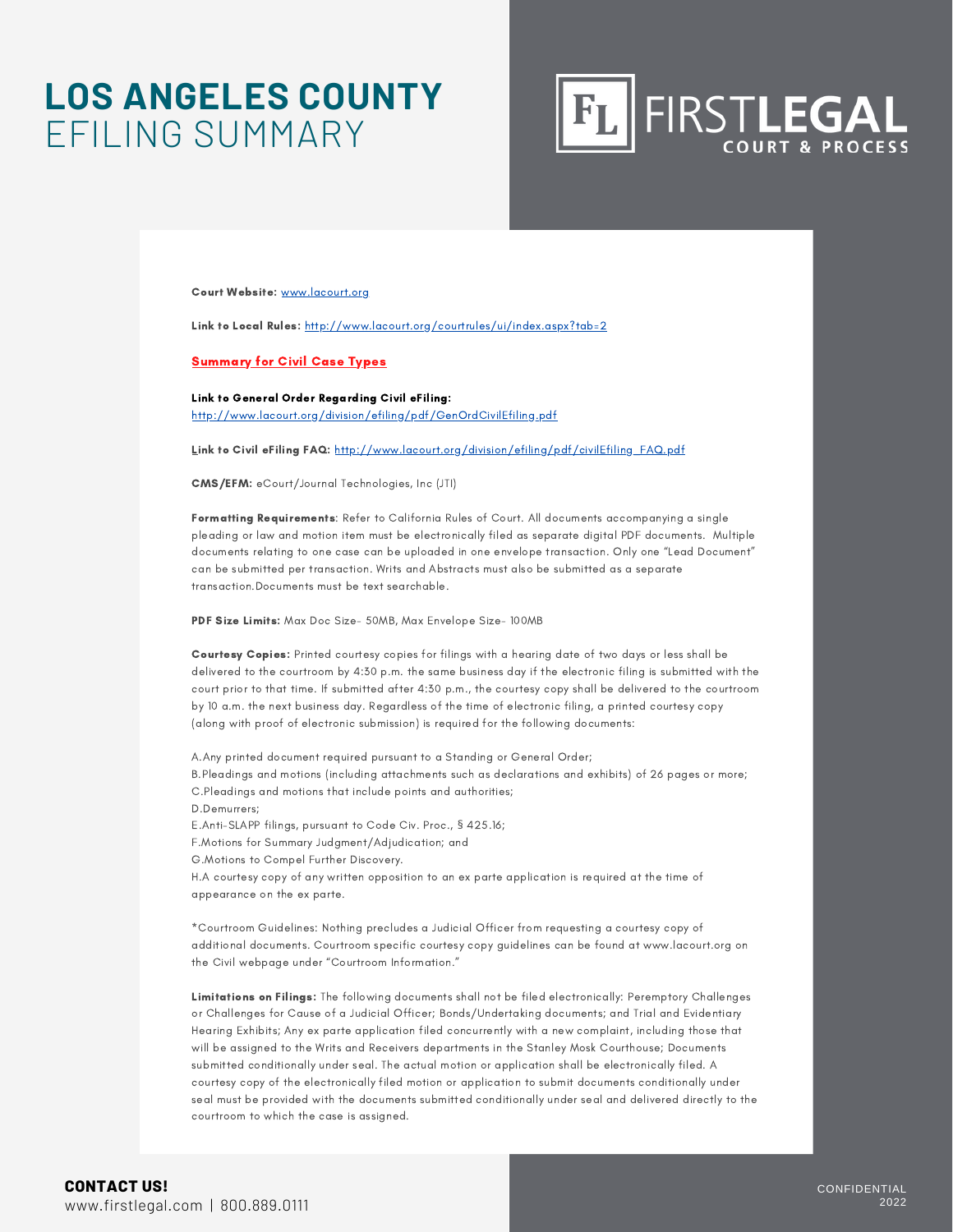### **LOS ANGELES COUNTY** EFILING SUMMARY



Special Notes: Lodgments: Documents attached to a Notice of Lodgment shall be lodged and/or served conventionally in paper form. The actual document entitled "Notice of Lodgment" shall be filed electronically.

Ex Parte Applications: Ex parte applications and all documents in support thereof must be electronically filed no later than 10:00 a.m. the court day before the ex parte hearing. Any written opposition to an ex parte application shall be electronically filed by 8:30 a.m. the day of the ex parte hearing. A printed courtesy copy of any opposition to an ex parte application must be provided to the court the day of the ex parte hearing.

The Civil Documents Name List can be used to confirm which document types are available for selection within the eFiling portal. http://www.lacourt.org/division/efiling/pdf/CivilDocument NameList.pdf

#### Summary for Family Law Case Types

#### Link to General Order Regarding Family Law eFiling:

https://www.lacourt.org/division/efiling/pdf/2021-GEN-032-00FamilyLawEfiling091721.pdf

Link to Family Law eFiling FAQ:https://www.lacourt.org/division/efiling/pdf/FLefilingFAQs.pdf

CMS/EFM: Tyler Odyssey File & Serve

Formatting Requirements: Refer to California Rules of Court.

PDF Size Limits: Max Doc Size- 25MB, Max Envelope Size- 35MB

Courtesy Copies: Not generally required but nothing precludes a Judicial Officer from requesting a courtesy copy of a document electronically filed.

Limitations on Filings: The following documents shall not be filed electronically: Peremptory Challenges or Challenges for Cause of a Judicial Officer pursuant to Code of Civil Procedure sections 170.6 or 170.3; Proposed Judgments with supporting documents and self-addressed, stamped envelopes; Proposed Qualified Domestic Relation Orders (QDROs) with supporting documents and self-addressed, stamped envelopes; Bonds/Undertaking documents; Trial and Evidentiary Hearing Exhibits; Documents submitted conditionally under seal. The actual motion or application shall be electronically filed. A courtesy copy of the electronically filed motion or application to submit documents conditionally under seal must be provided with the documents submitted conditionally under seal; Documents filed in a case initiated by the Local Child Support Agency, except as specified in section 3(c) of this order. Lodged documents attached to a Notice of Lodgment shall be lodged and/or served conventionally in paper form. The actual document entitled, "Notice of Lodgment," shall be filed electronically.

#### Special Notes:

- Court-generated orders and informational documents will be served via email resource account to the email address registered with the EFSP.
- Litigant and attorney-generated orders will be posted on the Attorney Portal and conformed copies will be sent by mail to the submitting party. The submitting party shall thereafter serve all other persons entitled to notice.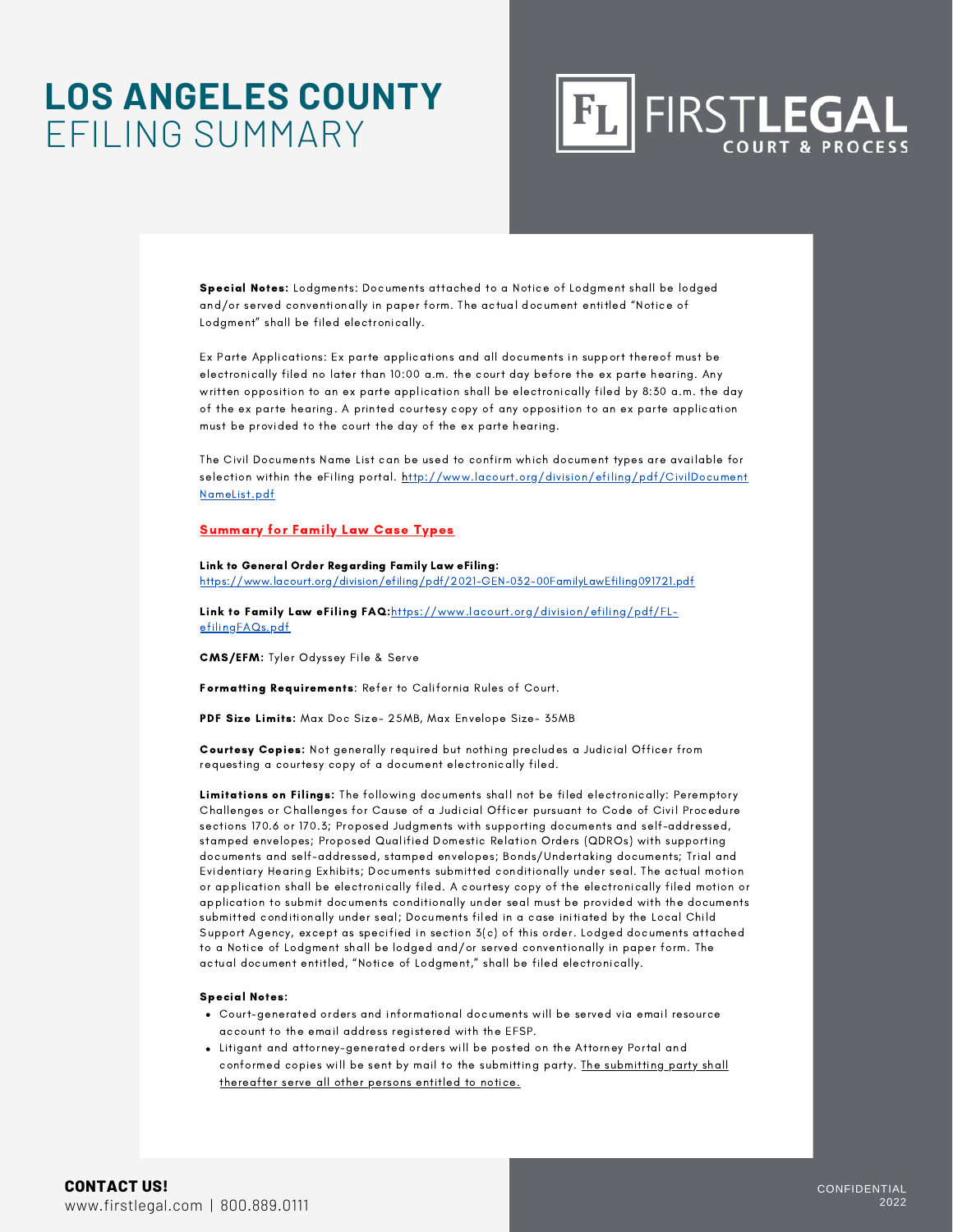### **LOS ANGELES COUNTY** EFILING SUMMARY



- Sealed Documents: If and when a judicial officer orders documents to be filed under seal, those documents must be filed electronically (unless exempted under paragraph 4); the burden of accurately designating the documents as sealed at the time of electronic submission is the submitting party's responsibility.
- Requests for Orders (RFO) will be automatically scheduled by the case management system on the next available date. A party may request a change to the system-assigned RFO or other hearing date per separate guidance to follow

#### Summary for Probate Case Types

#### Link to General Order Regarding Probate eFiling:

http://www.lacourt.org/division/probate/pdf/GenOrderMandatoryEFilingProbate.pdf

Link to Probate eFiling FAQ:http://www.lacourt.org/division/efiling/pdf/Efiling\_FAQ.pdf

CMS/EFM: Tyler Odyssey File & Serve

Formatting Requirements: Documents must be eFiled as separate t**ext searchable** PDF and otherwise comply with CRC, Rule 3.1110(f)(4).Attachments to Probate Accountings shall be bookmarked exhibits. Writs and abstracts must be submitted as a separate electronic envelope. Sealed and conditionally under seal documents pursuant to CRC Rule 2.551 shall be filed electronically; the burden of accurately designating the documents at the time of submission is the party's responsibility. It is also the filing party's responsibility to redact confidential information.

PDF Size Limits: Max Doc Size- 25MB, Max Envelope Size- 35MB

Courtesy Copies: Required for Ex Parte documents, documents submitted within two court days from a scheduled hearing or if the filed document exceeds 25 pages.

Limitations on Filings: For Probate cases, attorneys are required to electronically file. Exceptions to efiling include: Peremptory challenges or challenges for cause of a judicial officer, Testamentary instruments (wills and codicils), letters, original trust documents, bond/undertaking documents, Trial and hearing exhibits , Documents filed in civil cases that are related for handling in the probate division, Documents attached to a Notice of Lodgment, Pace forms for Appointment or Reimbursement.

Special Note: All inquiries to the court re Probate eFiling should be made to efSMCprobate@lacourt.org for Stanley Mosk filings or efATPprobate@lacourt.org for Antelope Valley filings. Effective August 1, 2019, upon submission, the filing party must designate whether an ex parte request is a drop off ex parte or an appearance ex parte. When an appearance ex parte is submitted, the filer must add the date, time and department to the caption of the application. Designating the type of ex parte and adding appearance information to the caption of the ex parte application will further streamline the Court's processing of the applications. The designations for ex parte type will be available for selection by filers using the document type drop-down menu when uploading the document to the efiling system. As a reminder, all ex parte applications must be submitted with an ex parte proposed order.

Ex parte applications must be filed no later than 10:00 a.m.the day before the hearing. Opposition to ex parte efiled by 4:00 p.m. does not require a courtesy copy.Opposition to ex parte efiled after 4:00 p.m. requires that a courtesy copy be brought on the day of the ex parte.The proposed order shall be included as a separate document in the same envelope as the ex parte application and brought to court the morning of the Ex Parte.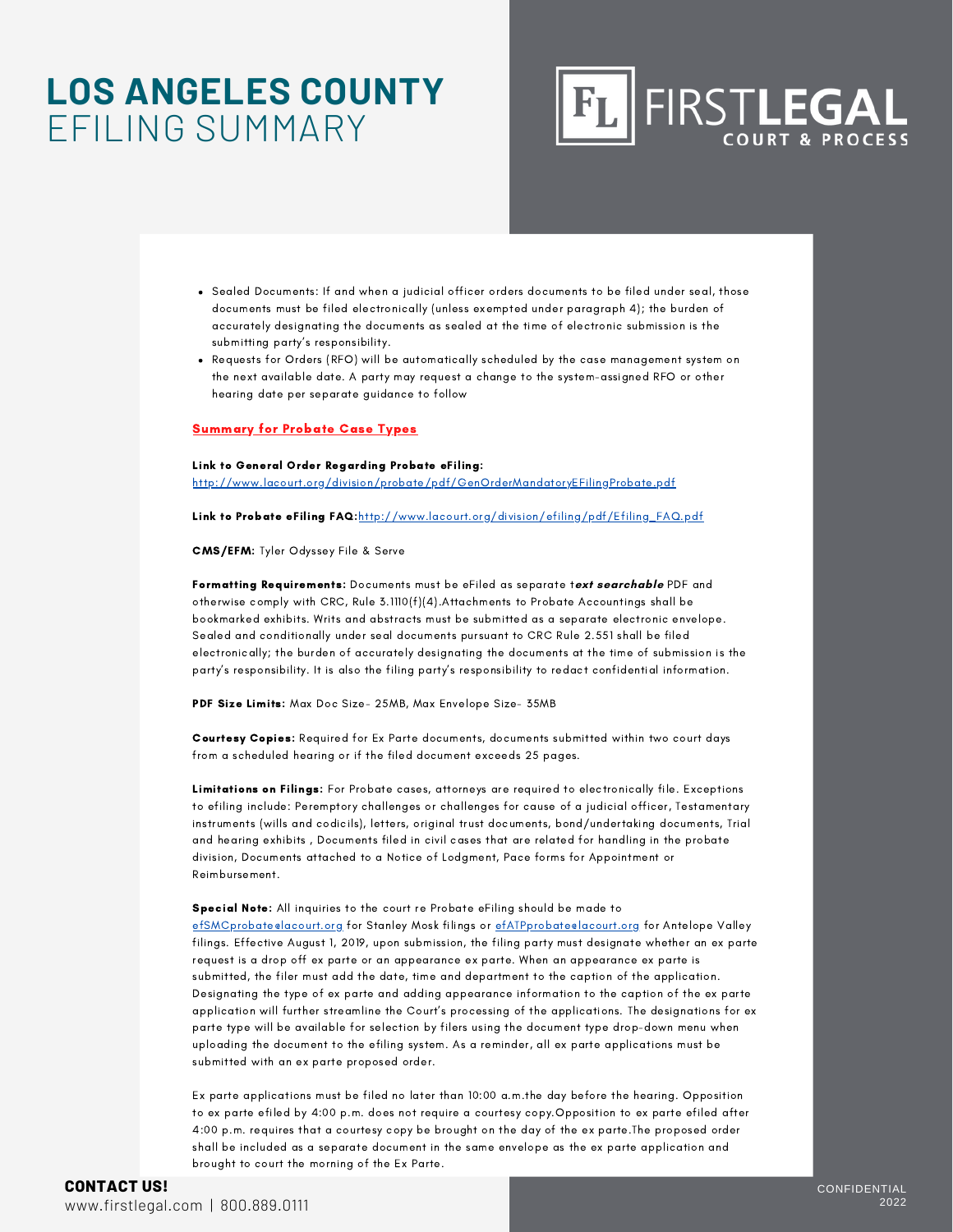### **MENDOCINO COUNTY** EFILING SUMMARY



Court Website: [www.mendocino.courts.ca.gov](http://www.mendocino.courts.ca.gov/)

Link to Local Rules: [https://www.mendocino.courts.ca.gov/general\\_info/courtrules.html](https://www.mendocino.courts.ca.gov/general_info/courtrules.html)

Link to eFiling Procedures: <https://www.mendocino.courts.ca.gov/docs/eFileInfo.pdf>

CMS/EFM: Tyler Odyssey File & Serve

Mandatory Case Types: Civil, Criminal, Family Law & Probate

Formatting Requirements: Refer to California Rules of Court.

PDF Size Limits: Max Doc Size- 25MB, Max Envelope Size- 35MB

Courtesy Copies: Courtesy copies are required if a document is filed within 2 days of hearing date (except ex parte). The filer must e-file documents prior to submitting courtesy copies to the court and the courtesy copy shall include Proof of Electronic Submission. For specified court hearings, the court encourages litigants or their counsel to email courtesy copies of filed documents to the court and all parties to the matter. The use of a file hosting service such as "Dropbox" will be permitted provided there is no cost to the court or other litigants. Electronic delivery of courtesy copies is encouraged. Electronic delivery of courtesy copies is not a substitute for filing and service as required by the Code of Civil Procedures, the Penal Code, and the California Rules of Court. All departments will accept electronic delivery of courtesy copies. Generic email addresses have been established for courtesy copies. The transmitting email and attached copies are to be sent to each department as follows:

[DepartmentA@mendocino.courts.ca.gov](mailto:DepartmentA@mendocino.courts.ca.gov)

[DepartmentB@mendocino.courts.ca.gov](mailto:DepartmentB@mendocino.courts.ca.gov)

[DepartmentC@mendocino.courts.ca.gov](mailto:DepartmentC@mendocino.courts.ca.gov)

[DepartmentCS@mendocino.courts.ca.gov](mailto:DepartmentCS@mendocino.courts.ca.gov) (Child Support cases only)

[DepartmentE@mendocino.courts.ca.gov](mailto:DepartmentE@mendocino.courts.ca.gov)

[DepartmentF@mendocino.courts.ca.gov](mailto:DepartmentF@mendocino.courts.ca.gov)

[DepartmentG@mendocino.courts.ca.gov](mailto:DepartmentG@mendocino.courts.ca.gov)

[DepartmentH@mendocino.courts.ca.gov](mailto:DepartmentH@mendocino.courts.ca.gov)

[DepartmentTM@mendocino.courts.ca.gov](mailto:DepartmentTM@mendocino.courts.ca.gov)

Emailed courtesy copies must conform to the following specifications: 1) All courtesy copies must be exact electronic copies of the documents as filed with the court 2) Only documents in PDF format will be accepted 3) The transmitting email and attached courtesy copies must be copied to all parties who have provided an email address 4) Emailed documents must have a file name in the following uniform format: [case number].[short title of document].[date of hearing].pdf For example,

1234567.OppositiontoDemurrer.010116.pdf 5) The combined size of the email and all attachments cannot exceed 25 megabytes (MB) 6) The court will not read or consider any text included in the email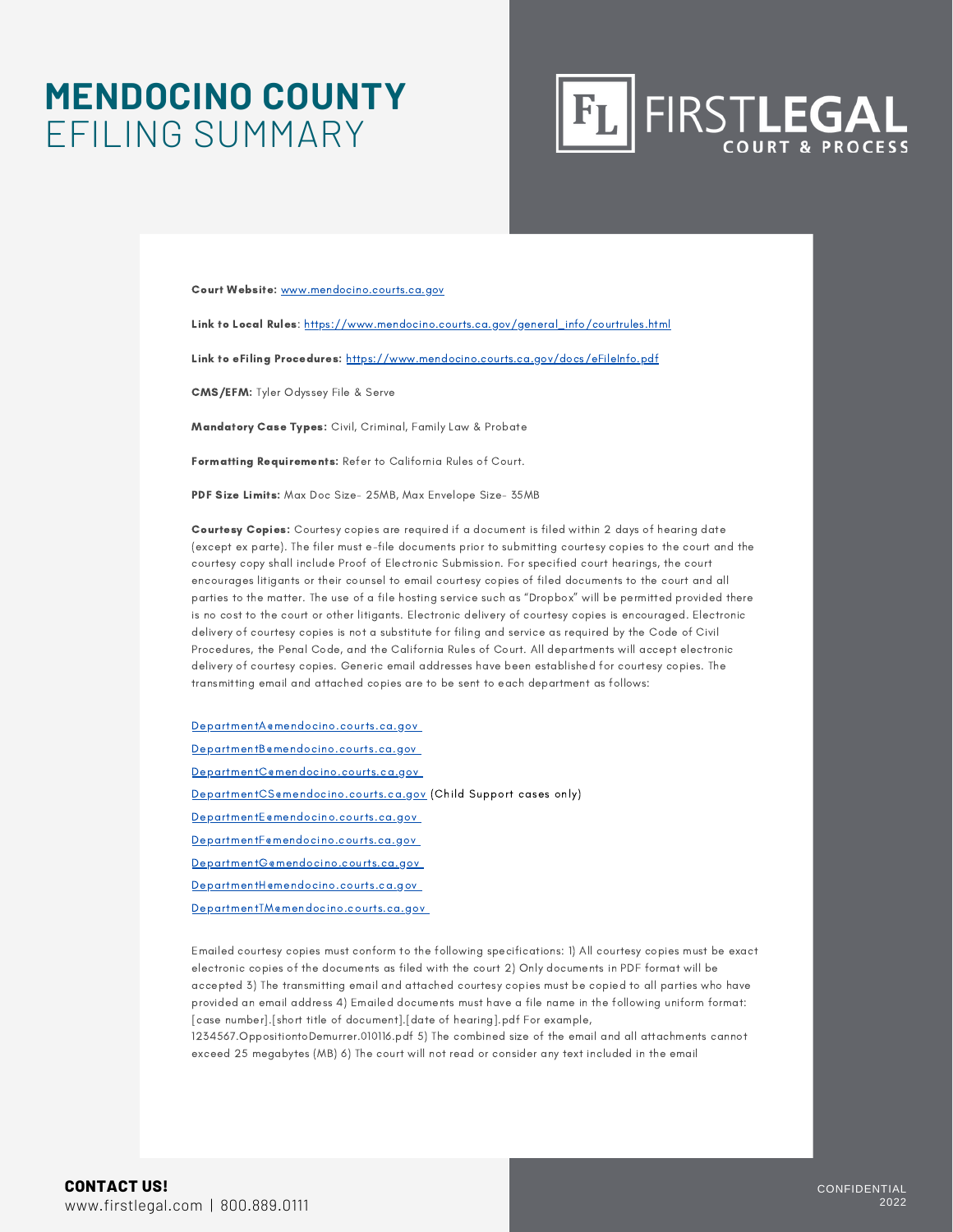### **MENDOCINO COUNTY** EFILING SUMMARY

## FIRSTLEGAL

#### Limitations on Filings:

- In all actions: ex parte applications and all other ex parte filings; stipulation and proposed order; orders 1. after hearing; orders of examination; trial exhibits; administrative records; documents responsive to subpoenas duces tecum; requests for judgment; proposed judgments; bonds and undertakings; out-ofstate commissions; out-of-state judgments; subpoenas for out-of-state actions;
- In all actions: motions and/or declarations for disqualification of a judge pursuant to Code of Civil 2. Procedures section 170.1 or 170.3 and peremptory challenges pursuant to CCP 170.6;
- In all actions: documents from health care providers and/or mental health professionals ordered by the 3. court;
- 4.In all actions: documents submitted to the court by the California Department of Corrections and Rehabilitation (CDCR), Department of State Hospitals (DSH), State Adoptions and other licensed adoption agencies;
- In probate actions: original wills; original codicils; documents lodged pursuant to Probate Code section 5. 2620; letters of administration; letters of testamentary; certified copies of death certificates; letters of conservatorship or temporary conservatorship, letters of guardianship or temporary guardianship;
- 6. In civil actions: mandatory settlement conference statements;
- In criminal actions: all documents filed before the complaint or information. 7.
- 8.In juvenile actions: requests for disclosure of juvenile records.

#### Notes:

- Pursuant to California Rules of Court rule 2.252(e), in a proceeding that requires the filing of an original document, an electronic filer may file an electronic copy of a document if the original document is then filed with the court within 10 calendar days
- If parties or their counsel are filing criminal, juvenile delinquency or juvenile dependency documents on the day before a matter is on calendar, the documents must be e-filed no later than 3:00 pm.
- Documents in civil, family law, and probate cases must be e-filed no later than two (2) full business days prior to the court hearing.
- Matters Requiring Immediate Judicial Attention: Matters requiring judicial attention within one (1) business day must be filed in-person at the clerk's office and must not be e-filed.

#### Exhibits:

- Exhibits must be filed five (5) business days before the hearing and must be served on all parties.
- $\bullet$  E-filed exhibits must be submitted in the format required in 1.7(a)(4) along with the Exhibit Cover Sheet (MEX-170). Transcripts for audio exhibits must be included with the initial filing of the audio exhibit.
- Exhibits filed with the court in other electronic formats (flash drive, CD, etc.) must be in the format required in 1.7(a)(4) and filed with the Electronic Media Exhibit Cover Sheet (MEX-175). They must be clearly labeled with the following: the case name, the case number, and the hearing date, time, and department. Transcripts for audio exhibits must be included with the initial filing of the audio exhibit.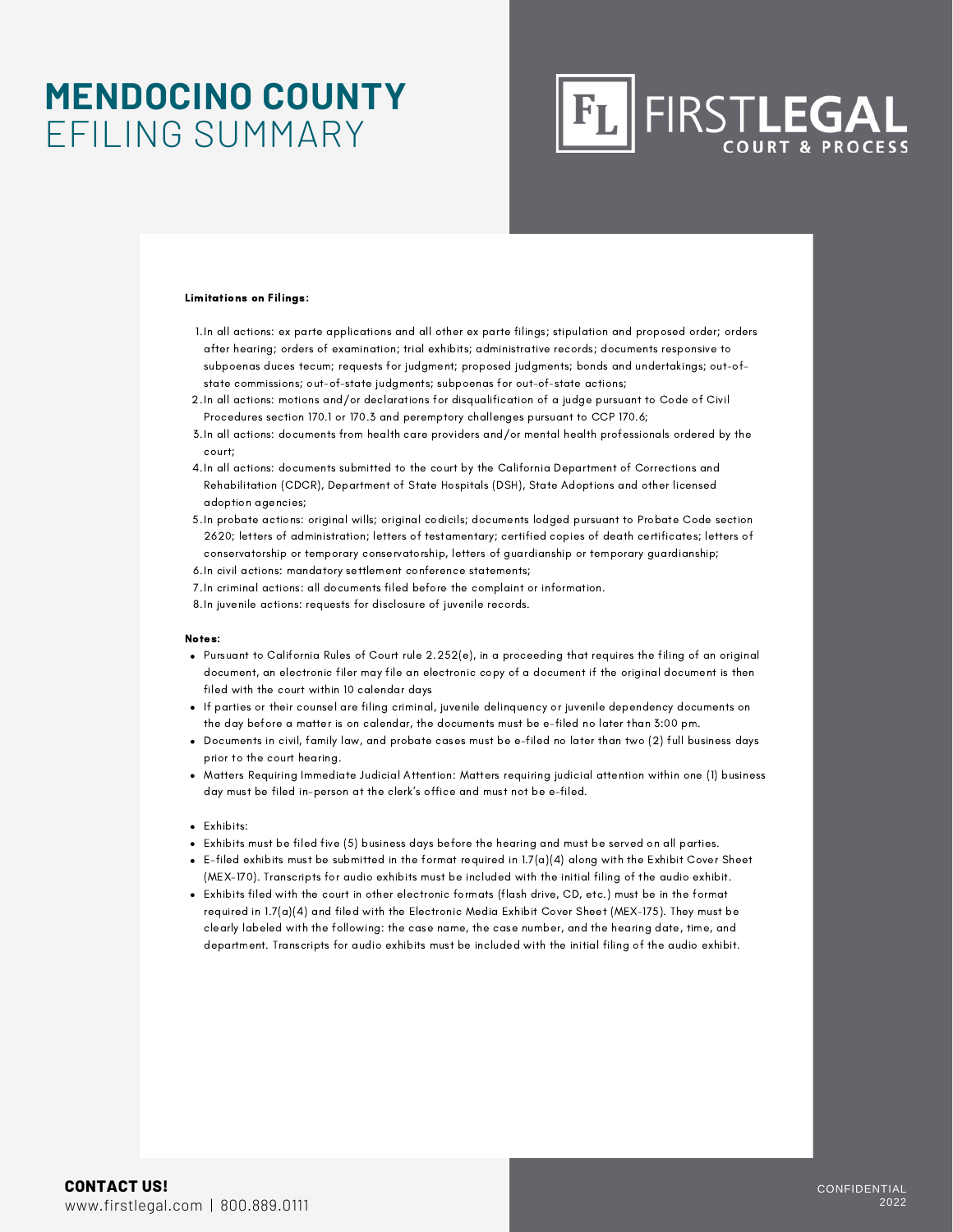### **MERCED COUNTY** EFILING SUMMARY



Court Website: [www.mercedcourt.org](http://www.mercedcourt.org/) Link to Local Rules: [http://www.mercedcourt.org/local\\_rules.shtml](http://www.mercedcourt.org/local_rules.shtml) CMS/EFM: Tyler Odyssey File & Serve Mandatory Case Types: Civil, Family Law & Probate Formatting Requirements: Refer to California Rules of Court PDF Size Limits: Max Doc Size- 25MB, Max Envelope Size- 35MB Courtesy Copies: Not required

Limitations on Filings: Notwithstanding any other provision of law or this rule certain original documents may not be filed electronically, including civil bench warrants, subpoenaed documents, bonds, undertakings, and original wills/codicils. Sealed documents must be filed and lodged conventionally. Any exhibit that cannot be accurately transmitted via electronic filing due to its size or type may not be electronically filed.

#### Notes:

Electronically filed documents subject to the mandatory electronic filing requirements filed prior to midnight will be deemed filed as of that day pursuant to Code of Civil Procedure section 1010.6, subdivision (d)(1)(D). However, if same day service of a document is required, the document shall be electronically filed by 5 p.m. on the court day that the filing is due.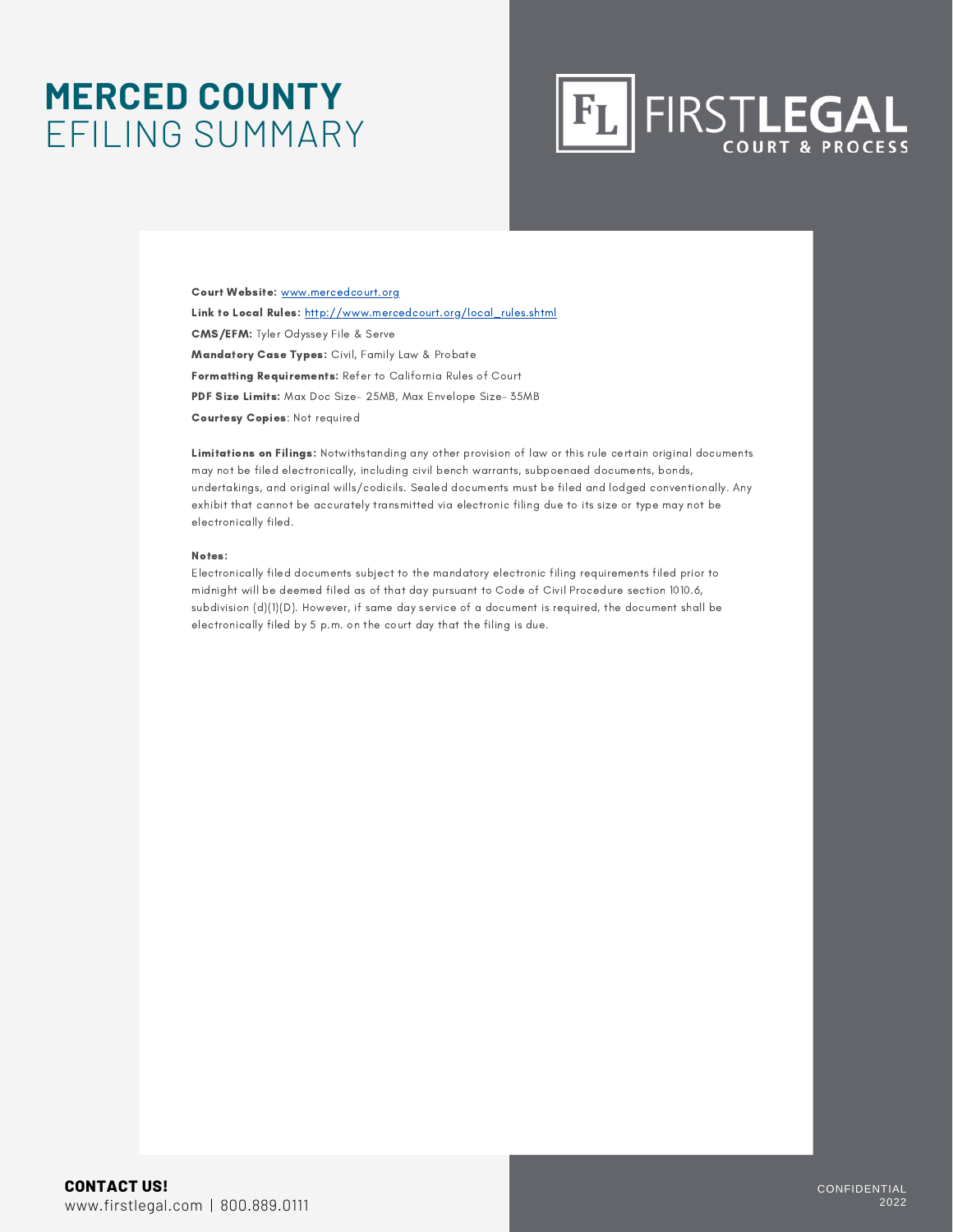### **MONTEREY COUNTY** EFILING SUMMARY

**FIRSTLEGAL** 

Court Website: <http://www.monterey.courts.ca.gov/>

Link to Local Rules: <http://www.monterey.courts.ca.gov/RulesOfCourt.aspx>

CMS/EFM: Tyler Odyssey File & Serve

Mandatory Case Types: Civil, Family, Probate, Juvenile and Dependency Matters

Formatting Requirements: 1. All documents filed electronically must be in electronic text-searchable PDF (portable document format). 2. Pagination. Document pages must be consecutively numbered using only the Arabic numbering system (such as 1, 2, 3), beginning with the number 1 on the first page of the document. When a document, transcript, or record is served in both paper format and electronic format, the pagination must be consistent for both versions. 3. If a party or attorney elects to include hyperlinks in a filing, the hyperlink may be active and should be formatted to standard citation format as provided in California Rules of Court, rule 1.200. 4. Exhibits. Electronic exhibits must include electronic bookmarks with links to the first page of each exhibit and with bookmark titles that identify the exhibit number or letter and briefly describe the exhibit. Electronic exhibits not so bookmarked are subject to rejection.

PDF Size Limits: Max Doc Size- 25MB, Max Envelope Size- 35MB

Courtesy Copies: A judge may order a courtesy copy at any time, either printed or through electronic delivery

Limitations on Filings: The following items are not subject to mandatory e-filing under these rules (E-Filing of Documents): 1. Documents presented for filing by a self-represented party. Although e-filing is not mandatory for self-represented parties, they are encouraged to e-file documents. 2. Documents ordered by the court as exempt from e-filing. A party may seek a court ordered exemption by ex parte application for reason of undue hardship, significant prejudice, or other good cause. 3. Documents and other materials that are not feasibly converted to electronic form by scanning, imaging, or other means. 4. Documents lodged with the court provisionally under seal pursuant to California Rules of Court, rule 2.551, or lodged with the court as confidential documents. 5. Documents with jurisdictional time limits, including notices of appeal, motions for new trial, motions for JNOV, motions to quash service for personal jurisdiction, and petitions for writs taken from local court determination. Although not required, e-filing of these documents is encouraged. 6. Original documents required for a proceeding, including bench warrants, subpoenaed documents, affidavits re: real property of small value, bonds, undertakings, financial documents submitted by a private professional conservator, letters (probate, guardianship, conservatorship), wills and codicils (for filing or safekeeping), and orders to deposit money and receipt of depository. 7. Challenges to judicial officers pursuant to Code of Civil Procedure section 170.1 et seq.

Miscellaneous Rules: E-File Version Follow Up to Hand-Served Documents. Documents served by hand, in court, or otherwise permissively, must then be e-filed unless the court specifically provides otherwise. Such e-filing must take place before the close of business on the court day following service by hand in open court. In addition, the Proof of Service must reference the date the document was originally served in open court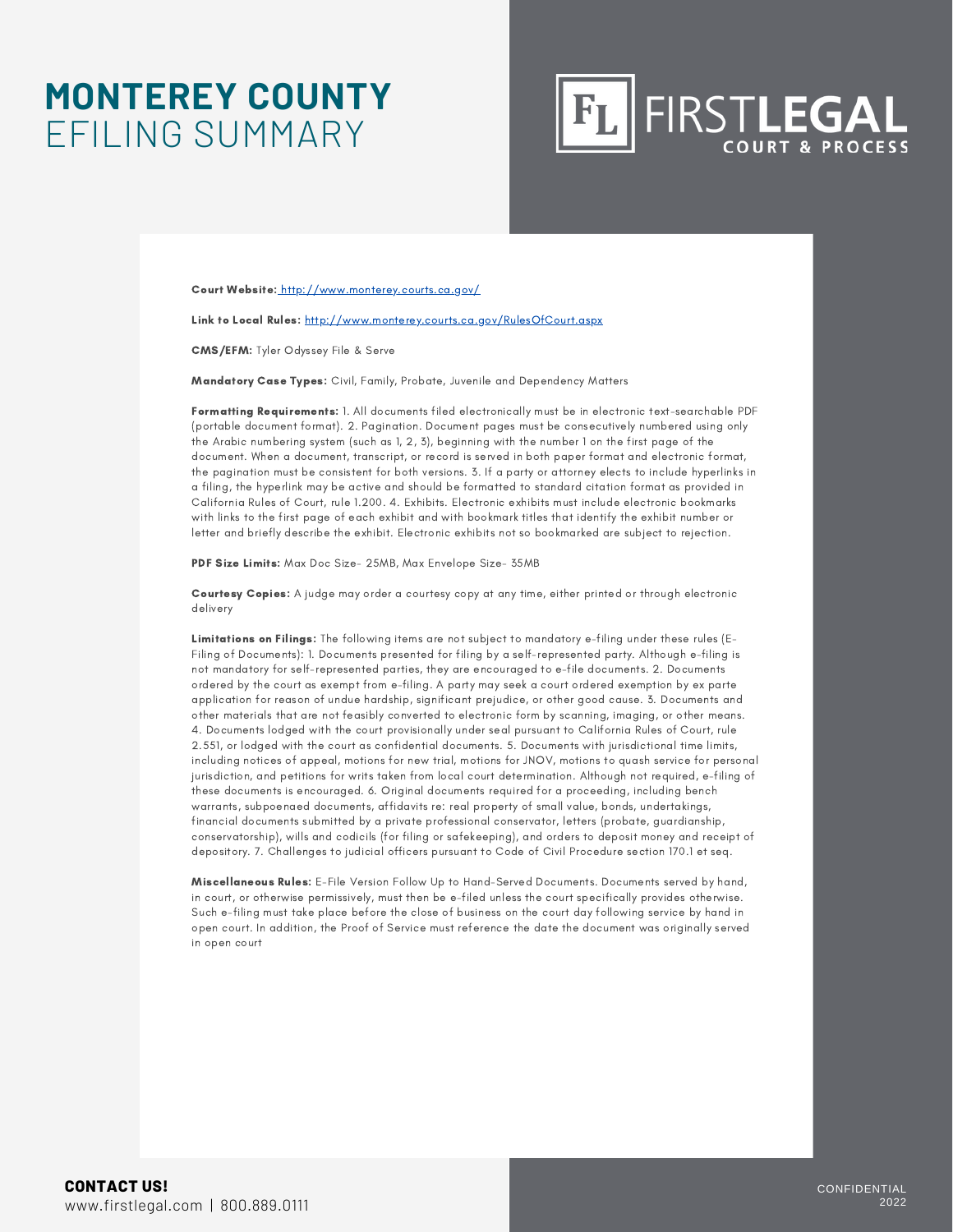### **ORANGE COUNTY** EFILING SUMMARY



Court Website: <http://www.occourts.org/>

Link to Local Rules: <http://www.occourts.org/directory/local-rules/local-rules-of-court/>

CMS/EFM: CCMS/Orange County Superior Court, Tyler/Odyssey

Mandatory Case Types: Civil, Family, Probate/Mental Health Matters

Formatting Requirements: Stipulations and Proposed orders must be submitted in Microsoft Word format. All other documents must be submitted in PDF format. Pursuant to California Rules of Court rule 2.111(1), forms and papers filed at the court are to provide an email address on the first page. For purposes of electronic service, this first page email address will be deemed to be the proper email address for service

subject to the provisions set forth in Code of Civil Procedure section 1010.6(d)

PDF Size Limits: Civil & Probate Max Doc Size- 25MB, Max Envelope Size- 100MB Family Law Max Doc Size- 25MB, Max Envelope Size- 35MB

Courtesy Copies: Not generally required but may be ordered by a judge at any time.

Limitations on Filings: The following original documents may not be filed electronically: For Civil Cases: Bench Warrants; Subpoenaed documents; Labor Commissioner deposit of cash or check; Bonds; and Undertakings. For Probate/Mental Health Cases: Affidavit re: Real Property of Small Value; Financial Documents submitted by Private Professional Conservator; Subpoenaed documents; Undertakings; and Will/Codicils – originals for filing or safekeeping. Follow link to exceptions for Family Law [http://www.occourts.org/online-services/family-filing/Family\\_Law\\_Electronic\\_Filing\\_Exceptions\\_List.pdf](http://www.occourts.org/online-services/family-efiling/Family_Law_Electronic_Filing_Exceptions_List.pdf)

Notes: Documents that are confidential by law should include the word "Confidential" in the caption. If a document is sealed or conditionally sealed, that fact or request should be noted in the Submitter's Comment Box.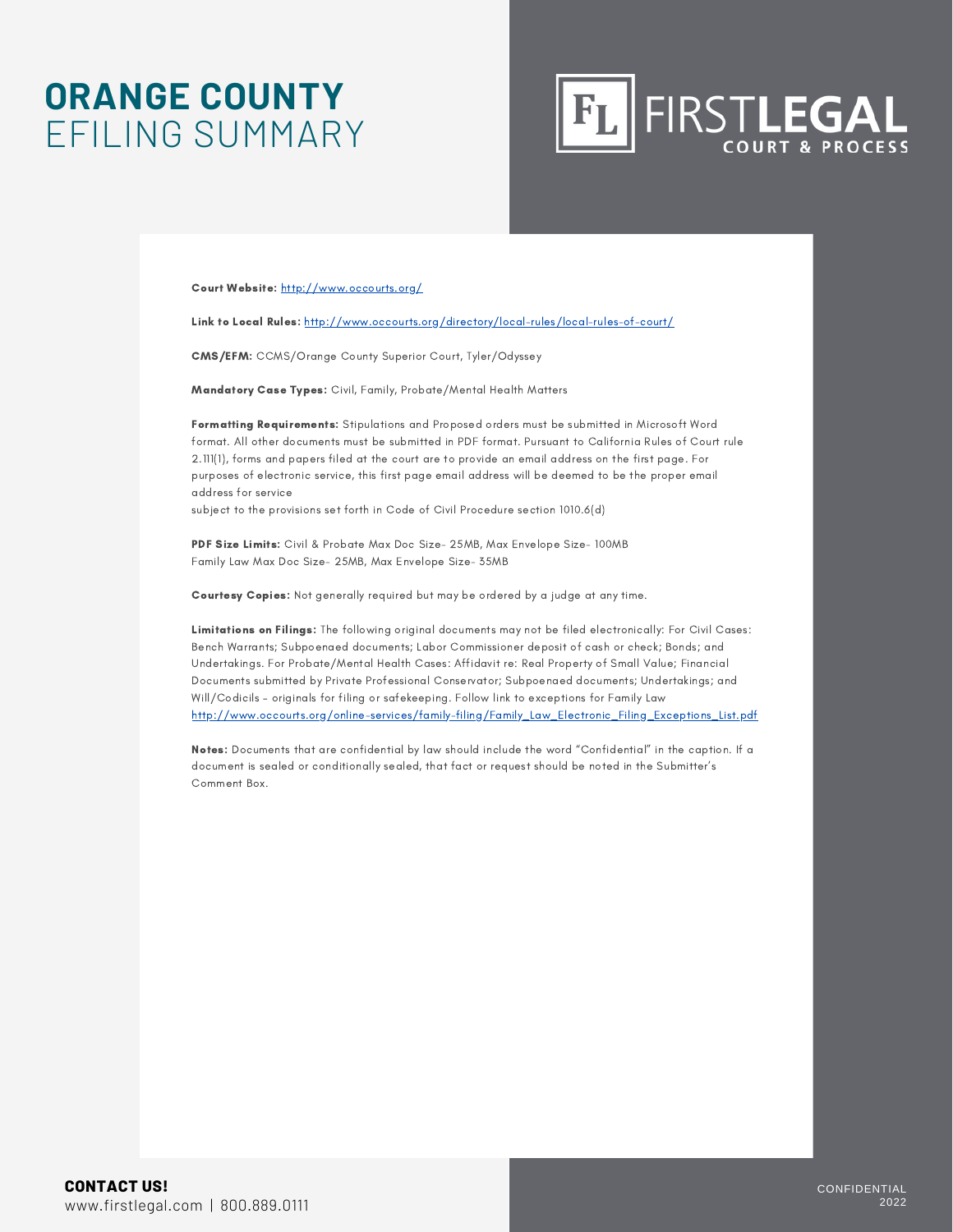### **PLACER COUNTY** EFILING SUMMARY



Court Website: [www.placer.courts.ca.gov](http://www.placer.courts.ca.gov/)

Link to Local Rules: <http://www.placer.courts.ca.gov/general-local-rules.shtml>

Link to eFiling information: <http://www.placer.courts.ca.gov/online-efiling.shtml>

CMS/EFM: Journal Technologies

Mandatory Case Types: Civil, Family Law, Mental Health & Probate

Formatting Requirements: Documents submitted must be submitted in PDF (Portable Document Format) and text-searchable format, and viewable on any standard PDF Viewer. All documents that equal or exceed 15 pages and/or contain multiple exhibits/sections must be bookmarked. Bookmark titles should match the corresponding section/exhibit. The use of hyperlinks is strongly encouraged.

PDF Size Limits: Max Doc Size- 25MB, Max Envelope Size- 100MB

Courtesy Copies: Regardless of the time of electronic submission, a printed courtesy copy (along with proof of electronic submission) is required for submissions where the total pages submitted – including notice, points and authorities, declarations, judicial notice requests, separate statements, exhibits, appendices, tables of contents, etc. – exceed 50 pages. A printed courtesy copy (along with proof of electronic submission) is required to be submitted for all Motions for Summary Judgment, Motions for Summary Adjudication, and Anti-SLAPP Motions, including all supporting documents, regardless of the number of pages. The printed courtesy should be provided the same day the electronic copy is submitted

Limitations on Filings: The following documents will not be accepted by eFiling:

- 1.Peremptory Challenges or Challenges for Cause of a Judicial Officer pursuant to Code of Civil Procedure sections 170.6 or 170.3;
- 2.Bonds/Undertaking documents;
- 3.Any ex parte application that is filed concurrently with a new complaint;
- 4.Any order with an original judicial officer's signature;
- 5.Out-of-State Commission;
- 6.Copy Requests;
- 7.Documents submitted conditionally under seal;
- 8.Certificate of Facts Re Unsatisfied Judgment;
- 9.Family Law
	- a. Request for Entry of Default;
	- b. Notice of Entry of Judgment;
	- c. Out-of-State Judgments or Orders to be Registered;
	- d. Exhibits to be lodged for Hearings or Trials;
	- e. Child Support Case Registry Form
- 10. Request for Administrative Records;
- 11. Affidavit Re Real Property of Small Value (Probate),
- 12. Original will and codicil;
- 13. Financial documents lodged under Local Rule 80.1.8, and
- 14. Any paper document ordered by the court to be filed in the clerk's office
	-
- The following documents may be eFiled OR at the clerk's office:
- 1.Family Law Filings related to obtaining, contesting, or modifying a Domestic Violence Restraining Order;
- 2.Family Law Emergency Hearing or Order Shortening Time Requests;
- 3.Proposed Family Law Judgments if they are filed with a Request for Entry of Default and/or a Notice of Entry of Judgment;
- 4.Subpoenas, Writs, or Abstracts of Judgments.

Notes: none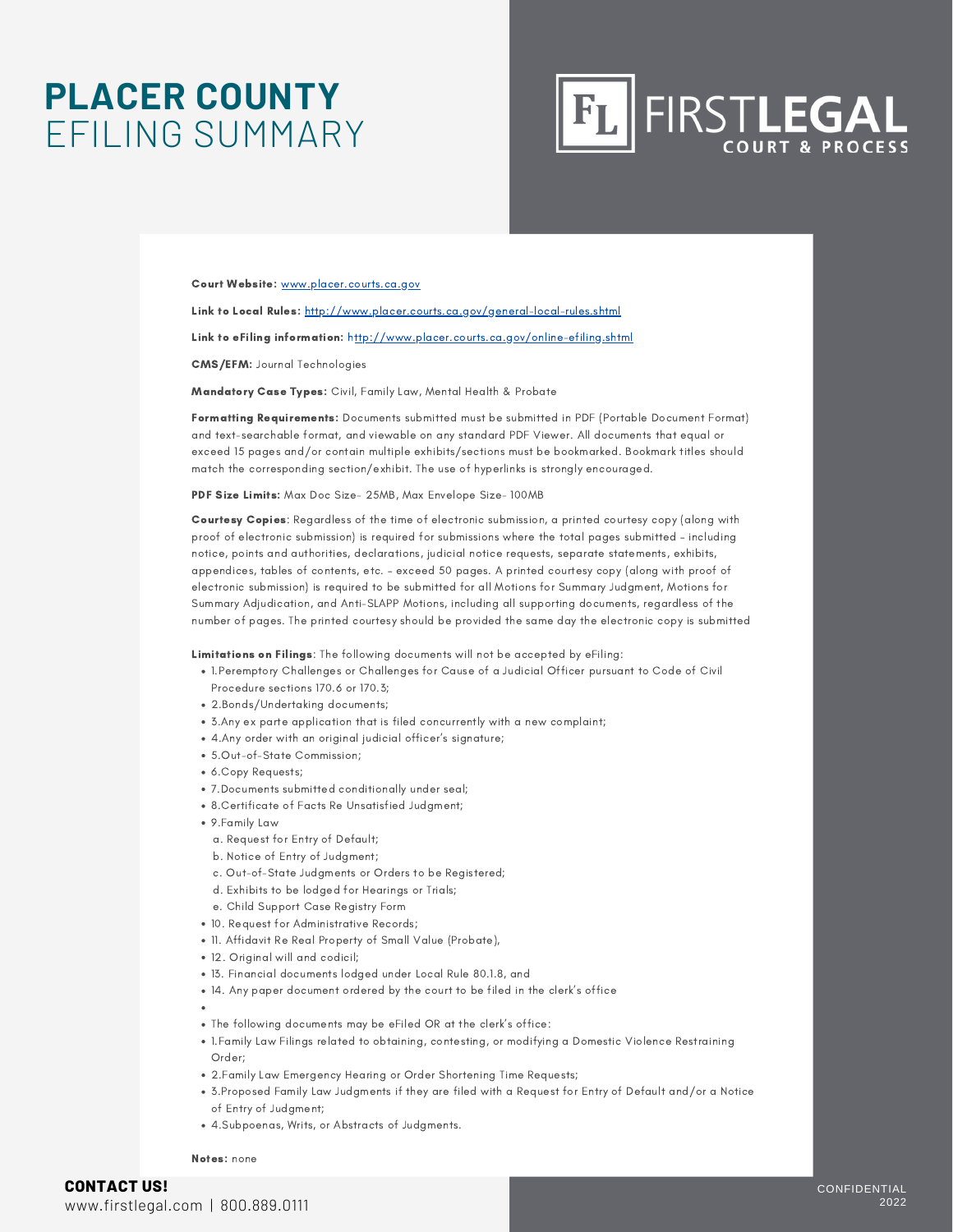### **RIVERSIDE COUNTY** EFILING SUMMARY



Court Website: <https://www.riverside.courts.ca.gov/>

Link to Local Rules: <https://www.riverside.courts.ca.gov/GeneralInfo/LocalRules/local-rules.php>

Link to eFiling Procedures: <https://www.riverside.courts.ca.gov/FormsFiling/EFiling/civil-efiling.php>

CMS/EFM: Journal Technologies, Inc eCourt (Civil)

Mandatory Case Types: All Civil case types

Formatting Requirements: Refer to California Rules of Court. Attachments to primary documents must be bookmarked.

PDF Size Limits: Max Doc Size- 50MB, Max Envelope Size- 100MB

Courtesy Copies: When any statute, rule of court, or court order permits documents to be filed two or fewer days before the hearing, and the document is filed electronically on the last permissible day, a courtesy copy of the document shall be either sent to the departmental email address for the department in which the matter is set to be heard by 4:00 P.M. the same court day the document is filed. If the document is filed electronically after 4:00 P.M., the copy should be sent to the departmental email address or delivered to the courtroom by 8:30 A.M. the next court day.

Limitations on Filings: The following documents shall not be filed electronically:

Any ex parte application that is filed concurrently with a new complaint; Bonds and undertakings; Trial documents under Local Rule 3401; Exhibits to be offered at any trial or evidentiary hearing; New Judicial Council Coordinated Proceedings (JCCP) cases. Subsequent filings in JCCP cases are permitted; Harassment proceedings requesting the minor's information be confidential; Mandatory Settlement Conference Briefs; Notices of Appeal and any subsequent appeals documents; Small Claims Notice of Appeal and Small Claims Notice of Appeal as to the Denial of the Motion to Vacate Judgment; Writ Returns; Media Request to Photograph, Record, or Broadcast; Request to file new litigation by vexatious litigants. Motions to declare a litigant vexatious are permitted; Subpoenaed records; Administrative records; Sealed documents; and Documents submitted conditionally under seal. The actual motion or application shall be electronically filed. A courtesy copy of the electronically filed motion or application to submit documents conditionally under seal must be provided with the documents submitted conditionally under seal.

Documents attached to a Notice of Lodgment shall be lodged and/or served conventionally in paper form. The actual document entitled, ''Notice of Lodgment," shall be filed electronically.

#### Notes:

1.Proposed orders may be submitted electronically. The proof of service of the proposed order shall not be attached to the proposed order. Instead, the proof of service shall be submitted electronically as a separate document.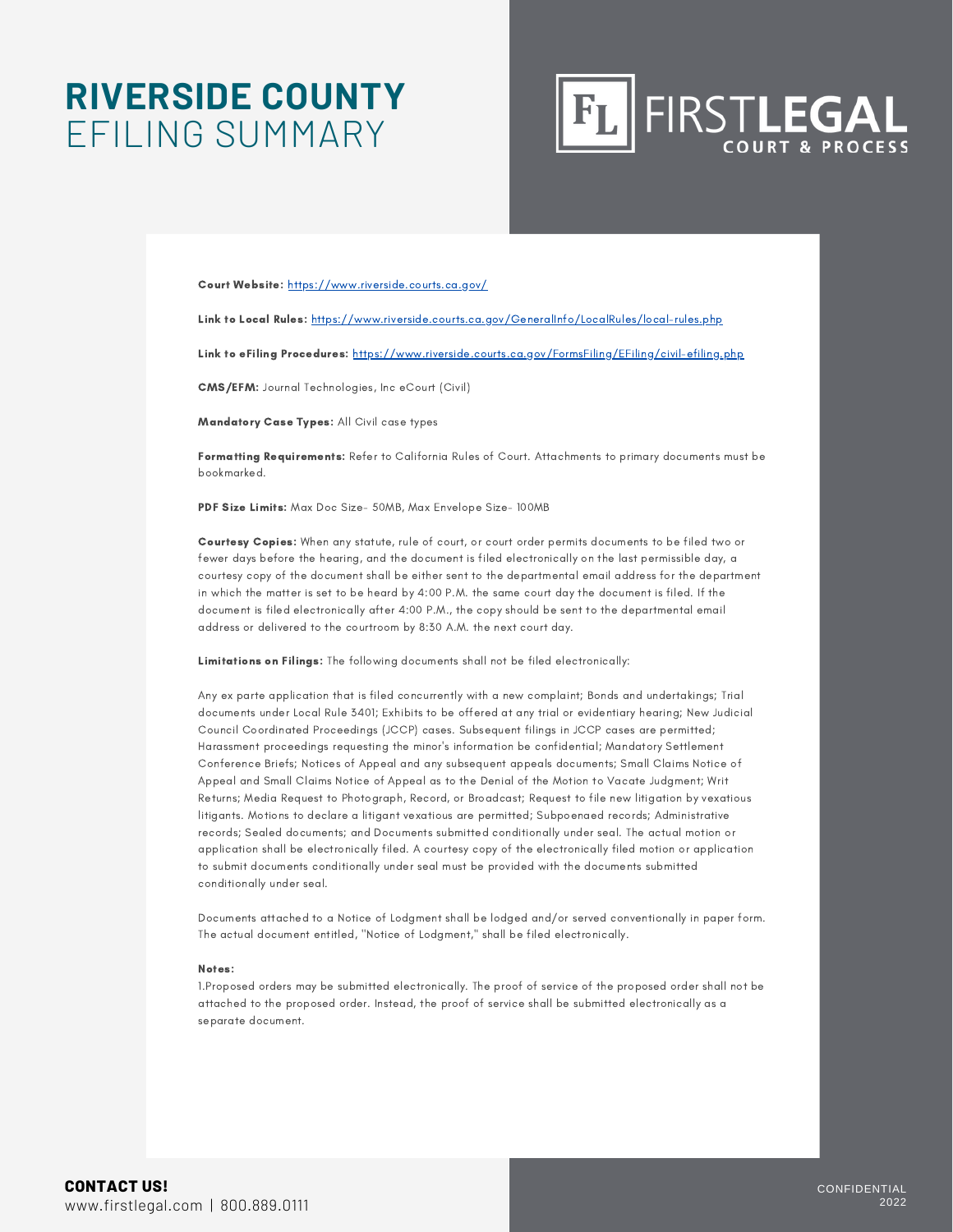### **RIVERSIDE COUNTY** EFILING SUMMARY

### FIRSTLEGAL  $|F_L|$

2.Ex Parte Applications

a.If an ex parte application is filed electronically, the application and all documents supporting it must be filed no later than 11 :00 A.M. the court day before the ex parte hearing.

b.If an opposition to an ex parte application is being filed electronically, the opposition must be filed no later than 8:00 A.M. on the morning of the ex parte hearing. A courtesy copy of the opposition to the ex parte application must shall (sic.) be sent to the departmental email address for the department in which the matter is set to be heard.

3.The Court utilizes a Court Reservation System (CRS) for civil law and motion.

a.You will not be charged the applicable motion filing fee and/or first paper fee at the time you make your reservation. You will be charged the applicable motion filing fee and/or first paper fee at the time you file the motion. You will be charged the applicable \$20.00 continuance fee if you reschedule your hearing reservation.

b.Litigants may request the following law and motion hearing types: Trial/Non-Trial Related Ex-Partes; Motion for Summary Judgment; Anti-SLAPP Motions; Civil Discovery Motions; Motions to Strike; Demurrers; All General Motions

c.After you make your reservation, the Court will send a reservation email to the e-mail address that you provided. The email will include a Reservation ID and PIN that will be required should you wish to reprint your receipt, update your contact information, reschedule, or cancel your reservation. Receiving the email does not mean your motion has been added to the court's calendar.

d.All motions and related documents shall be filed with the clerk's office according to statute. Once this paperwork is filed with the court your request shall be confirmed. To expedite your motion filing, indicate the CRS Reservation ID number on the motion/document face page.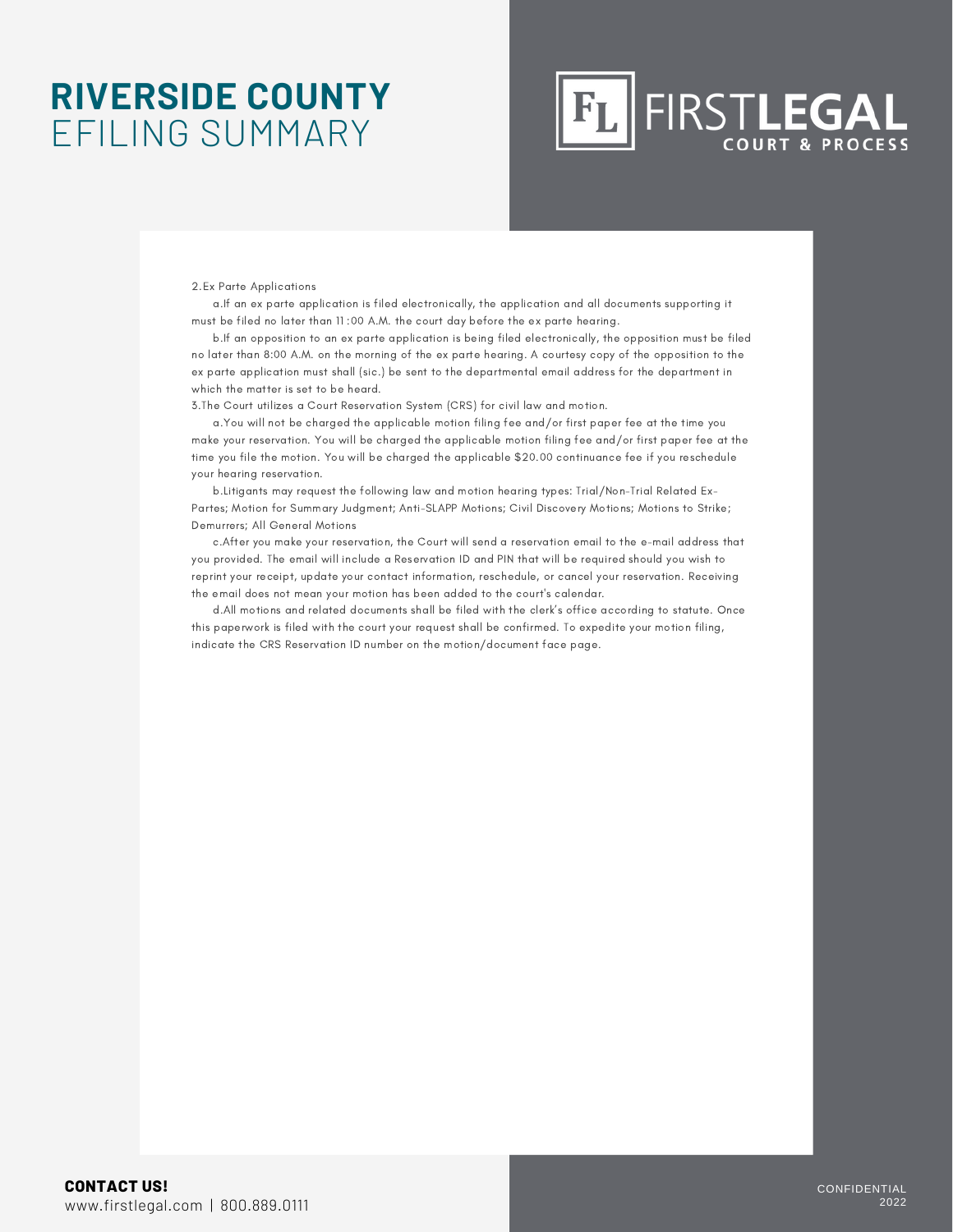### **SAN DIEGO COUNTY** EFILING SUMMARY



#### Court Website: www.sdcourt.ca.gov/

Link to Local Rules: http://www.sdcourt.ca.gov/portal/page?\_pageid=55,1117634&\_dad =portal& schema= PORTAL

#### Link to General eFiling Order:

http://www.sdcourt.ca.gov/pls/portal/docs/PAGE/SDCOURT/CIVIL2/EFILING\_IMAGING\_GENERAL\_ORD ER.PDF

Mandatory Case Types: Civil & Probate

CMS/EFM: CCMS/San Diego Superior Court (Civil & Probate) Tyler Odyssey File & Serve (Family)

#### Formatting and General Requirements:

•When serving a complaint, cross-complaint, petition or other case-initiating documents, a copy of the general order regarding eFiling must be served along with forms CIV-409 and PR-188 in Civil and probate cases respectively.

•On all pleadings after the initial case originating filing, all parties must, to the extent it is feasible to do so, place the words "IMAGED FILE" in all caps immediately under the title of the pleading on all subsequent pleadings filed in the action.

•Proposed orders should only be submitted with initial pleadings for an ex parte hearing and should not be submitted for a law and motion hearing until after the hearing.Proposed filings should be eFiled as an exhibit and then re-submitted as a new eFiling transaction after the court has ruled on the matter. •Exhibits must be preceded by a cover page that contains solely the word "Exhibit" and the identifying number or letter. Exhibits presented for filing must also include bottom tabs.

•Exhibits to be considered via "Notice of Lodgment" shall not be attached to the eFiled document. They must be provided in paper to the assigned department with the eFiling Transaction ID noted in the upper right-hand corner.

•\*\*Documents must be text searchable and bookmarked. Failure to do so will result in rejection.

PDF Size Limits: Max Doc Size- 35MB, Max Envelope Size- 60MB

#### Special Requirements for Civil eFiling

Link to Civil eFiling Page: www.sdcourt.ca.gov/portal/page? pageid=55,1844803& dad=portal& \_schema=PORTAL

Courtesy Copies: If a hearing is set within two court days of the time documents are eFiled, parties must provide hard copies of documents in court with the eFiling Transaction ID noted in the upper right-hand corner of the first page of the document. Hard copies for ex parte hearings must be delivered directly to the department on or before 12:00 p.m. the court day immediately preceding the hearing date.For Construction Defect cases assigned to D74, refer to the department's Policies & Procedures on the court's website for further details regarding courtesy copies.

https://www.sdcourt.ca.gov/pls/portal/docs/page/sdcourt/generalinformation/localrulesofcourt/rocde partmentrules/department74/departmentsd74text/e-filing\_courtesy\_copy\_ref\_guide\_6-2-14\_v3.pdf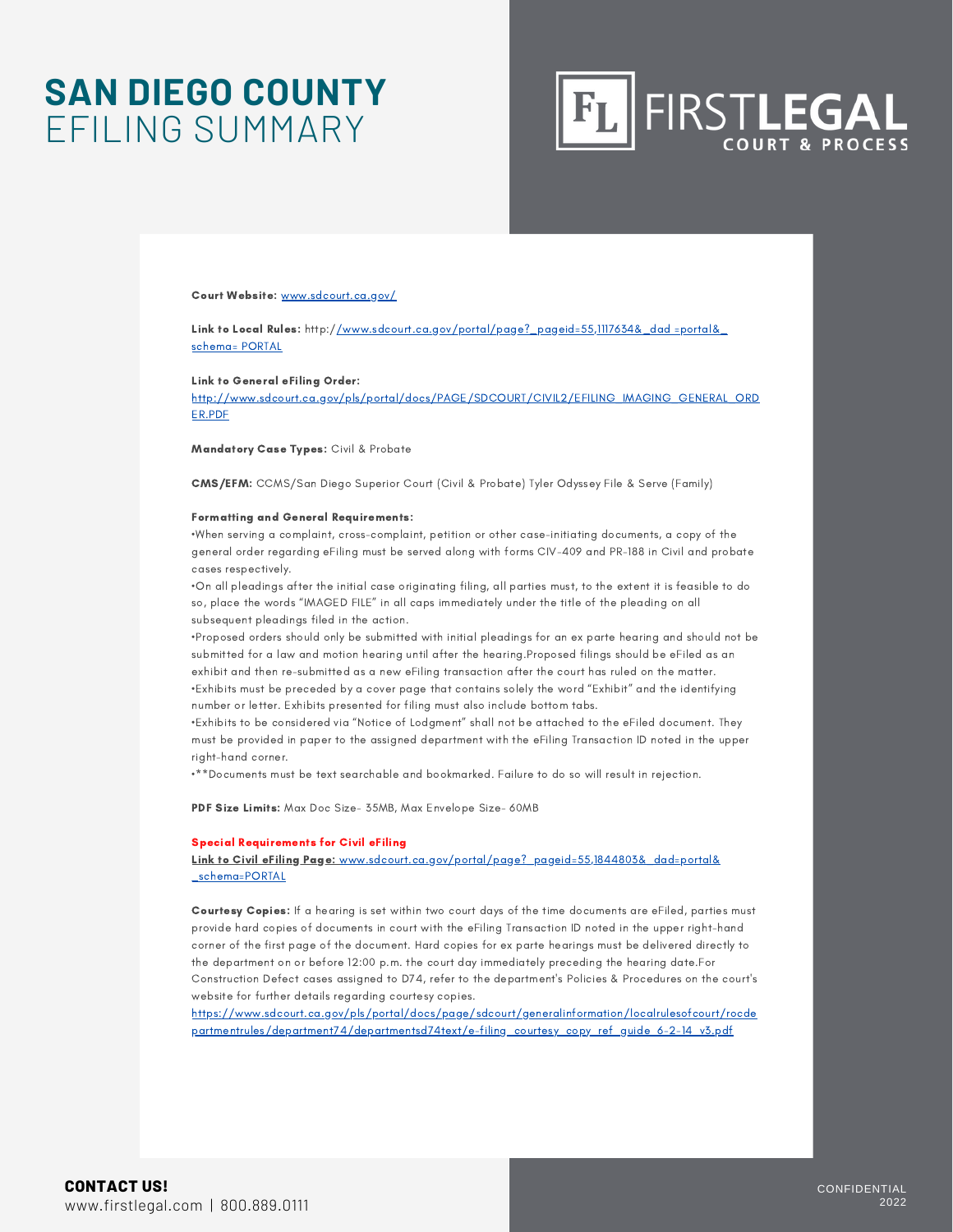### **SAN DIEGO COUNTY** EFILING SUMMARY

## FLIFIRSTLEGAL

Limitations on Filings: The following filings and/or case types are NOT ELIGIBLE for eFiling: Application for Order Declaring Information of Affidavit of Voter Registration Confidential and Order; Civil Harassment TRO/RO, Confidential documents lodged conditionally under seal, Elder Abuse TRO/RO, Gun Violence Emergency Protective Order, Gun Violence TRO/RO, Interpleader actions pursuant to CC2924j, Notice of Appeal of Labor Commissioner, Out-of-State Commission Subpoenas, Private Postsecondary School Violence Prevention TRO/RO, Safe at Home Name Change Petitions, Settlement Conference Briefs (to be lodged), Stand-alone exhibits, Transitional Housing Program Misconduct TRO/RO, Undertaking/Surety Bonds, Warrants, Workplace Violence TRO/RO

Notes: Please be advised that you must schedule a motion hearing date directly with the Independent Calendar Department by calling the department or using the court's motion scheduler application, available at: https://racd.sdcourt.ca.gov/ A motion filed without an appointment, even when a conformed copy of the filing is provided by the court, is not scheduled and the hearing will not occur.

#### Special Requirements for Probate eFiling

Link to Probate eFiling Page: http://www.sdcourt.ca.gov/portal/page?\_pageid=55,1850375&\_dad=portal &\_schema=PORTAL

Limitations on Filings: The following filings and/or case types are NOT ELIGIBLE for eFiling: Original Wills & Codicils, Undertaking/Surety Bonds, Settlement Conference Briefs (to be lodged, not filed), Documents filed under seal or provisionally under seal, exhibits that are physical objects.

#### Notes:

- A party filing a petition, motion or other paperwork that refers to a trust must file a copy of the trust under a "Trust Coversheet" in accordance with Local Rule 4.3.3.
- In support of an accounting of assets as required by Probate code section 2620 or and interim accounting required by Local Rule 4.15.2, the accounting statements, closing escrow statements, and bill statements for a residential or long-term care facility may be filed with the court under a "Financial Statement Coversheet."
- Notices of lodgments submitted through e-filing, must not have the lodged documents attached. A copy of the e-filed notice of lodgment must be submitted to the probate business office with the numbered exhibits attached, a Lodged Documents coversheet (ADM-378) (preferably printed on pink paper) on top; and a means of return. The eFiling Transaction ID # must be noted in the upper right-hand corner of the coversheet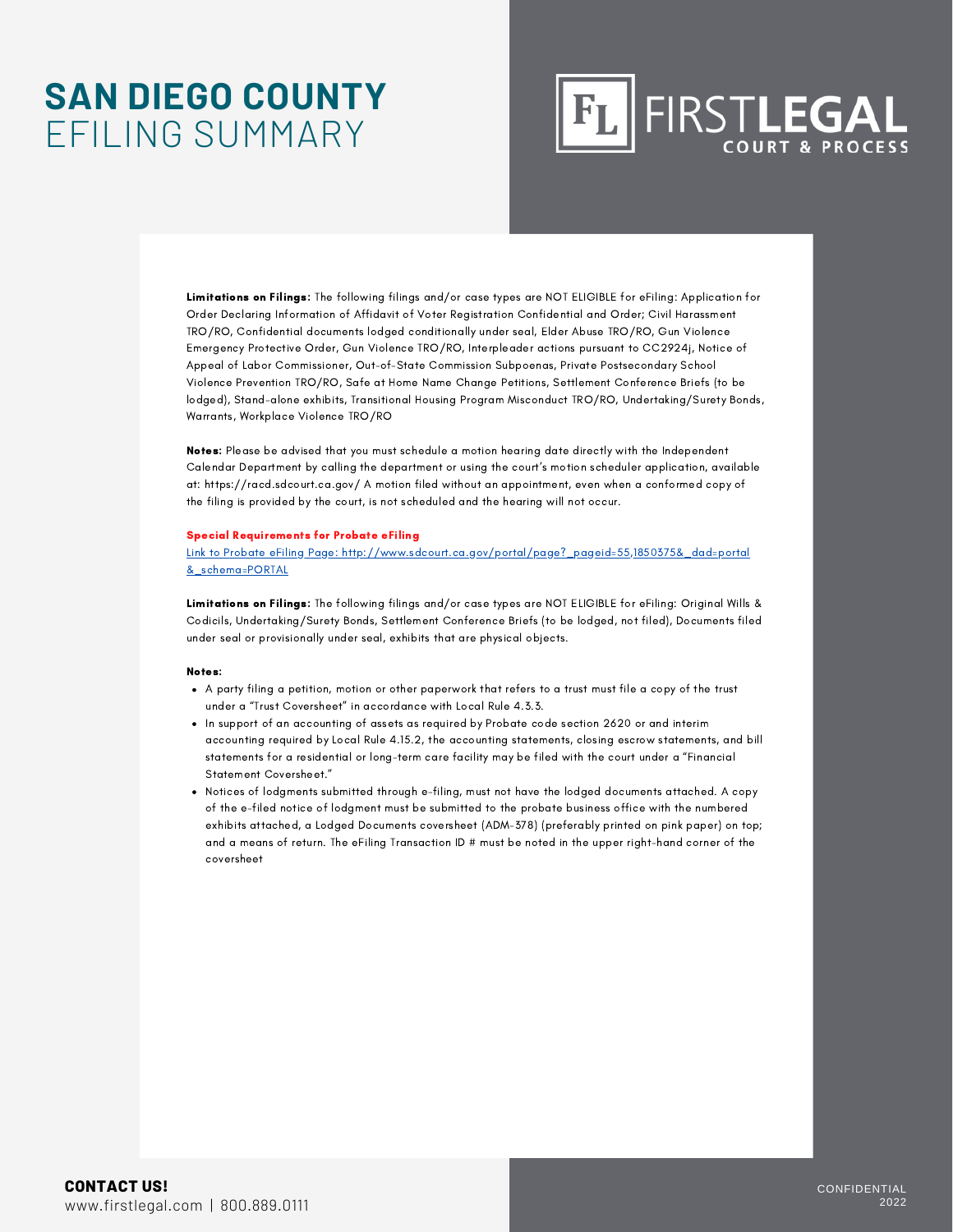### **SAN FRANCISCO COUNTY** EFILING SUMMARY

**FIRSTLEGAL** 

Court Website: <http://sfsuperiorcourt.org/>

Link to Local Rules: <http://sfsuperiorcourt.org/general-info/local-rules>

E-Filing Special Instructions: <https://sfsuperiorcourt.org/node/224>

CMS/EFM: Thompson Reuters C-Track/San Francisco Superior Court

Mandatory Case Types: "Designated Case" means single assignment cases, complex cases, all general civil cases (with the exception of small claims cases), misdemeanor appeals, misdemeanor writs, ex parte applications involving misdemeanor convictions, probate trust and decedent's estate cases, family law dissolution cases (no other family law cases are Designated Cases), any case in which the parties have stipulated and the Court has designated that the case will be governed by these E-Filing Rules, any case designated by Court Order pursuant to CRC 2.253 and any other cases designated by the Court under these E-Filing Rules. A case provisionally complex pursuant to CRC 3.400(c), or otherwise designated by a party as complex, is not a Designated Case until such time as the Court enters a classification order pursuant to CRC 3.403. A matter becomes a Designated Case as of the date it is so designated.

Formatting Requirements: Refer to California Rules of Court.

PDF Size Limits: Max Doc Size- 15MB, Max Envelope Size- 75MB

Courtesy Copies: Courtesy copies are required for any filed document requiring court review, action, or signature.

1) Timing: Unless a different deadline is required in the local rules pertaining to a specific court, department or division, or in an order shortening time, parties must lodge courtesy copies of any papers as follows: For all papers filed by Conventional filing, parties must lodge courtesy copies at the time of filing. For all papers filed fewer than 7 court days before the hearing, parties must lodge courtesy copies on the day of filing. For papers filed by E-filing 7 or more court days before the hearing, parties must lodge courtesy copies no later than 2 court days after the date of E-filing.

2) Location: Unless a different location is required in the local rules pertaining to a specific court, department or division, parties must deliver the courtesy copies to the department in which the matter will be heard.

3) Contents: Courtesy copies must include any supporting documents filed with the Papers. If the Papers challenge the sufficiency of a pleading already on file, the moving party must also supply a courtesy copy of that pleading. For papers filed by E-filing, all courtesy copies must include the relevant Transaction Receipt. With prior court approval, parties may provide copies of voluminous exhibits on electronic media (e.g., a USB device).

4) Consequences: Failure to lodge courtesy copies of moving Papers as required by statute, rule or court order may, in the discretion of the judicial officer presiding over the hearing, result in denial of the motion, continuance of the hearing, or taking the motion off calendar. Failure to lodge courtesy copies of opposition Papers as required by statute, rule or court order may, in the discretion of the judicial officer presiding over the hearing, result in the granting of the motion or continuance of the hearing. Failure to lodge courtesy copies of reply papers as required by statute, rule or court order may, in the discretion of the judicial officer presiding over the hearing, result in the reply Papers not being considered.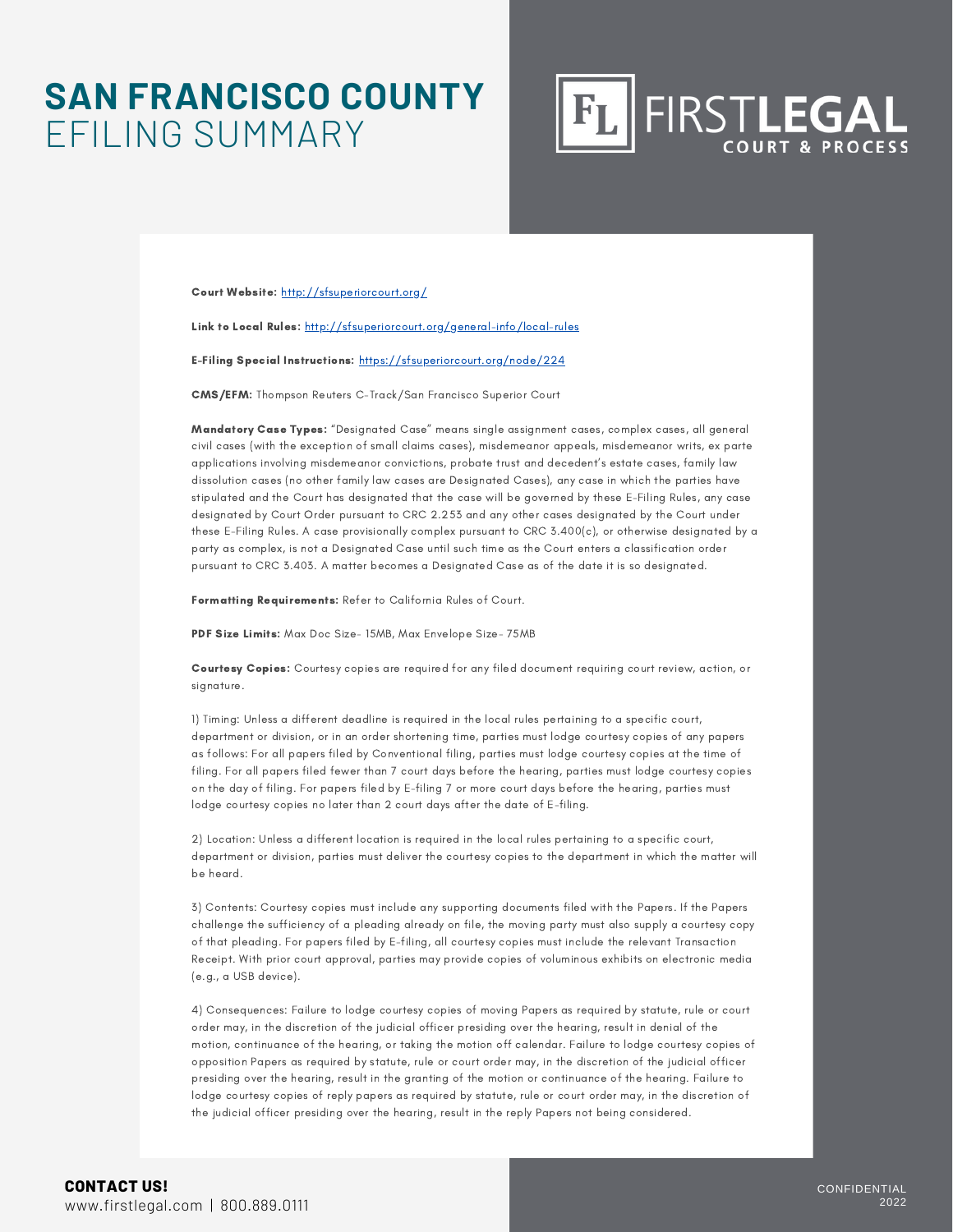### **SAN FRANCISCO COUNTY** EFILING SUMMARY

**FIRSTLEGAL** 

Limitations on Filings: The following are excluded from the eFiling and eService requirements:

- Papers filed in any case not identified as a Designated Case.
- Initiating document for: Unlawful Detainer, Civil Harassment, and Name/Gender Change.
- Writs, Abstracts, Out of State Commissions, Certificate of Facts Re: Unsatisfied Judgments, Unlawful Detainer Summonses, Claims of Right to Possession, Undertakings and Rent Deposits, Bonds, and Order of Examinations.
- Documents that are three-dimensional objects, information that can only be stored on physical media other than paper, or other documents not readily susceptible to E-filing may be filed or lodged Conventionally in accordance with the direction of the Court. A notice of such filing must be E-Filed and E-Served.
- During an ongoing hearing or trial, the following may be filed Conventionally: motions with jurisdictional time limits including motions for new trial, motions JNOV, motions to quash service for personal jurisdiction, any notice of appeal, and petitions for writs.
- The original Petition for Appointment of a Guardian ad Litem with original signatures and the proposed order must be Conventionally filed directly in the Presiding Judge's department after the filing fee has been paid. The filing fee may be paid either in the Clerk's Office, Room 103, or through an E-Filing Vendor by electronically submitting a copy of the petition.
- The following documents in any Family Law dissolution case must be conventionally filed:
	- o Ex Parte Requests for Order and all documents in support thereof
- o Ex Parte Applications for Temporary Restraining Orders and all documents in support thereof (see Rule 11.9(B))

o Proposed Orders (including proposed Stipulated Orders and proposed Findings and Order After Hearing)

- o Requests to Enter Default (FL-165)
- o Default, Uncontested, and True Default Judgment packets.

#### Special Notes:

- ·Documents Under Seal: In all Designated Cases, a motion to file documents under seal and all related papers must be E-Filed. The redacted and un-redacted (conditionally sealed) documents must be E-Filed in the same transaction. Courtesy copies of the conditionally sealed document(s) must be lodged with the assigned department.
- ·During trial, motions, memoranda, and matters presented to the Court in writing for decision may be served in open court in hard copy form. These items and proofs of service must be E-Filed no later than the Close of Business on the court day following service by hand in open court, and the electronic proof of service must reference the date originally served in open court
- ·During an ongoing hearing or trial, motions with jurisdictional time limits including motions for new trial, motions JNOV, motions to quash service for personal jurisdiction, any notice of appeal, and petitions for writs may be served Conventionally. The Court's service copy of any petition to the Court of Appeal for extraordinary relief must be E-Served.
- In most Designated Cases, papers may be E-Filed through any court-approved Vendor. However, there is only one Vendor for the following Designated Cases: Asbestos, Complex Litigation, Probate, Family Law Dissolution, and Appellate Division Misdemeanor proceedings. In those cases, parties must use File & **ServeXpress**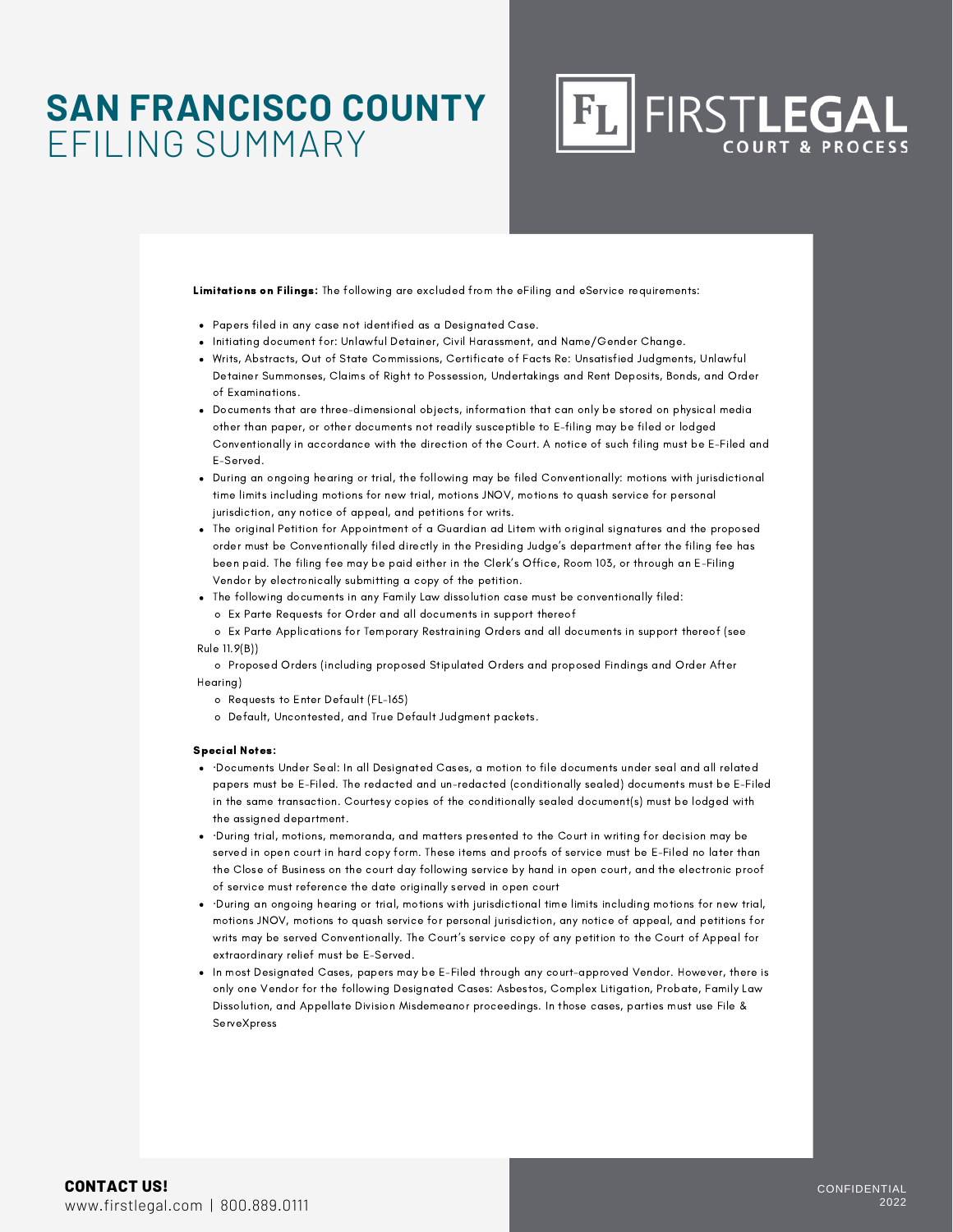### **SAN LUIS OBISPO COUNTY** EFILING SUMMARY



Court Website: www.slo.courts.ca.gov/

Link to Local Rules: www.slo.courts.ca.gov/gi/rules.htm

CMS/EFM: Tyler Odyssey File & Serve

Mandatory Case Types: Civil, Family Law and Probate

Formatting Requirements: Refer to California Rules of Court.

PDF Size Limits: Max Doc Size- 25MB, Max Envelope Size- 35MB

Courtesy Copies: Not required

Limitations on Filings: Notwithstanding any other provision of law or this rule, the following items shall not be electronically filed: (a) Any will, codicil, or testamentary trust; (b) Bond or undertaking; (c) Subpoenaed documents (Subpoenaed documents on Criminal or Juvenile mattes may be submitted electronically by permission of the Criminal Clerk's office only); (d) Financial institution documents, care facility documents or escrow documents as defined under Probate Code Sec. 2620, submitted by conservators, guardians, or trustees of court supervised trusts; (e) California state vital records forms; (f) Any exhibits that cannot be accurately transmitted via electronic filing due to size or type; (g) Documents lodged with the court provisionally under seal (Criminal, traffic, juvenile, habeas corpus, and appeal – documents provisionally under seal can be filed by e-file or email with proper identification in the electronic filing comment or email subject stating the document is sealed or proposed sealed status and selection of the appropriate confidential security type when filing for e file); (h) Certificate of Facts Re: Unsatisfied Judgment (DMV form DL30); (i) CLETS, RAP sheet; (j) DMV Driver's License print outs.

Notes:None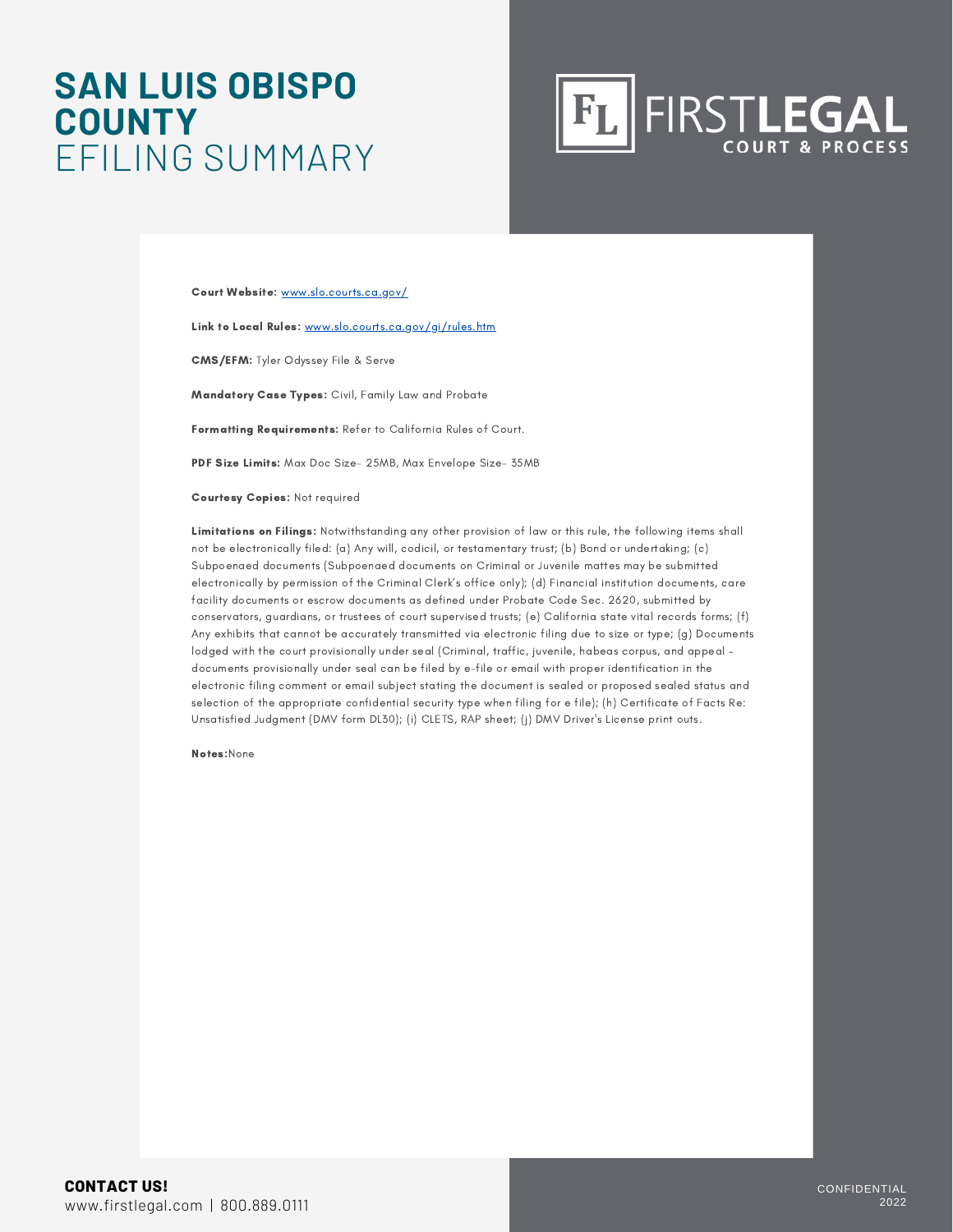### **SAN MATEO COUNTY** EFILING SUMMARY



Court Website: [www.sanmateocourt.org](http://www.sanmateocourt.org/)

Link to Local Rules: [www.sanmateocourt.org/general\\_info/local\\_rules](http://www.sanmateocourt.org/general_info/local_rules)

Link to eFiling Procedures: [www.sanmateocourt.org/online\\_services/efiling.php](http://www.sanmateocourt.org/online_services/efiling.php)

CMS/EFM: Tyler Odyssey File & Serve

Mandatory Case Types: Civil, Criminal, Family Law and Probate

Formatting Requirements: Refer to California Rules of Court

PDF Size Limits: Max Doc Size- 100MB, Max Envelope Size- 100MB

Courtesy Copies: Not required

Limitations on Filings: Below is the list of documents that are NOT currently being accepted through efiling. Please submit hard copies at the clerk's office.

Civil Complex: Proposed Judgment, Ex Parte Motions and Oppositions thereto, Abstract of Judgment, Writ of Execution/Possession/Attachment, Subpoena and Administrative Records

General Civil: Civil Restraining Orders, Proposed Judgment, Ex Parte Motions and Oppositions thereto, Abstract of Judgment, Writ of Execution/Possession/Attachment, Subpoena and Administrative Records

Small Claims: Any document that needs to be issued, Abstracts of Judgment, Writ of Execution, Subpoena, Certificate of Facts -DL30

Probate: Abstract of Judgment; Affidavit re Real Property of Small Value; Appeal Documents; Bond; Estate Planning Documents; Wills and Codicils; and Writ

Family Law: Abstract of Judgment, Ex Parte's (Other than DVPA Restraining Order Filings), 170.6 Challenges (Must be E-Filed starting March 1, 2021), 170.1/3 Challenges, Opposition to Commissioner pursuant to Local Rule 5.4 and Writ

#### Notes:

Rule 2.1.6 Attaching Photographs to Filed Documents: A person filing a document with the court who is attaching a black and white or color photograph to the document to be filed must include on the caption page "Photograph Image Attached".

PROPOSED ORDERS: Your Proposed Order should be e-filed with the pleading it relates to (e.g. stipulation or motion) in conformity with CRC Rule 3.1312(c).

- For Complex Civil actions, you must also email an editable version of the Proposed Order in Word format (not PDF) to: complexcivil@sanmateocourt.org so that the judge can modify it prior to signing, if needed.
- For Probate actions, you must also email an editable version of the Proposed Order in Word format (not PDF) to: probate@sanmateocourt.org so that the judge can modify it prior to signing, if needed.
- For Small Claims actions ONLY, a proposed order in an editable word-processing format does NOT need to be submitted to the court under Section 3.1312(c)(2) of the California Rules of Court.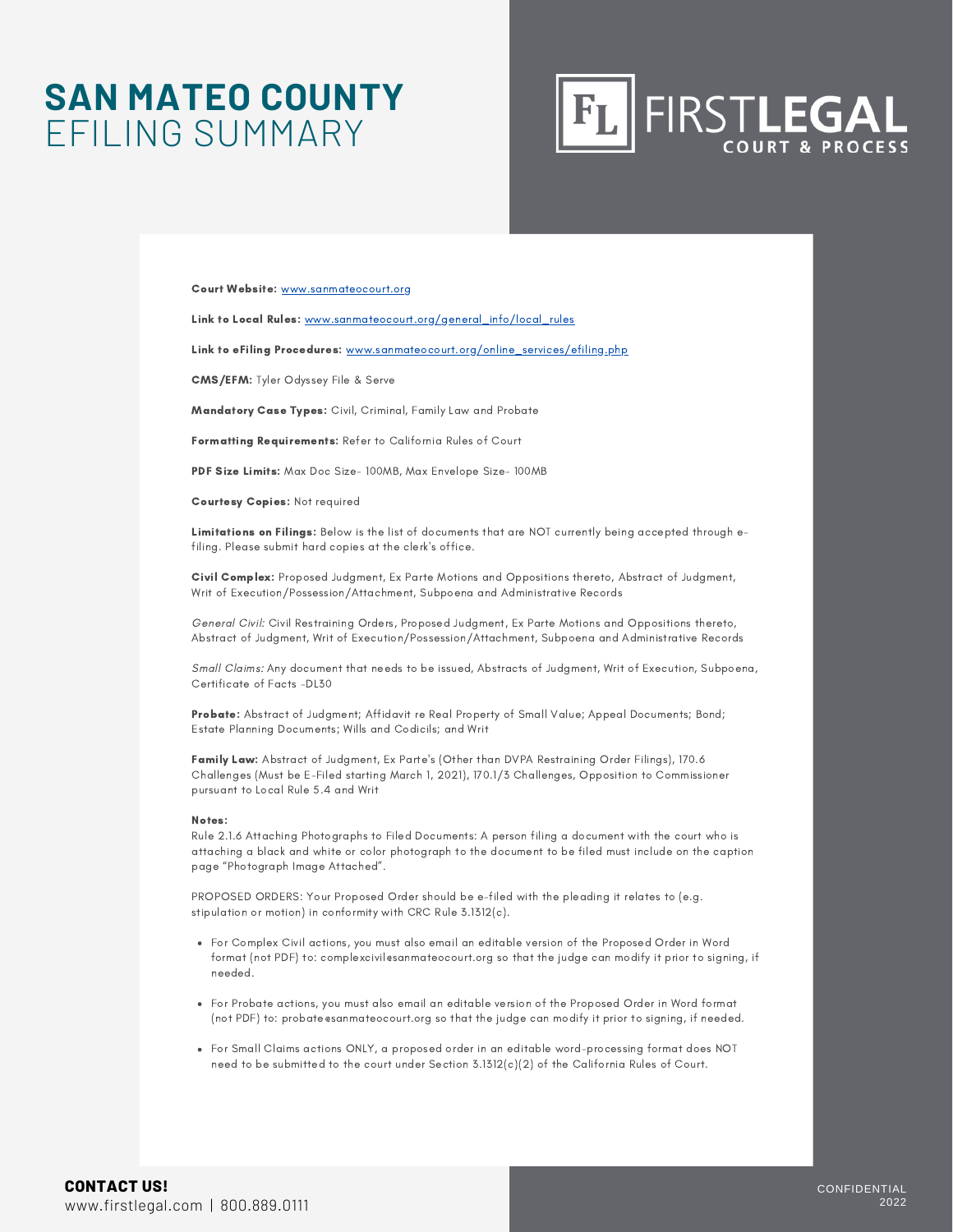### **SANTA BARBARA COUNTY** EFILING SUMMARY

Court Website: http://www.sbcourts.org/

Link to Local Rules: http://www.sbcourts.org/ff/local-rulesTOC.shtm

Link to eFiling FAQ: https://www.sbcourts.org/FAQeFilingOct2018.pdf

CMS/EFM: Tyler Odyssey File & Serve

Mandatory Case Types: Civil, Family Law and Probate

Formatting Requirements: Refer to California Rules of Court

PDF Size Limits: Max Doc Size- 25MB, Max Envelope Size- 35MB

Courtesy Copies: The court may by order require the delivery of paper courtesy copies of e-filed documents.

Limitations on Filings: The following documents are not subject to mandatory e-filing:

- Documents presented for filing or lodging by a self-represented party. Although not required, selfrepresented parties are encouraged to e-file documents.
- Documents ordered by the court as exempt from e-filing or e-lodging. A party may seek a courtordered exemption by ex parte application for reason of undue hardship, significant prejudice, or other good cause.
- Documents and other materials that are not feasibly converted to electronic form by scanning, imaging, or other means.
- Documents and other materials that are so voluminous that they may be alternatively lodged in tangible form as set forth in Local Rule 1007.
- Documents with jurisdictional time limits, including notices of appeal, motions for new trial, motions for JNOV, motions to quash service for personal jurisdiction, and petitions for writs. Although not required, e-filing of these documents is encouraged.
- Original documents required for a proceeding, including bench warrants, subpoenaed documents, affidavits re real property of small value, bonds, undertakings, account statements submitted by a conservator, letters (probate, guardianship, conservatorship), and wills and codicils (for filing or safekeeping).
- Trial exhibits are to be filed, lodged, or otherwise made available to the court pursuant to the respective department's policy and orders for such exhibits.

#### Notes:

• You must always put the next court hearing date in the "Filing Description" field when you are e-filing. That field is also used for further descriptions of the document being efiled, so be sure to put the court hearing date FIRST in the field – BEFORE any further description of the document being e-filed.

o Select "Filing Code" and enter the appropriate code (e.g.: Motion).

o Select "Filing Description" and enter the court hearing date, then the further description of the document, if needed (e.g.: 06/28/16 For XYZ).

**FIRSTLEGAL** 

 $F_{L}$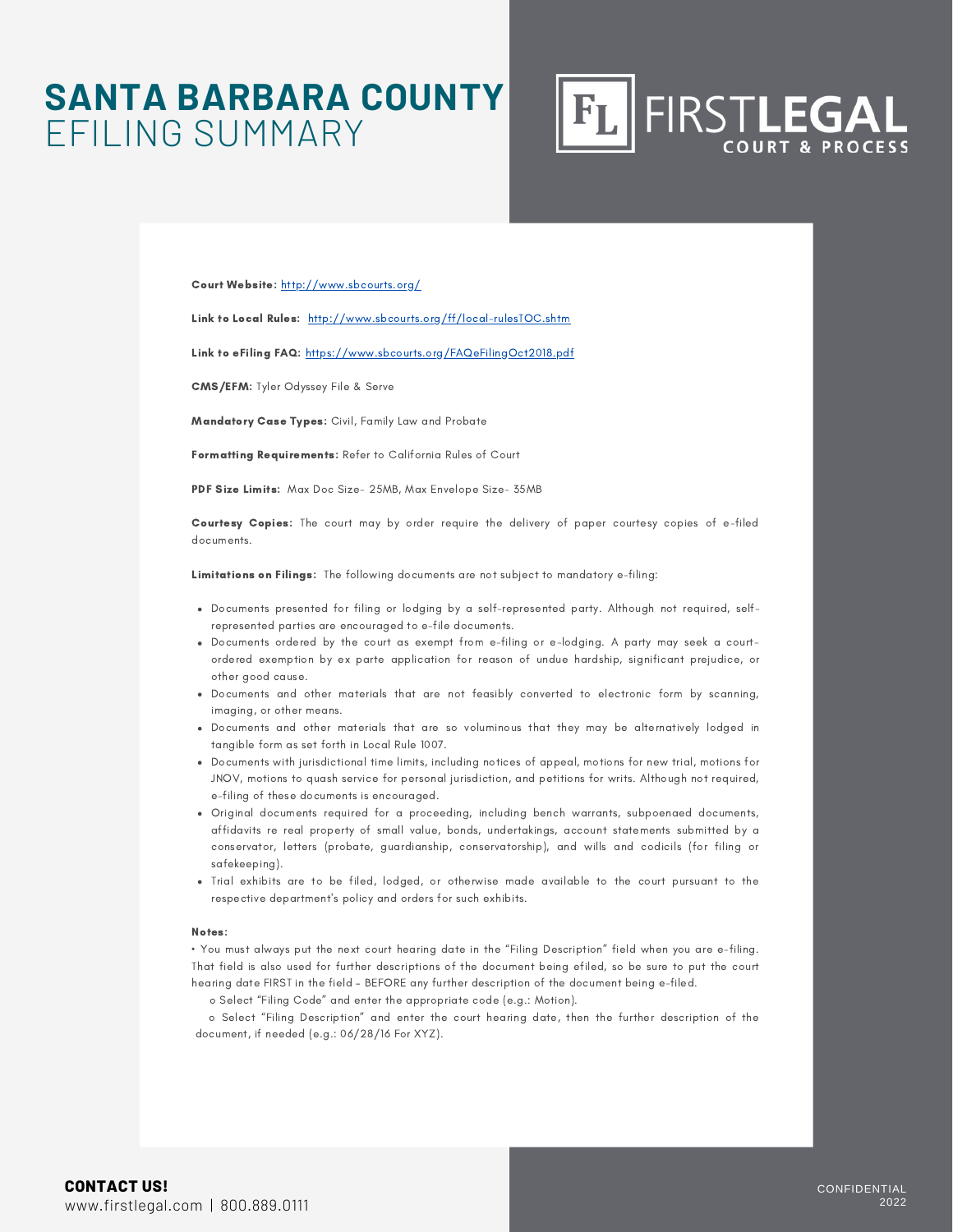### **SANTA CLARA COUNTY** EFILING SUMMARY



Court Website: <http://www.scscourt.org/>

Link to Local Rules: [http://www.scscourt.org/general\\_info/rules/rules\\_home.shtml](http://www.scscourt.org/general_info/rules/rules_home.shtml)

Link to eFiling Procedures: [http://www.scscourt.org/forms\\_and\\_filing/efiling.shtml](http://www.scscourt.org/forms_and_filing/efiling.shtml)

CMS/EFM: Tyler Odyssey File & Serve

Mandatory Case Types: Civil, Family and Probate

Formatting Requirements: Refer to the California Rules of Court. Exhibit attachments to pleadings filed electronically must be separated by a single page with a title identifying the sequence of the exhibit. Any pleadings or documents (except for trial exhibits) that are submitted to the Clerk in paper format must not be stapled, but instead must be held together by binder clips or two-prong fasteners.

PDF Size Limits: Max Doc Size- 25MB, Max Envelope Size- 35MB

Courtesy Copies: Unless the case was settled at the Mandatory Settlement Conference or dismissed in full prior thereto, or unless otherwise ordered by the Court, the following items must be filed, with courtesy paper copies delivered to the department of the trial judge or with Court Services if no trial judge has yet been assigned, and served on all other parties by noon on the last court day before the date set for trial: (1) all in limine motions; (2) exhibit lists, except impeachment exhibits; (3) witness lists, except impeachment witnesses, and unusual scheduling problems; (4) jury instruction requests, except for instructions that cannot reasonably be anticipated prior to trial; (5) proposed special verdicts; (6) any stipulations on factual or legal issues; (7) a concise, non-argumentative statement of the case to be read to the jury in jury trials; (8) trial briefs; (9) trial exhibits may not be filed, but must be lodged with the trial department when known

#### Limitations on Filings:

- The following documents shall not be filed electronically: bench warrants, deposits of cash or check, bonds, undertakings, wills and codicils, original orders signed by a judicial officer, and trial exhibits.
- The following documents must be presented to the Clerk of the Court in paper form for issuance: Writs, Abstracts and Out of State Commissions, Sister State Judgments, Subpoenas for Out of State Actions, Local Form FN-022 (Order for Payment from Court Deposit), Local Form FN-030 (Payee Data Record), Certificate of Facts Re: Unsatisfied Judgment, Letters issued by the Probate Court, and Citations issued by the Probate Court.
- During trial, a party may submit to the courtroom clerk and serve by hand any pleadings, as long as the pleadings are also filed electronically before the close of business no later than the following court day.
- Applications for ex parte orders in civil cases shall be submitted to the Court in paper form in accordance with [Local](http://www.scscourt.org/court_divisions/civil/civil_rules/civil_rule8.shtml#F) Civil Rule 8(F) and the California Rules of Court. Ex parte applications shall not be electronically filed. All other stipulations, and requests for orders must be electronically filed.
- Proposed trial exhibits must not be filed electronically but instead must be lodged in paper format with the trial department once assigned, unless otherwise instructed by the Court.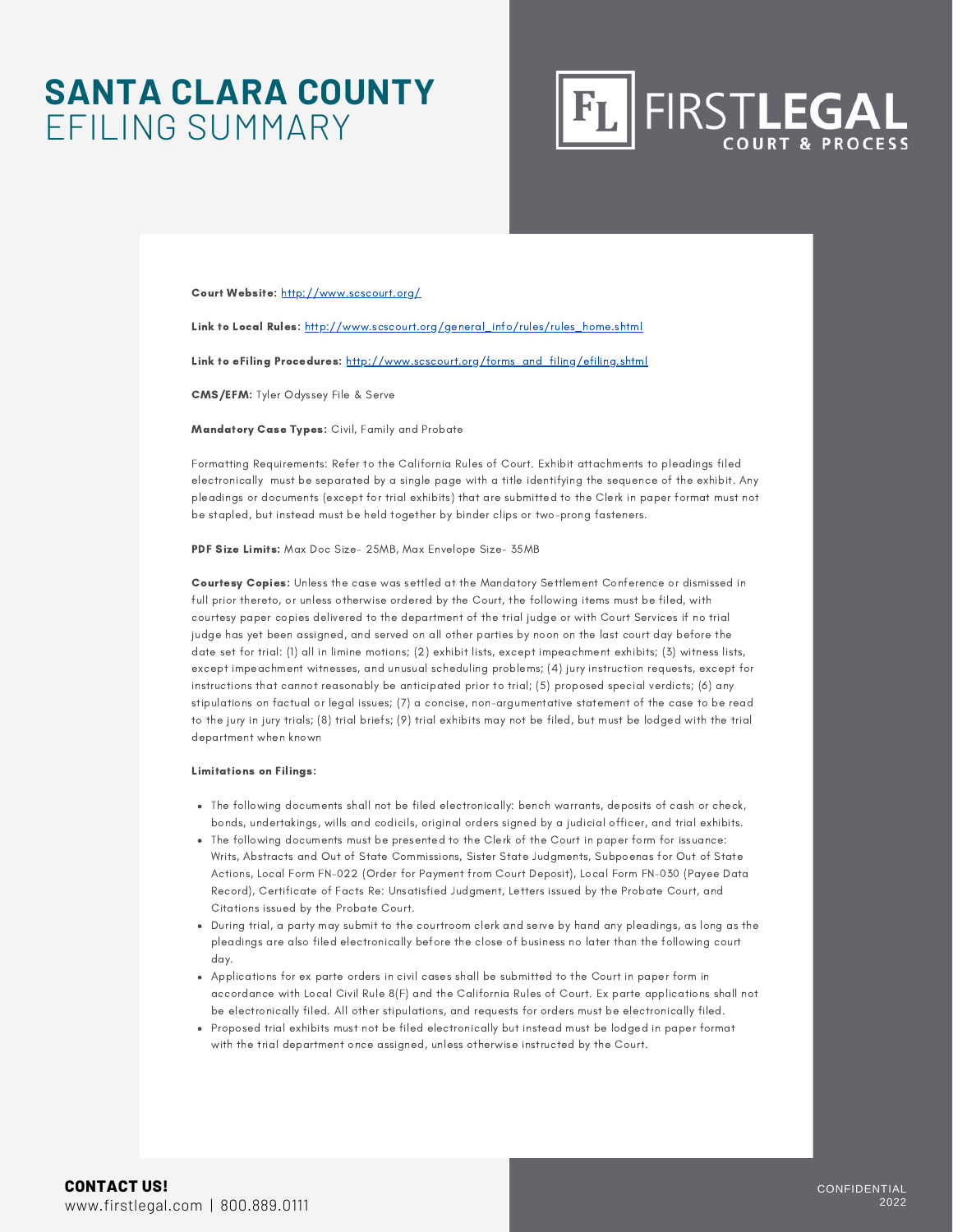### **SANTA CLARA COUNTY** EFILING SUMMARY

### FIRSTLEGAL  $|F_L|$

#### Notes:

- Subject to any applicable exemptions, proposed orders submitted with moving papers before a hearing on a regularly-noticed motion or orders after hearing shall be lodged with the court electronically in PDF format attached to Judicial Council Form EFS-020. At the same time as the EFS-020 and the PDF proposed order are lodged with the court electronically, a version of the proposed order in an fully editable word-processing format (preferably in MS Word format, and not PDF or PDF converted to a word format) shall be submitted to the Court by electronic mail using an address identified on the Court's website at [http://www.scscourt.org/forms\\_and\\_filing/efiling.shtml.](http://www.scscourt.org/forms_and_filing/efiling.shtml)
- A motion to file documents under seal must be filed and served electronically. Confidential documents shall be lodged or filed with the court by electronic submission in the manner described in Rule 2.551(d). Such records must not be submitted in paper form, unless an exception to the mandatory electronic filing rules applies or has been granted. A cover sheet that identifies the lodged or sealed documents must be electronically filed. Redacted versions of any lodged or sealed documents must be filed electronically at the same time.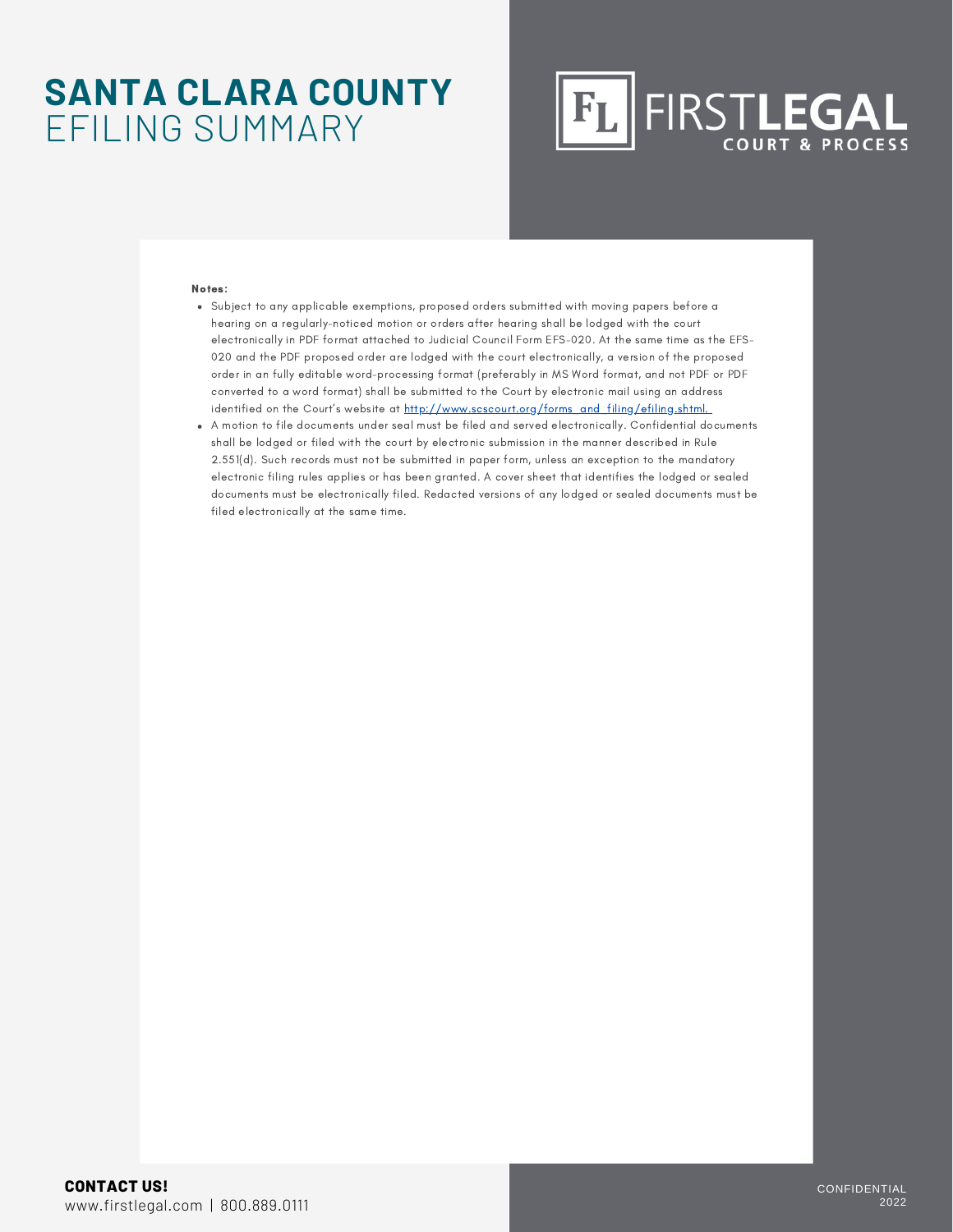### **SANTA CRUZ COUNTY** EFILING SUMMARY



Court Website: <http://www.santacruzcourt.org/>

Link to Local Rules: <https://www.santacruzcourt.org/forms-filing/local-rules>

Link to eFiling Procedures: <https://www.santacruzcourt.org/efile>

CMS/EFM: Tyler Odyssey File & Serve

Mandatory Case Types: Electronic filing is required for civil, family, probate, LPS, appellate (except felony appellate filings), criminal (subsequent filings only), juvenile justice (subsequent filings only), and dependency cases types. Court reporter transcripts for all case types must be electronically filed.

Formatting Requirements: Refer to the California Rules of Court

PDF Size Limits: Max Doc Size- 35MB, Max Envelope Size- 45MB

Courtesy Copies: The Court may order the delivery of paper courtesy copies of electronically filed documents.

Limitations on Filings: The following items are not subject to mandatory electronic filing under these rules:

- 1. Documents presented for filing by a self-represented party. Although electronic filing is not mandatory for self-represented parties, they are encouraged to electronically file documents.
- Documents ordered by the Court as exempt from electronic filing. A party may seek a court ordered 2. exemption by ex parte application for reason of undue hardship, significant prejudice or other good cause.
- Documents lodged with the Court provisionally under seal pursuant to California Rule of Court 2.551. 3.
- Documents with jurisdictional time limits, including notices of appeal, motions for new trial, motions 4. for JNOV, motions to quash service for personal jurisdiction, and petitions for writs. Although not required, electronic filing of these documents is encouraged.
- Original documents required for a proceeding, including bench warrants, subpoenaed documents, 5. affidavits regarding real property of small value, bonds, undertakings, financial documents submitted by a private professional conservator, letters (probate, guardianship, conservatorship), wills and codicils (for filing or safekeeping) and orders to deposit money and receipt of depository.
- 6.Documents presented for filing in cases under seal.
- Documents and/or reports provided to the Court from third-party service providers or experts. These 7. documents and reports may be e-filed at the discretion of the provider or expert unless otherwise order to e-file.

#### Notes:

- Digital Exhibits as Attachment to Electronically Filed Documents: Exhibits in a format that is not appropriate for electronic filing (i.e. CD/DVD/USB Drive) shall be submitted in the courtroom only. The submitting party shall be responsible for providing the necessary equipment to view/present the exhibits.
- Any party seeking to file a single document into multiple cases must e-file that document into each case. The clerk's office will not place a document from one case into another on behalf of the party. It is the responsibility of the party to file separately for each case.
- For cases that are sent to the Criminal Master Calendar, criminal trial documents must be electronically filed no later than 12 p.m. the day of the Master Calendar.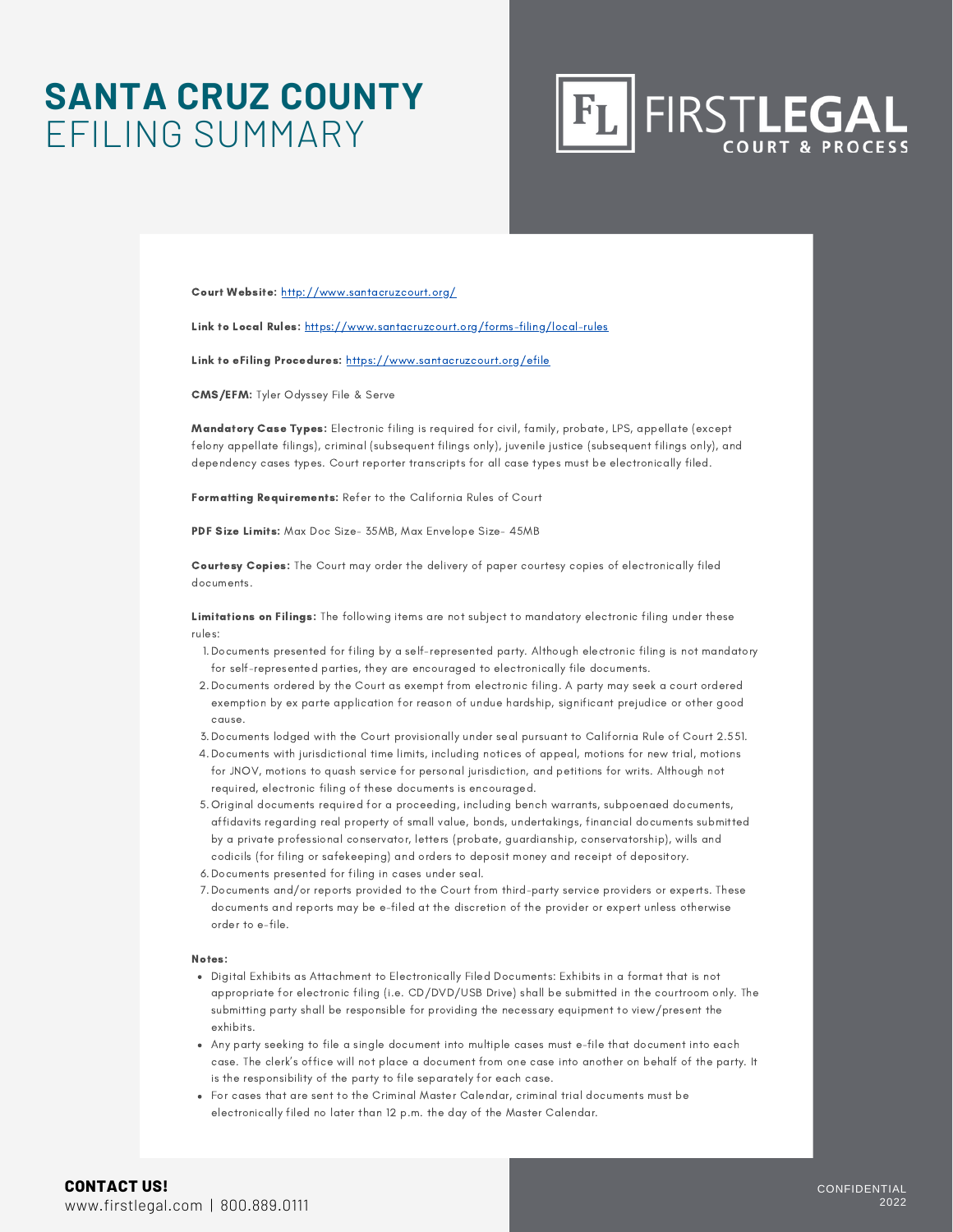### **SONOMA COUNTY** EFILING SUMMARY



Court Website: <http://sonoma.courts.ca.gov/>

Link to Local Rules: <http://sonoma.courts.ca.gov/info/local-rules>

Link to eFiling Procedures: <http://sonoma.courts.ca.gov/online-services/e-Filing>

CMS/EFM: Tyler Odyssey File & Serve

Mandatory Case Types: Civil, Family Law and Probate

Formatting Requirements: Refer to California Rules of Court

PDF Size Limits: Max Doc Size- 25MB, Max Envelope Size- 35MB

Courtesy Copies: Parties shall deliver courtesy copies of all documents filed in connection with a law and motion proceeding directly into the drop box for the department hearing the matter. ·Courtesy copies do not need to be file endorsed; civil pre-trial stipulations and statements; civil post-trial documents; all family law documents filed fewer than 10 court days prior to a hearing date. Copies are to be delivered to the judicial officer's chambers.

Limitations on Filings: Notwithstanding any other provision of law or these rules, the following items may not be electronically filed:

CIVIL: Records and cases under seal; Ex parte applications/documents that are required to be presented to the Assigned Judge pursuant to Local Rule 5.6; Bench Warrants; Subpoenaed documents; Labor Commissioner deposit of cash or check; Bonds; and Undertaking. PROBATE: Affidavit re: Real Property of Small Value; Bonds; Letters (probate, guardianship,

Conservatorship); Subpoenaed documents; Undertakings; and Will/Codicils – originals for filing or safekeeping.

FAMILY LAW: Judgments

#### Notes:

ELECTRONICALLY FILED PROPOSED ORDERS AND ORDERS AFTER HEARING

A. Proposed Orders in Civil and Family Division Cases 1. Proposed orders (except in the case of ex parte or discovery motions, which shall include proposed orders with their filing) may not be submitted with moving papers before a hearing on a regularly-noticed motion unless ordered by the Court or if otherwise required by applicable statute or Rule of Court (such as motions to be relieved as counsel, petitions for compromise of minors' claims, orders on objections to evidence in summary judgment motions, pro hac vice applications, applications for writs of attachment, etc.). 2. If required to include a proposed order, or instructed to prepare a proposed order, or order after hearing, orders shall be lodged with the court electronically in PDF format attached to Judicial Council Form EFS-020. At the same time as the EFS-020 and the PDF proposed order are lodged with the court electronically, a version of the proposed order in a fully editable word processing format (preferably in MS Word format, and not PDF or PDF converted to a word format) shall be submitted to the Court by electronic mail using an address identified on the Court's website.

·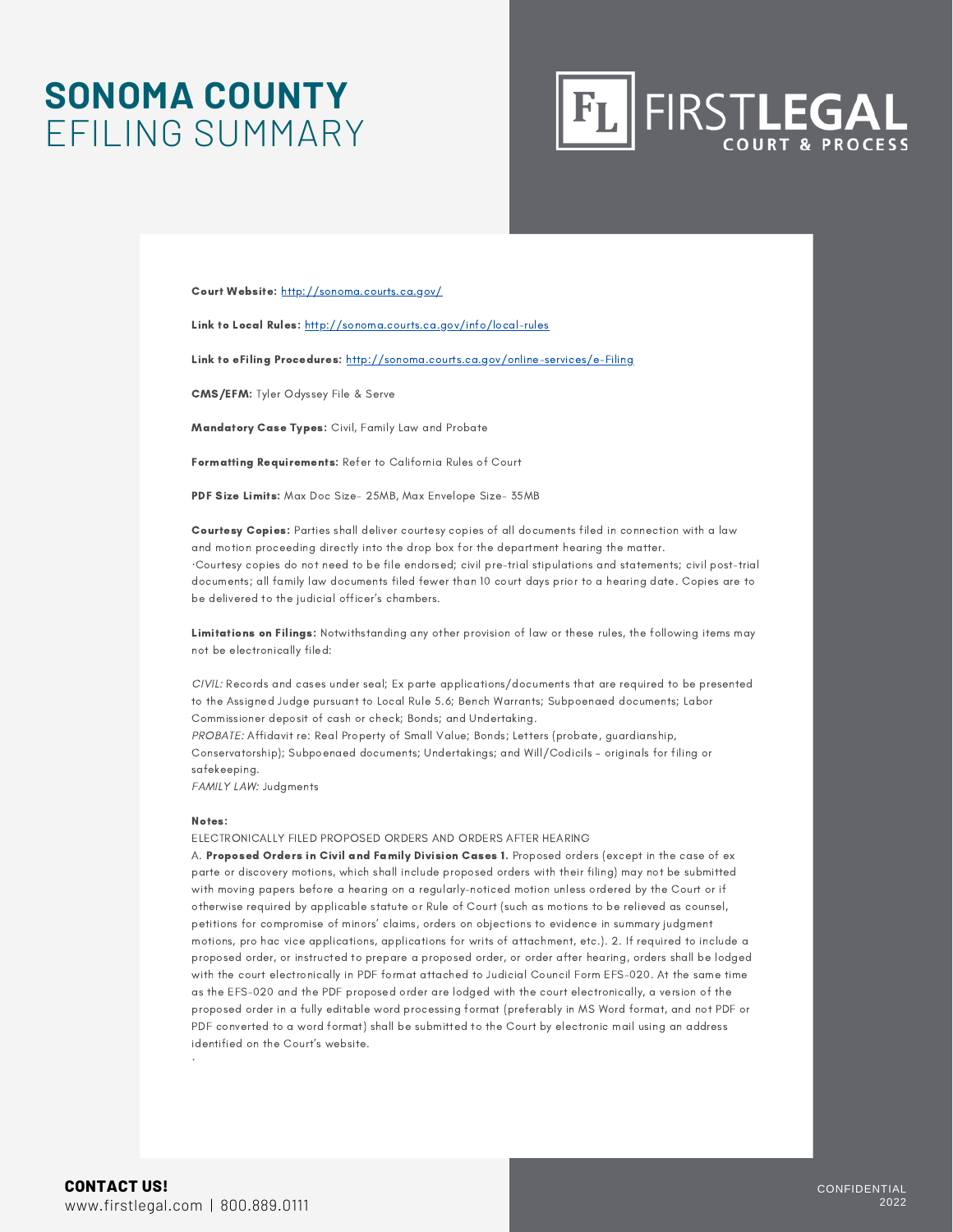### **SONOMA COUNTY** EFILING SUMMARY

### FIRST**LEGAL**  $|F_L|$

B. Proposed Orders in Probate Division Cases 1. Subject to any applicable exemptions, proposed orders submitted with moving papers before a hearing on a regularly-noticed motion or orders after hearing shall be lodged with the court electronically in PDF format attached to Judicial Council Form EFS-020. At the same time as the EFS-020 and the PDF proposed order are lodged with the court electronically, a version of the proposed order in an fully editable word processing format (preferably in MS Word format, and not PDF or PDF converted to a word format) shall be submitted to the Court by electronic mail using an address identified on the Court's website. 2. If instructed to prepare an order after a hearing, proposed orders after hearing shall be lodged with the court electronically in PDF format attached to Judicial Council Form EFS-020. At the same time as the EFS-020 and the PDF proposed order are lodged with the court electronically, a version of the proposed order in a fully editable word processing format (preferably in MS Word format, and not PDF or PDF converted to a word format) shall be submitted to the Court by electronic mail using an address identified on the Court's website.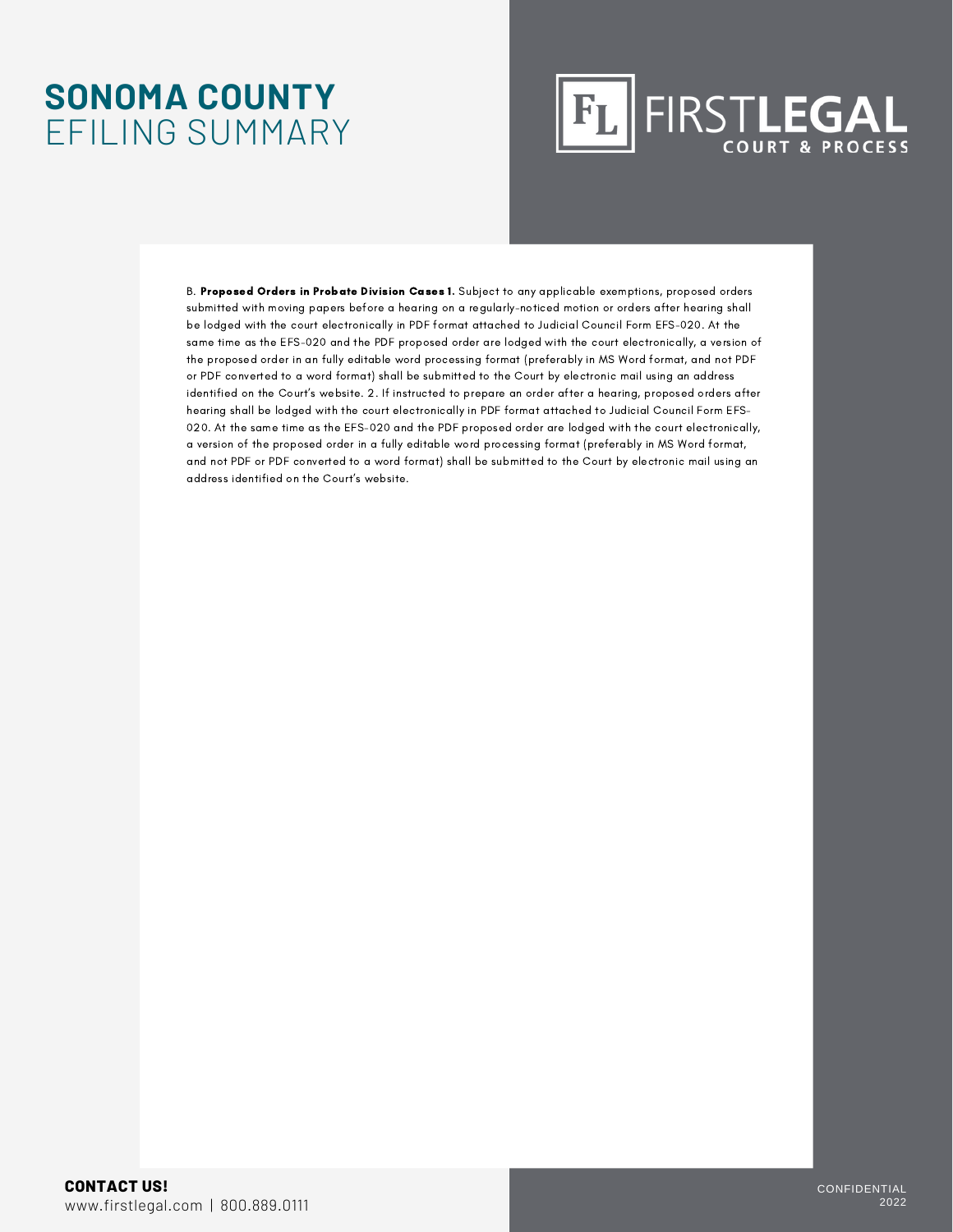### **STANISLAUS COUNTY** EFILING SUMMARY



Court Website: <http://www.stanct.org/>

Link to Local Rules: <http://www.stanct.org/local-rules-fee-schedule>

Link to eFiling Info Page: <http://www.stanct.org/node/2119823>

CMS/EFM: Tyler Odyssey File & Serve

Mandatory Case Types: Civil, Family Law & Probate

Formatting Requirements: Refer to the California Rules of Court

PDF Size Limits: Max Doc Size- 25MB, Max Envelope Size- 35MB

Courtesy Copies: The Court may order a party to provide courtesy copies of e-filed documents.

Limitations on Filings: The following documents cannot be accepted via File and Serve at this time: Abstracts; Administrative Records or other lodged documents; Affidavit re: Real Property of Small Value; Appeals Documents/filings; Bench Warrant; Bonds; Certificate of Facts; Citations to be issued by Probate; Civil Pre-Trial Trial briefs; Coordinated proceedings or filings on coordinated cases; Copy or search requests including estate searches; Coversheet / Declaration Re Covid-19 Related Financial Distress; Domestic Violence Petitions; Elder/Dependent Adult Abuse Petitions; Ex Parte Communication; Exemplification (Certificate of Authenticity); Exhibits; Guardianships with Temporary Orders; Notice of Jury Fees cannot be filed pursuant to California Rules of Court 3.250.; Order to Show Cause re: Contempt; Original Letters to be Issued; Original Will; Out of State Commissions; Request for Orders with Temporary Orders or Requests for Order Shortening Time (Family Law); Request to Continue Hearings and related proposed Orders (FL-306, FL-307, DV-115 & DV-116); Stipulation and Order to ADR (STAN-100); Subpoenas for Out of State Actions; Undertaking; and Writs.

#### Notes:

- Jury fees are located in Optional Services and are only accepted if they are submitted in conjunction with a document filing.
- At the election of a party, the following documents may be e-filed: 1. Proposed Judgments in Family Law cases. 2. Requests for Entry of Default in Family Law cases. 3. Sister State Judgments. 4. Except for the initial charging documents, e.g. complaint, documents in Criminal cases.
- Confidential documents shall be lodged or filed with the Court by electronic submission in the manner described in Rule of Court 2.551(d). Such records must not be submitted in paper form, unless an exception to the mandatory electronic filing rules applies or has been granted. A cover sheet that identifies the lodged or sealed documents shall be electronically filed. Redacted versions of any lodged or sealed documents shall be filed electronically at the same time.
- For Probate Estates/Trust cases:
- o Add the names of the Trustor, Petitioner and/or Trustee.
- o Do not add beneficiaries.

o When a Petition for Probate of Will is e-Filed, a copy of the will must be submitted with a coversheet and the original will must be delivered to the Clerk's Office no later than 3 weeks before the hearing. Failure to deliver the original will to the clerk's office may result in your petition hearing being continued or dismissed.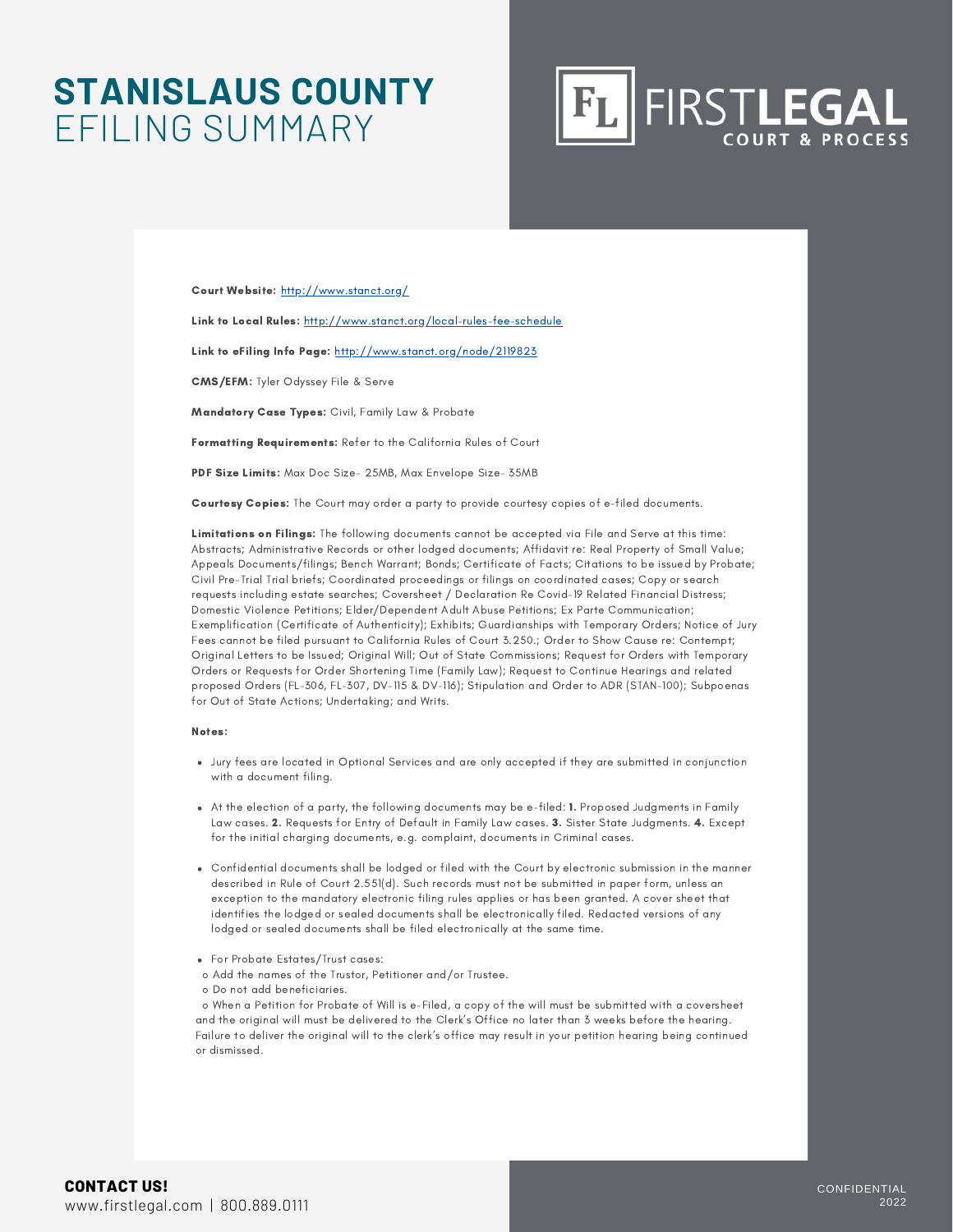### **SUTTER COUNTY** EFILING SUMMARY

## **FL FIRSTLEGAL**

#### Court Website: www.suttercourts.com

Link to Local Rules: http://www.suttercourts.com/general-info/local-rules-of-court

Link to eFiling Procedure:

https://www.suttercourts.com/sites/default/files/pdfs/LocalRules/electronic%20filing%20procedures%2 06%2020%2017.pdf

CMS/EFM: Tyler Odyssey File & Serve

Mandatory Case Types: Civil, Family Law & Probate Matters

Formatting Requirements: Refer to California Rules of Court

PDF Size Limits: Max Doc Size- 25MB, Max Envelope Size- 35MB

Courtesy Copies: Not required

Limitations on Filings: The following documents shall not be filed electronically: • Bench warrants • Deposits of cash or check; Labor Commissioner deposit of cash or check • Trial exhibits • Bonds • Undertakings • Letters issued by the Probate Court • Wills/Codicils • Sealed documents • Financial institutes documents, care facility documents, or escrow docs as defined under Probate Code section 2620 • California state vital records forms. A notice of filing any of the above exempted documents must be filed electronically.

Notes: If a proposed order is submitted to the court electronically in a case in which the parties are electronically filing documents, the parties must comply with the requirements of California Rule of Court, Rule 3.1312(c). Editable versions of proposed orders, as required by Rule 3.1312(c), shall be sent to:  $e$ file@suttercourts.com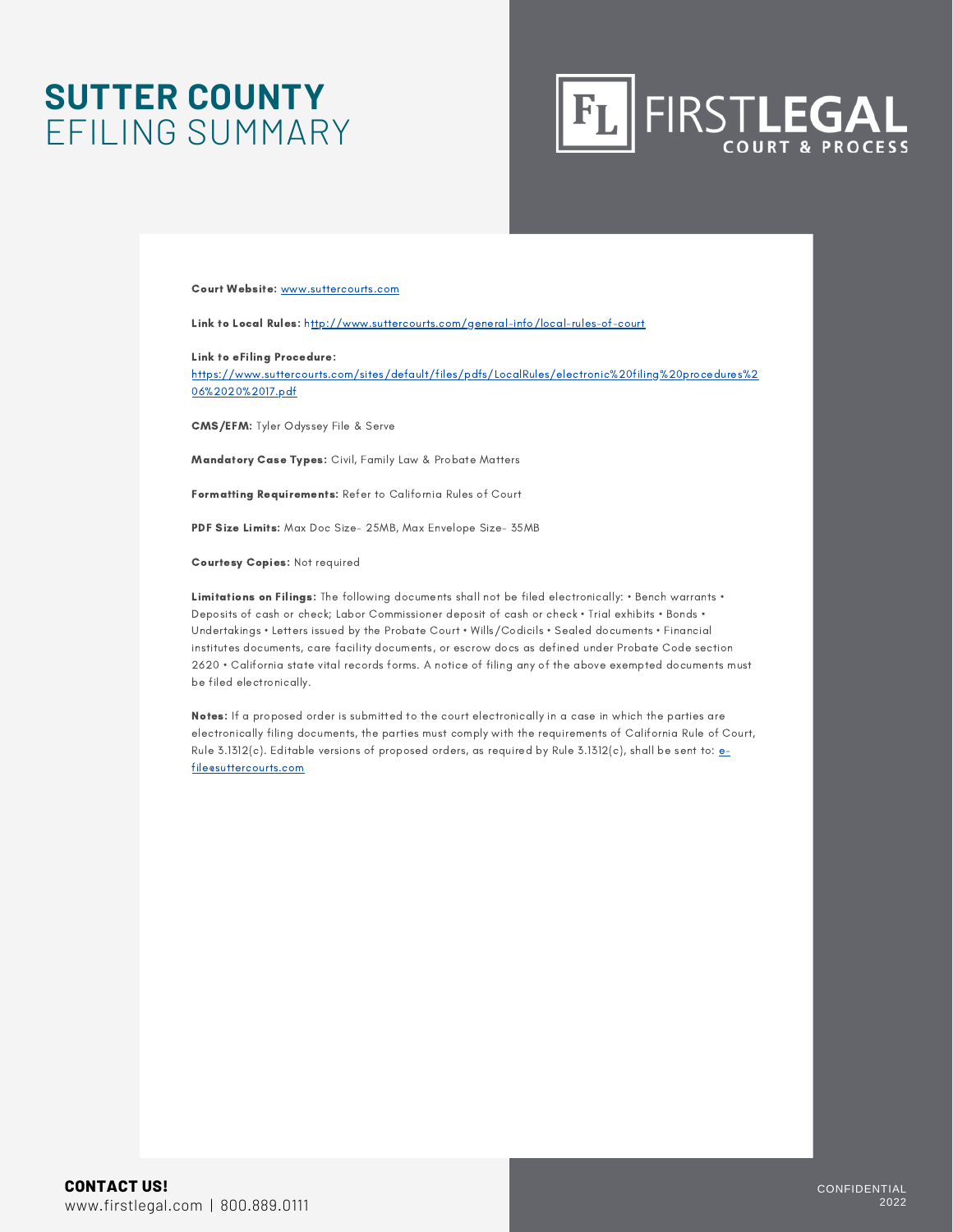### **YOLO COUNTY** EFILING SUMMARY



Court Website: [www.yolo.courts.ca.gov](http://www.yolo.courts.ca.gov/)

Link to Local Rules: [https://www.yolo.courts.ca.gov/general-information/local-rules-news-notices](https://www.yolo.courts.ca.gov/general-information/local-rules-news-notices-orders-and-policies)orders-and-policies

Link to eFiling Procedures: <https://www.yolo.courts.ca.gov/online-services/efile-court-documents>

CMS/EFM: Tyler Odyssey File & Serve

Mandatory Case Types: All documents filed in civil, probate and family law cases shall be filed and served electronically, except when personal service is required by statute or rule and excluding ex parte applications.

Formatting Requirements: Refer to California Rules of Court. Exhibit attachments to pleadings filed electronically shall be separated by a single page with a title identifying the sequence of the exhibit.

PDF Size Limits: Max Doc Size- 25MB, Max Envelope Size- 35MB

Courtesy Copies: Not required

Limitations on Filings: The following documents shall not be filed electronically:

- Subpoenaed documents
- Labor Commissioner deposit of cash or check
- Bonds
- Undertakings
- Deposits of cash, check or credit cards
- Wills/Codicils
- Sealed documents
- Financial institutes documents, care facility documents, or escrow documents as
- defined under Probate Code section 2620
- California State vital records forms
- Notice of Appeal (subsequent filings maybe be filed electronically)
- Proposed trial exhibits shall not be filed electronically but shall be lodged in paper format with the trial department once assigned unless otherwise instructed by the Court.

#### Notes:

A party may be excused from filing any particular document or exhibit electronically if it is not available in electronic format and it is not feasible for the party to convert the document or exhibit to electronic format, or it may not be comprehensively viewed in an electronic format, including but not limited to exhibits that are real objects. Such a document or exhibit may be manually filed with the Clerk of the Court and served upon the parties by conventional non-electronic means. A party manually filing such a document or exhibit shall file electronically and serve a Notice of Manual Filing specifically describing the document or exhibit and setting forth the reason the document or exhibit cannot be filed electronically.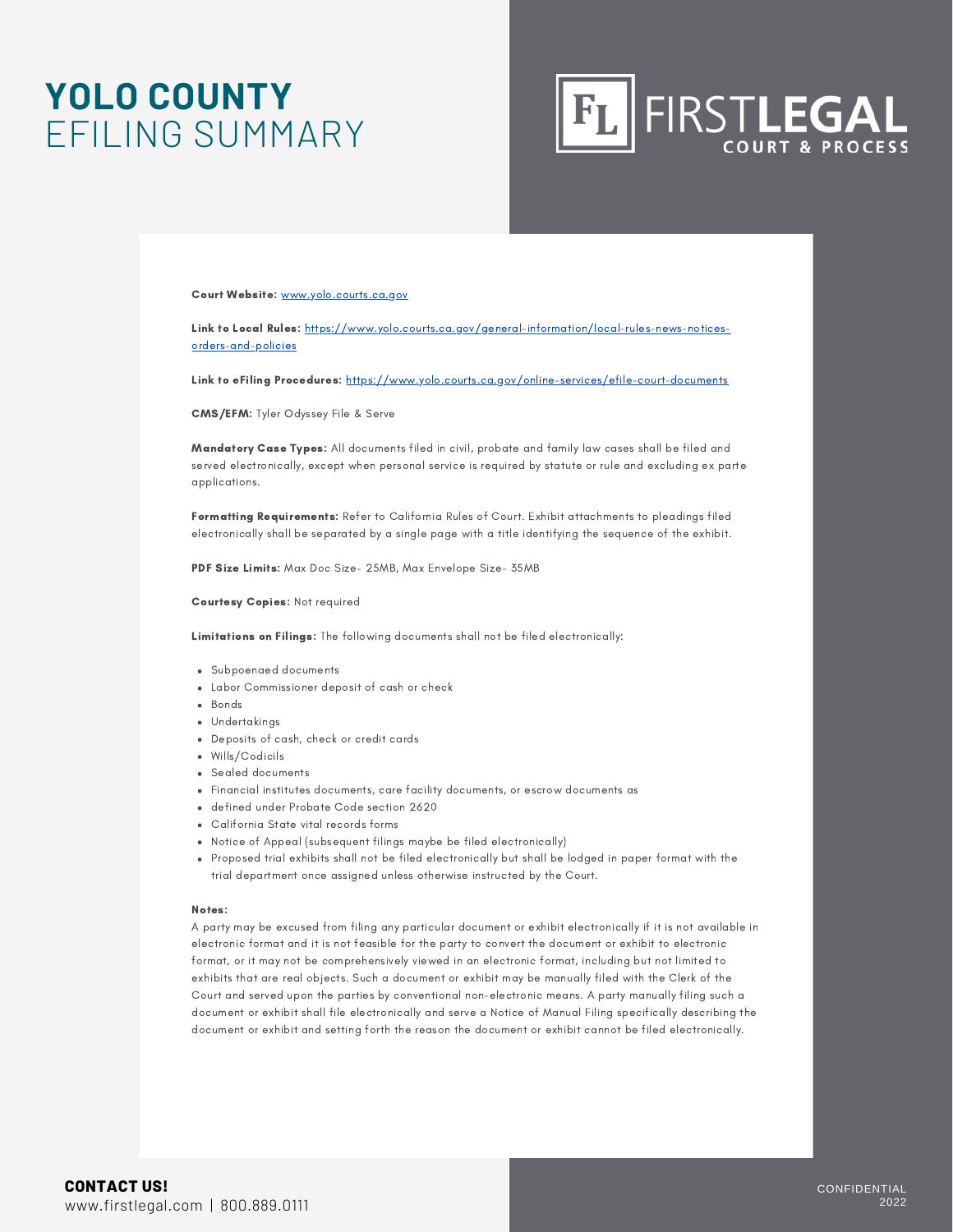### **YUBA COUNTY** EFILING SUMMARY



#### Court Website: [www.yubacourts.org](http://www.yubacourts.org/)

#### Link to Local Rules: [www.yubacourts.org/general-info/local-rules](http://www.yubacourts.org/general-info/local-rules)

Link to eFiling Procedures: [www.yubacourts.org/sites/default/files/pdfs/Misc/EFileRequirements.pdf](http://www.yubacourts.org/sites/default/files/pdfs/Misc/EFileRequirements.pdf)

CMS/EFM: Tyler Odyssey File & Serve

Mandatory Case Types: Civil, Family Law, Juvenile Dependency & Probate Matters

Formatting Requirements: Refer to California Rules of Court

PDF Size Limits: Max Doc Size- 25MB, Max Envelope Size- 35MB

#### Courtesy Copies:

- A Courtesy copy of all e-filed documents in excess of 10 pages shall be submitted to the court within one court day after filing.
- A courtesy copy of the ex parte request and all supporting documentation shall be provided to the Court by 2:00 p.m. on the day prior to the scheduled hearing
- Family Law Trial briefs must be filed five (5) judicial days prior to the trial/hearing date, with a courtesy copy provided for the trial judge.
- . In actions under California Environmental Quality Act and all other writ proceedings, courtesy copies of all briefs shall be lodged with the clerk at the same time as filing thereof.
- For Contested Trials, A courtesy copy of all trial and/or reply briefs, and the statement referred to in subpart C of this rule shall be provided for the trial judge at the time said briefs are filed.

Limitations on Filings: The following documents shall not be filed electronically:

- Deposits of cash, check, or credit card. Labor Commissioner deposits.
- Trial Exhibits
- Bonds
- Undertakings
- Wills/Codicils
- Sealed Documents
- Financial institutes documents, care facility documents, or escrow docs as defined under Probate Code §2620
- California State vital records forms.

The following documents are excused from the electronic filing requirement, but may be filed electronically:

- Civil Harassment Restraining Order forms
- Domestic Violence Restraining Order forms
- Elder or Dependent Adult Abuse Restraining Order forms
- School Violence Restraining Order forms
- Workplace Violence Restraining Order forms

#### Notes:

Proposed orders that are electronically filed must comply with California Rule of Court, Rule 3.1312(c). In accordance with the rule, editable versions of the proposed orders shall be sent via email to

- Civil and Probate Proposed Orders: CivilDivision@yuba.courts.ca.gov
- Family Law Proposed Orders: FamilyDivision@yuba.courts.ca.gov
- Juvenile Dependency Proposed Orders: JuvenileDivision@yuba.courts.ca.gov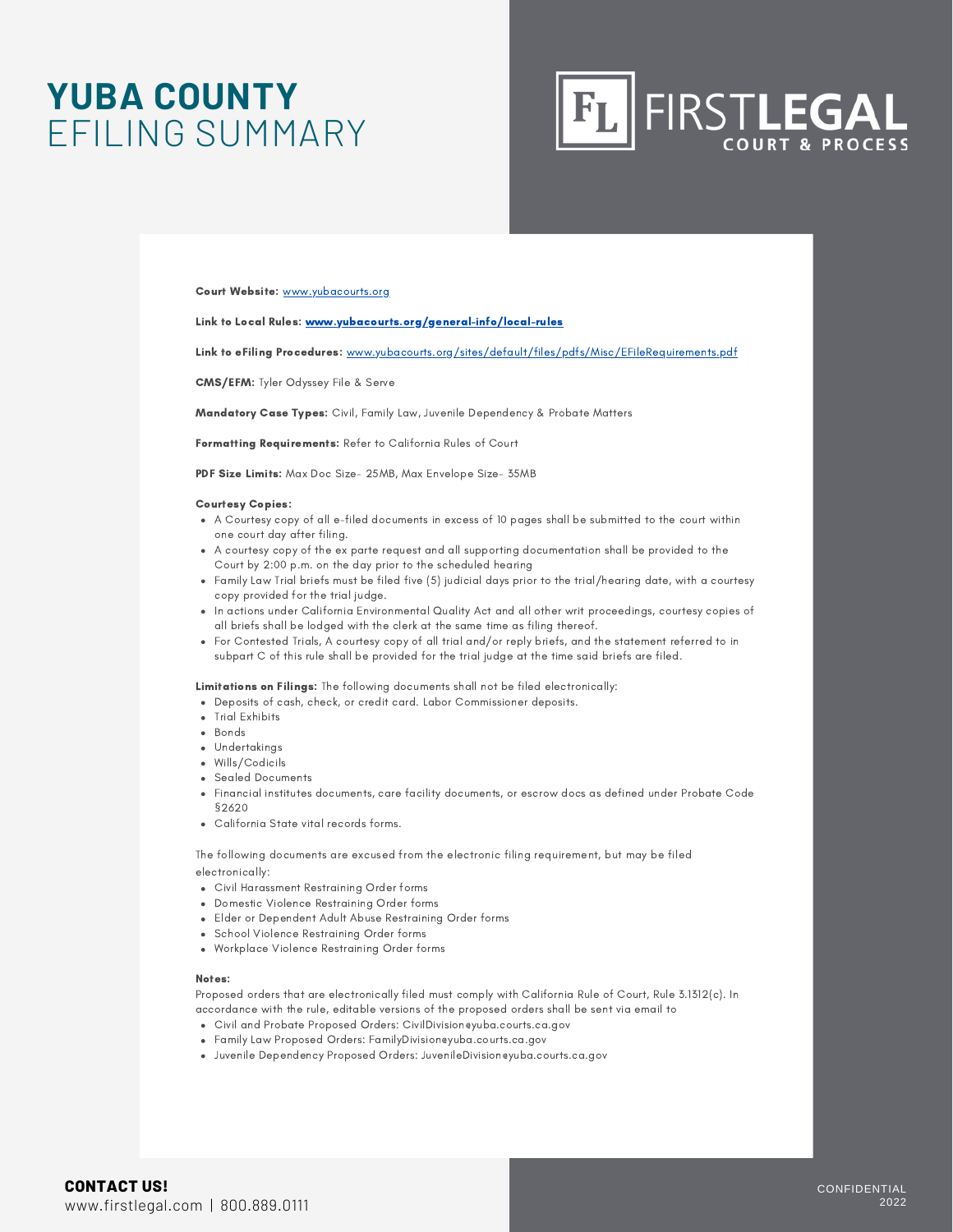### **2022 ESERVICE RULES** SUMMARY



Hand-in-hand with eFiling is eService. It can be performed by the law firm or through a vendor. Following is a summary of the legal requirements:

Pursuant to CRC 2.251(a), you can eServe a document if you can serve it by mail, overnight or fax. Anything that requires personal service is not permitted for eService.

Pursuant to CCP 1010.6 (e) Represented parties shall accept electronic service at a confirmed e-mail address. Furthermore, upon request, parties shall electronically serve other parties.

Non-represented parties must consent prior to eService as outlined in CRC 2.251(b)(1)(A) or when a party manifests affirmative consent with the court or an eFiling Service Provider CRC 2.251(b)(1)(B).

- Express Consent Form (Standard): <http://www.courts.ca.gov/documents/efs005cv.pdf>
- Express Consent Form (Juvenile): <http://www.courts.ca.gov/documents/efs005jv.pdf>
- Withdraw Express Consent Form: <http://www.courts.ca.gov/documents/efs006.pdf>
- Request for Exemption: <http://www.courts.ca.gov/documents/efs007.pdf>

Per CRC 2.251(i), service is complete at the time of transmission or at the time the notification is sent. Per CCP 1010.6 (a)(4)(B) any period of notice, response, etc. is extended by two court days, but the extension shall not apply to extend the time for filing any of the following:

- A notice of intention to move for new trial,
- A notice of intention to move to vacate judgment under Section 663a,
- A notice of appeal.

A Proof of Electronic Service needs to be included with the documents you are eFiling and eServing. The Proof of Service can be attached to the supporting document or as a separate document and can be submitted in pleading format or on a Judicial Council form. Refer to CCP 1013b for specific proof requirements.

Proof of Electronic Service:<http://www.courts.ca.gov/documents/efs050.pdf>